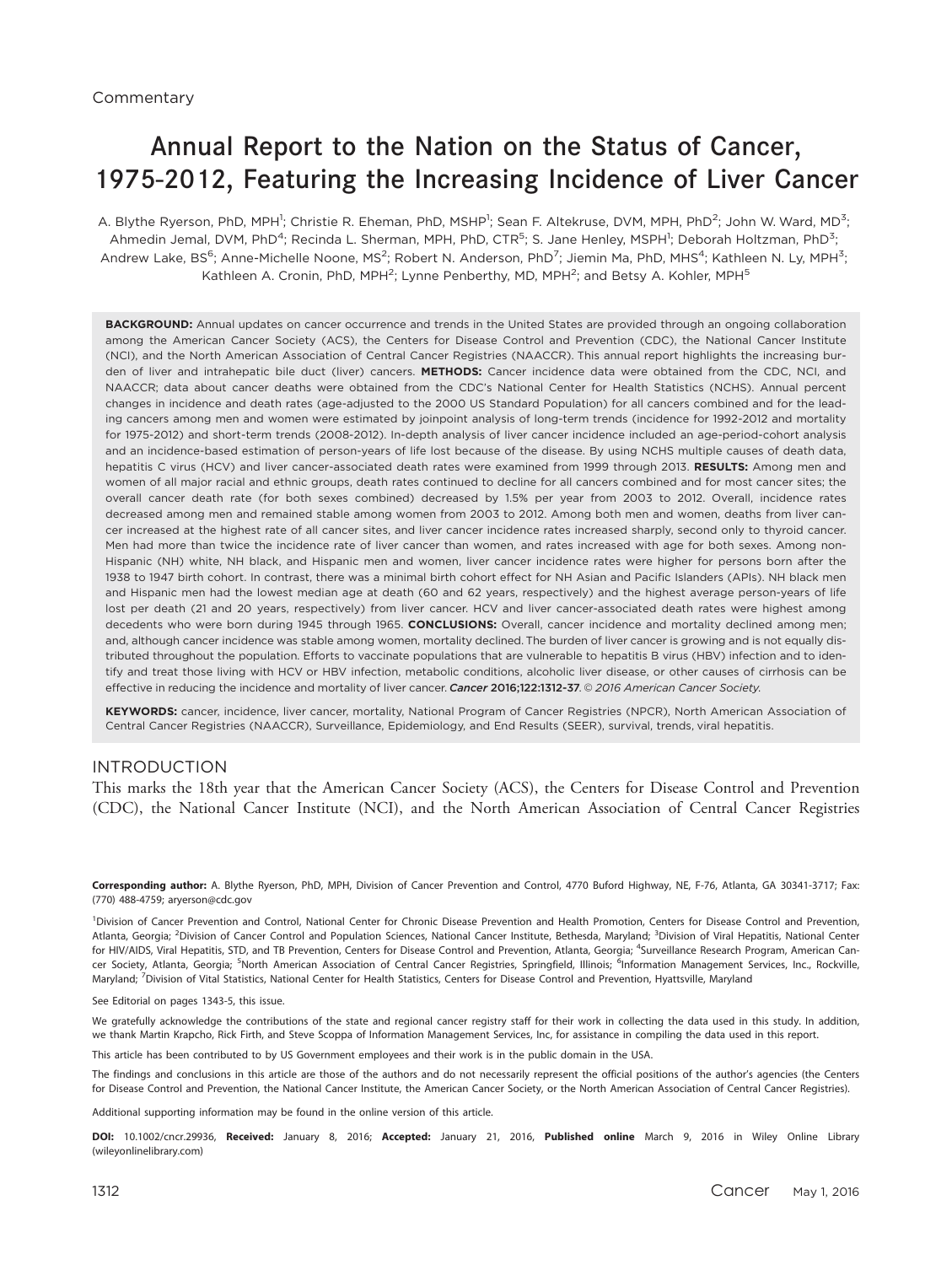(NAACCR) have collaborated to develop the Annual Report to the Nation on the Status of Cancer.<sup>1-17</sup> These reports provide annual updates on cancer incidence, deaths, and trends of the most common cancers in the United States. In addition, each publication features an in-depth analysis of a selected special topic. This year's report provides a detailed analysis of the incidence of liver and intrahepatic bile duct (liver) cancers and rates of liver cancer and hepatitis C virus (HCV) infection-associated deaths.

Worldwide, liver cancer is the fifth most common cancer among men, the ninth most common cancer among women, and the second most common cause of cancer death for men and women combined.<sup>18</sup> Although liver cancer occurs more frequently in less developed regions of the world, $^{18}$  it is still a significant health outcome in the United States. In 2012, a total of 28,012 persons in the United States (excluding Nevada) were diagnosed with liver cancer (20,207 men and 7805 women), and 22,972 died of this disease (15,563 men and 7409 women).<sup>19</sup> The relative 5-year survival rate for liver cancer is 16.6% (95% confidence interval [CI], 16.3%- 16.9%).19 Forty-three percent of patients with liver cancer are diagnosed at a localized stage, for which the 5-year relative survival rate is  $30.5\%$ .<sup>20</sup> Those diagnosed at a regional stage (27%) and a distant stage (18%) have 5-year relative survival rates of 10.7% and 3.1%, respectively.<sup>20</sup>

Viral hepatitis is an important cause of hepatocellular carcinoma (HCC), the most common histologic type of liver cancer. Chronic infections with hepatitis B virus (HBV) or HCV are well documented risk factors for HCC. Globally, it is reported that both infections contribute to greater than  $60\%$  of HCC cases.<sup>21</sup> In the United States, it has also been reported that chronic HBV and HCV infections are major risk factors for HCC and are correlated with increasing trends in HCC incidence.<sup>22,23</sup> Data from national US surveys indicate that from 850,000 to 2.2 million persons are living with chronic HBV infection,  $24,25$  and from 2.7 to 3.5 million persons are living with chronic HCV infection.<sup>26,27</sup> The age-specific prevalence of HCV infection also suggests that persons born during 1945 through 1965 are more likely than other birth cohorts to be diagnosed with HCV infection.<sup>28</sup> In the absence of improved testing and appropriate treatment, HCV infections among this generation will continue to account for a substantial proportion of deaths from liver cancer.<sup>29</sup> Consequently, the CDC and the United States Preventive Services Task Force (USPSTF) recently recommended a 1-time HCV test for persons born during 1945 through 1965.<sup>30,31</sup> Other important risk factors for liver cancer include excessive alcohol consumption, obesity, nonalcoholic fatty liver disease, rare metabolic disorders, and type 2 diabetes mellitus.<sup>32</sup> In this report, we closely examine incidence and mortality trends from liver cancer among different groups, discuss the potential risk factors contributing to changes in liver cancer rates, and present ongoing public health interventions aimed at reducing the burden of liver cancer in the United States.

## MATERIALS AND METHODS

### Data Sources, Codes, and Selection Criteria Cancer incidence data

Population-based cancer incidence data were obtained from registries that participate in the CDC's National Program of Cancer Registries (NPCR) and/or the NCI's Surveillance, Epidemiology, and End Results (SEER) program and voluntarily submit their data to NAACCR. Participating registries met NAACCR's data-quality criteria for the December 2014 submission cycle.<sup>33</sup> Site and histology were coded according to the International Classification of Diseases for Oncology (ICD-O) edition in use at the time of diagnosis, converted to the third edition  $\text{coding},^{34}$  and categorized according to SEER site groups. <sup>20</sup> Only cases defined as malignant under ICD-O-2 and ICD-O-3 were included in this report.

Incidence rates were calculated for all sites combined, for childhood cancers (ages 0-14 and 0-19 years), and for the most common cancers for each of the 5 major racial and ethnic groups (white, black, Asian and Pacific Islander [API], American Indian/Alaska Native [AI/AN], and Hispanic). Rates for Hispanic ethnicity included individuals from all races identified as Hispanic, except in the special section, as noted. Rates for AI/ANs were based on cases and deaths occurring in counties covered by the Indian Health Service Contract Health Service Delivery Areas (CHSDA), because it has been demonstrated that these areas have more accurate classification of AI/AN race.<sup>10,35,36</sup>

Cancer incidence data were not available uniformly for every calendar year, geographic area, or racial and ethnic group in the United States. Long-term (1992-2012) incidence trends for all racial and ethnic groups combined were estimated by using data from the SEER-13 registries, which cover approximately 14% of the US population.<sup>37</sup> Five-year (2008-2012) average annual incidence rates, 5 year (2008-2012) and 10-year (2003-2012) incidence trends for all racial and ethnic groups combined, and 10 year trends for each of the 5 major racial and ethnic populations were calculated by using combined data from the NPCR and SEER registries as submitted to NAACCR.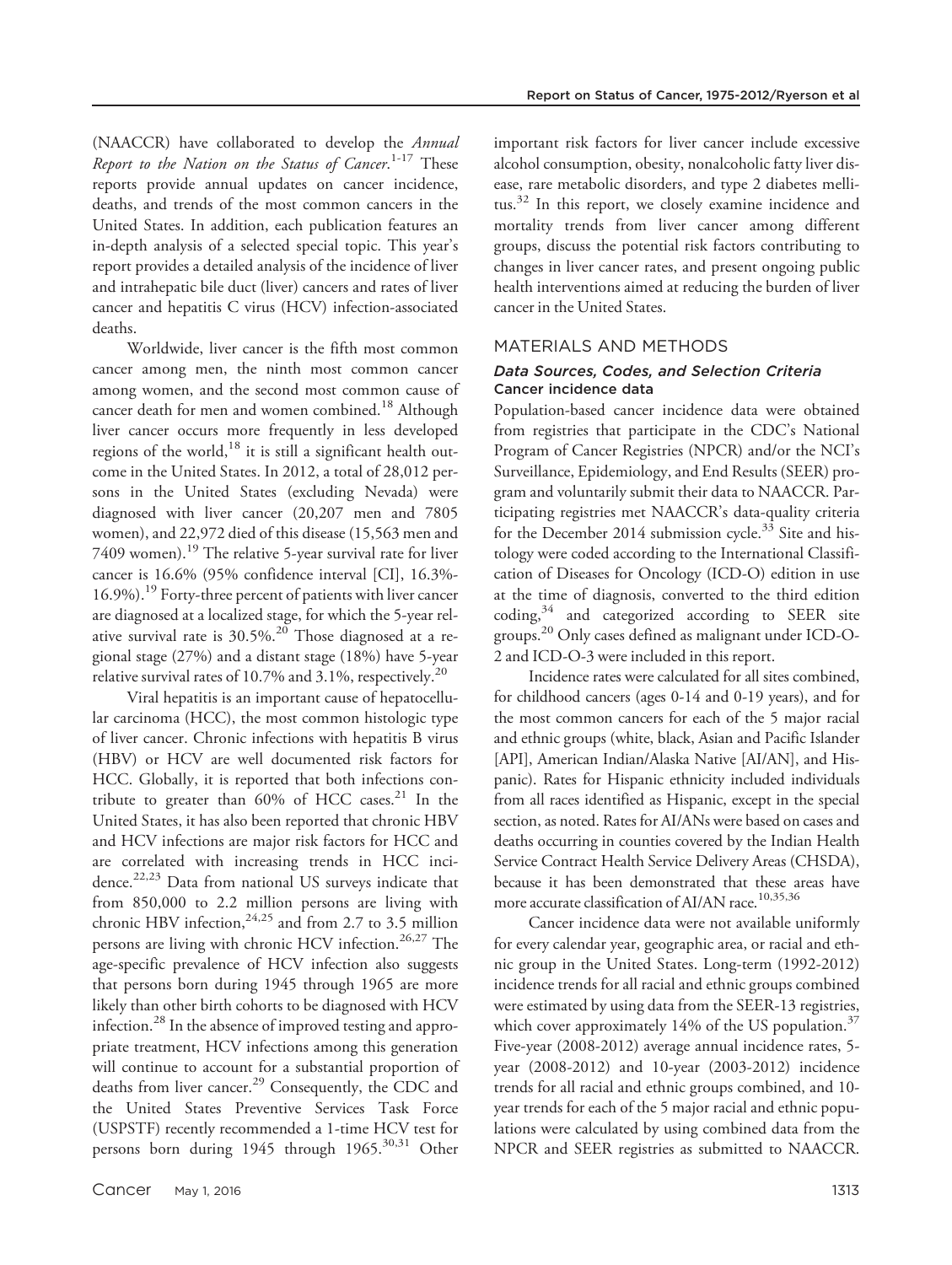Together, participating registries cover 97% (for 2008- 2012) and 92% (for 2003-2012) of the US population.

## Cancer mortality data

Cause of death was based on death certificate information reported to state vital statistics offices and compiled into a national file for the entire United States by the CDC National Center for Health Statistics' (NCHS) National Vital Statistics System.<sup>38</sup> The underlying causes of death were selected according to the International Classification of Disease (ICD) codes and rules in use at the time of death (ICD-8 through ICD-10) and categorized according to SEER site groups to maximize comparability between ICD and ICD-O versions.<sup>20</sup> Death rates were calculated for all cancer sites combined, for childhood cancers, and the most common cancers among men and women identified by the incidence analysis. We examined long-term (1975-2012) mortality trends for all racial and ethnic groups combined and 5-year (2008-2012) average annual age-adjusted death rates and 10-year (2003-2012) mortality trends for each of the 5 major racial and ethnic groups.

## Population data

The population estimates that were used in this report represent a modification of the intercensal and Vintage 2013 annual times series of July 1; and county population estimates by age, sex, race, and Hispanic origin were produced by the US Census Bureau's Population Estimates Program in collaboration with the CDC's NCHS and with support from the NCI.<sup>39</sup> The estimates incorporate intercensal (July 1, 2000-2009) and Vintage 2013 (July 1, 2010- 2013) bridged, single-race estimates that are derived from the original multiple race categories in the 2000 and 2010 US Censuses (as specified in the 1997 Office of Management and Budget standards for the collection of data about race and ethnicity).<sup>40</sup> For most states, population estimates as of July 1 of each year were used to calculate incidence rates, which were presumed to reflect the average population of a defined geographic area for a calendar year; however, some adjustments were made to refine these estimates, as has been done in previous reports.<sup>16,17,39</sup>

## Liver and Intrahepatic Bile Duct Cancer-Specific Incidence and Mortality Data

The special analysis for this report included all invasive liver and intrahepatic bile duct (liver) cancer cases (ICD-O-3 site codes C220 and C221, excluding histology codes 9050-9055; 9140; 9590-9989). Analyses in this section were restricted to 4 large, nonoverlapping racial or ethnic groups with a sufficient number of cases to produce informative results: non-Hispanic (NH) white, NH black, NH API, and Hispanic. Small counts produced unstable rate estimates for the NH AI/AN group and have been excluded from certain analyses.

To help understand differences in liver cancer incidence rates and trends by birth cohort, we conducted ageperiod-cohort analyses. We grouped liver cancer incidence data from the SEER-13 registries into 5-year age groups (ages 35-39 through 80-84 years) and 5-year calendar periods (1993-1997, 1998-2002, 2003-2007, and 2008-2012), spanning 13 partially overlapping, 10-year birth cohorts (from 1908-1917 [referred to as "1913," the mid-year of birth] through 1968-1977). To analyze age-specific liver cancer incidence rates by period, data from the SEER-13 registries were grouped into 5-year age groups (35-39 through 80-84 and  $\geq$ 85 years) and 5year periods (1992-1996, 2000-2004, and 2008-2012), which were the beginning, middle, and end of the 20 year span.

To examine the distribution of liver cancer deaths by race and ethnicity, SEER-18 incidence-based mortality data for liver cancer deaths (ICD-10 codes C22) during 2008 through 2012 were analyzed. All patients in this analysis were diagnosed with and subsequently died of liver cancer, lessening the misclassification of death from liver cancer metastasis as death from primary liver cancer. Patients who had death certificate and autopsy-only diagnoses were excluded. SEER-18 registries cover 28% of the US population.

Because HCV infection is a major contributing factor for HCC in the United States, we also examined HCV and liver cancer-associated mortality for 1999 through 2013. The cancer mortality data and population files used in this analysis were consistent with the files used for other cancer mortality estimates in this report. The data were analyzed to describe mortality by birth year category and year of death and by birth year category and age at death for decedents aged  $\geq$ 35 years who had both HCV and liver cancer listed among causes of death. Birth year and cohort were assigned by subtracting the age at death from the year of death. The underlying cause of death and multiple causes of death were selected according to ICD-10 codes<sup>41</sup> and selection rules in use at the time of death.<sup>42</sup> HCV and liver cancer-associated deaths were defined as having HCV (ICD-10 codes B17.1 or B18.2) and liver cancer (ICD-10 codes C22.0- C22.9) listed together anywhere on the death record as either the underlying cause or among the multiple causes of death.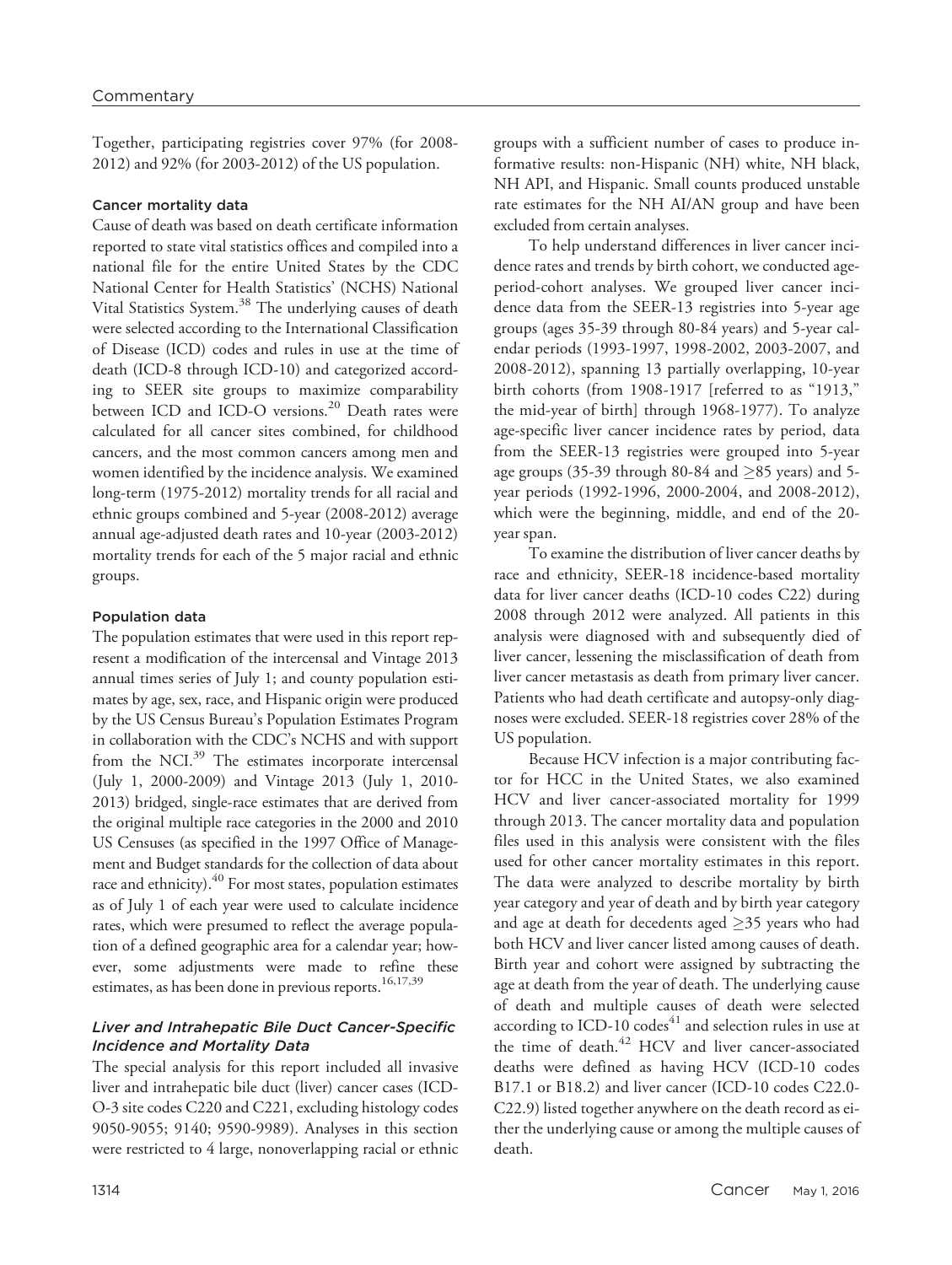|                                                |                        |                                           |                        |                                                                                                                                                                                                                                                                                                                                                                                                                                                                                                                 | Joinpoint Analyses (1992-2012) <sup>b</sup> |                                            |                        |                                              |                                                                                                                                                                                                                                                                                                                                                                                                                             |                                                                                                                                                                                                                                                                                                                                                                                                                                                                                      |
|------------------------------------------------|------------------------|-------------------------------------------|------------------------|-----------------------------------------------------------------------------------------------------------------------------------------------------------------------------------------------------------------------------------------------------------------------------------------------------------------------------------------------------------------------------------------------------------------------------------------------------------------------------------------------------------------|---------------------------------------------|--------------------------------------------|------------------------|----------------------------------------------|-----------------------------------------------------------------------------------------------------------------------------------------------------------------------------------------------------------------------------------------------------------------------------------------------------------------------------------------------------------------------------------------------------------------------------|--------------------------------------------------------------------------------------------------------------------------------------------------------------------------------------------------------------------------------------------------------------------------------------------------------------------------------------------------------------------------------------------------------------------------------------------------------------------------------------|
|                                                | Trend                  | ┯                                         | Trend                  | $\sim$                                                                                                                                                                                                                                                                                                                                                                                                                                                                                                          | Trend                                       | က                                          | Trend                  | 4                                            |                                                                                                                                                                                                                                                                                                                                                                                                                             | AAPC <sup>c</sup>                                                                                                                                                                                                                                                                                                                                                                                                                                                                    |
| Sex/Cancer Site or Type                        | Years                  | <b>APC<sup>d</sup></b>                    | Years                  | APC <sup>d</sup>                                                                                                                                                                                                                                                                                                                                                                                                                                                                                                | Years                                       | <b>APC<sup>d</sup></b>                     | Years                  | APCd                                         | N<br>2003-201                                                                                                                                                                                                                                                                                                                                                                                                               | 2008-2012                                                                                                                                                                                                                                                                                                                                                                                                                                                                            |
| All sites <sup>e</sup>                         |                        |                                           |                        |                                                                                                                                                                                                                                                                                                                                                                                                                                                                                                                 |                                             |                                            |                        |                                              |                                                                                                                                                                                                                                                                                                                                                                                                                             |                                                                                                                                                                                                                                                                                                                                                                                                                                                                                      |
| Both sexes                                     | 1992-1994              | $-3.1$ <sup>f</sup>                       | 1994-1998              |                                                                                                                                                                                                                                                                                                                                                                                                                                                                                                                 | 1998-2009                                   | $-0.4$ <sup>f</sup><br>$-0.3$ <sup>f</sup> | 2009-2012<br>2009-2012 | $-2.3^{f}$<br>-1.5 <sup>f</sup>              | $-1.09$<br>$-0.79$                                                                                                                                                                                                                                                                                                                                                                                                          |                                                                                                                                                                                                                                                                                                                                                                                                                                                                                      |
| (Delay-adjusted)                               | 1992-1994              | $-3.1^{f}$                                | 1994-1998              | ه ه په یې وه<br>د ه ه ه او ه<br>ه ه ه او او                                                                                                                                                                                                                                                                                                                                                                                                                                                                     | 1998-2009                                   |                                            |                        |                                              |                                                                                                                                                                                                                                                                                                                                                                                                                             |                                                                                                                                                                                                                                                                                                                                                                                                                                                                                      |
| Men                                            | 1992-1994              | $-5.7$ <sup>f</sup><br>$-5.8^{f}$         | 1994-2009              |                                                                                                                                                                                                                                                                                                                                                                                                                                                                                                                 | 2009-2012<br>2009-2012                      | $-4.1$ <sup>f</sup><br>$-3.1$ <sup>f</sup> |                        |                                              |                                                                                                                                                                                                                                                                                                                                                                                                                             |                                                                                                                                                                                                                                                                                                                                                                                                                                                                                      |
| (Delay-adjusted)<br>Women                      | 1992-1994<br>1992-1998 | $0.7$ <sup>†</sup>                        | 1994-2009              |                                                                                                                                                                                                                                                                                                                                                                                                                                                                                                                 |                                             |                                            |                        |                                              | $-1.79$<br>$-1.49$<br>$-0.39$                                                                                                                                                                                                                                                                                                                                                                                               |                                                                                                                                                                                                                                                                                                                                                                                                                                                                                      |
| (Delay-adjusted)                               | 1992-1998              | $0.8^f$                                   | 1998-2012<br>1998-2003 |                                                                                                                                                                                                                                                                                                                                                                                                                                                                                                                 | 2003-2012                                   | 0.0                                        |                        |                                              |                                                                                                                                                                                                                                                                                                                                                                                                                             |                                                                                                                                                                                                                                                                                                                                                                                                                                                                                      |
| Children (ages 0-14 years)                     | 1992-2012              | $0.7$ <sup>f</sup>                        |                        |                                                                                                                                                                                                                                                                                                                                                                                                                                                                                                                 |                                             |                                            |                        |                                              | 0 R & R &<br>0 0 0 0 0<br>0 0 0 0 0                                                                                                                                                                                                                                                                                                                                                                                         | $\begin{array}{l} \mathbf{g} \\ \mathbf{g} \\ \mathbf{g} \\ \mathbf{g} \\ \mathbf{g} \\ \mathbf{g} \\ \mathbf{g} \\ \mathbf{g} \\ \mathbf{g} \\ \mathbf{g} \\ \mathbf{g} \\ \mathbf{g} \\ \mathbf{g} \\ \mathbf{g} \\ \mathbf{g} \\ \mathbf{g} \\ \mathbf{g} \\ \mathbf{g} \\ \mathbf{g} \\ \mathbf{g} \\ \mathbf{g} \\ \mathbf{g} \\ \mathbf{g} \\ \mathbf{g} \\ \mathbf{g} \\ \mathbf{g} \\ \mathbf{g} \\ \mathbf{g} \\ \mathbf{g} \\ \mathbf{g} \\ \mathbf$                       |
| (Delay-adjusted)                               | 1992-2012              |                                           |                        |                                                                                                                                                                                                                                                                                                                                                                                                                                                                                                                 |                                             |                                            |                        |                                              |                                                                                                                                                                                                                                                                                                                                                                                                                             |                                                                                                                                                                                                                                                                                                                                                                                                                                                                                      |
| Children (ages 0-19 years)                     | 1992-2012              | $0.8^{f}$                                 |                        |                                                                                                                                                                                                                                                                                                                                                                                                                                                                                                                 |                                             |                                            |                        |                                              |                                                                                                                                                                                                                                                                                                                                                                                                                             |                                                                                                                                                                                                                                                                                                                                                                                                                                                                                      |
| (Delay-adjusted)                               | 992-2012               | 0.8 <sup>f</sup>                          |                        |                                                                                                                                                                                                                                                                                                                                                                                                                                                                                                                 |                                             |                                            |                        |                                              |                                                                                                                                                                                                                                                                                                                                                                                                                             |                                                                                                                                                                                                                                                                                                                                                                                                                                                                                      |
| Top 17 cancers among men <sup>h</sup>          |                        |                                           |                        |                                                                                                                                                                                                                                                                                                                                                                                                                                                                                                                 |                                             |                                            |                        |                                              |                                                                                                                                                                                                                                                                                                                                                                                                                             |                                                                                                                                                                                                                                                                                                                                                                                                                                                                                      |
| Prostate                                       | 1992-1995              | $-11.14$                                  | 1995-2000              |                                                                                                                                                                                                                                                                                                                                                                                                                                                                                                                 | 2000-2010<br>2000-2010                      | $-2.0^{f}$<br>$-1.8^{f}$                   | 2010-2012<br>2010-2012 | $-12.4$ <sup>t</sup><br>$-11.2$ <sup>t</sup> |                                                                                                                                                                                                                                                                                                                                                                                                                             |                                                                                                                                                                                                                                                                                                                                                                                                                                                                                      |
| (Delay-adjusted)                               | 1992-1995              | $-11.1$ <sup>f</sup>                      | 1995-2000              |                                                                                                                                                                                                                                                                                                                                                                                                                                                                                                                 |                                             |                                            |                        |                                              | $-4.09$<br>$-4.09$                                                                                                                                                                                                                                                                                                                                                                                                          |                                                                                                                                                                                                                                                                                                                                                                                                                                                                                      |
| Lung and bronchus                              | 1992-2009              | $-1.9^{f}$                                | 2009-2012              |                                                                                                                                                                                                                                                                                                                                                                                                                                                                                                                 |                                             |                                            |                        |                                              | $\begin{array}{cccccccccc} p&q&q&q&q&q\\ \hline p&q&q&q&q&q&q\\ q&q&q&q&q&q&q\\ \end{array} \qquad \begin{array}{cccccccccc} p&q&q&q&q\\ q&q&q&q&q&q\\ q&q&q&q&q&q\\ \end{array}$                                                                                                                                                                                                                                           |                                                                                                                                                                                                                                                                                                                                                                                                                                                                                      |
| (Delay-adjusted)                               | 992-2009               | $-1.9^{f}$                                | 2009-2012              |                                                                                                                                                                                                                                                                                                                                                                                                                                                                                                                 |                                             |                                            |                        |                                              |                                                                                                                                                                                                                                                                                                                                                                                                                             |                                                                                                                                                                                                                                                                                                                                                                                                                                                                                      |
| Colon and rectum                               | 1992-1995              | $-2.6^{f}$                                | 1995-1998              |                                                                                                                                                                                                                                                                                                                                                                                                                                                                                                                 | 1998-2008                                   | - 2.5"<br>- 2.5"                           | 2008-2012<br>2008-2012 | $-4.0^{f}$<br>$-3.6^{f}$                     |                                                                                                                                                                                                                                                                                                                                                                                                                             |                                                                                                                                                                                                                                                                                                                                                                                                                                                                                      |
| (Delay-adjusted)                               | 1992-1995              | $-2.6^{f}$                                | 1995-1998              |                                                                                                                                                                                                                                                                                                                                                                                                                                                                                                                 | 1998-2008                                   |                                            |                        |                                              |                                                                                                                                                                                                                                                                                                                                                                                                                             |                                                                                                                                                                                                                                                                                                                                                                                                                                                                                      |
| Urinary bladder                                | 1992-2007              | $\overline{0}$                            | 2007-2012              |                                                                                                                                                                                                                                                                                                                                                                                                                                                                                                                 |                                             |                                            |                        |                                              |                                                                                                                                                                                                                                                                                                                                                                                                                             |                                                                                                                                                                                                                                                                                                                                                                                                                                                                                      |
| (Delay-adjusted)                               | 1992-2007              | $\overline{0}$                            | 2007-2012              |                                                                                                                                                                                                                                                                                                                                                                                                                                                                                                                 |                                             |                                            |                        |                                              |                                                                                                                                                                                                                                                                                                                                                                                                                             |                                                                                                                                                                                                                                                                                                                                                                                                                                                                                      |
| Melanoma of the skin                           | 1992-2008              | 2.6 <sup>f</sup>                          | 2008-2012              |                                                                                                                                                                                                                                                                                                                                                                                                                                                                                                                 |                                             |                                            |                        |                                              |                                                                                                                                                                                                                                                                                                                                                                                                                             |                                                                                                                                                                                                                                                                                                                                                                                                                                                                                      |
| (Delay-adjusted)                               | 1992-1996              | $5.0^f$                                   | 1996-2012              |                                                                                                                                                                                                                                                                                                                                                                                                                                                                                                                 |                                             |                                            |                        |                                              |                                                                                                                                                                                                                                                                                                                                                                                                                             |                                                                                                                                                                                                                                                                                                                                                                                                                                                                                      |
| Non-Hodgkin lymphoma                           | 1992-1995              | $2.8$<br>2.8                              | 1995-1998              |                                                                                                                                                                                                                                                                                                                                                                                                                                                                                                                 | 1998-2010                                   | $0.6^{f}$<br>0.7 <sup>f</sup>              | 2010-2012<br>2010-2012 | $-4.1$<br>$-2.8$                             |                                                                                                                                                                                                                                                                                                                                                                                                                             |                                                                                                                                                                                                                                                                                                                                                                                                                                                                                      |
| Kidney and renal pelvis<br>(Delay-adjusted)    | 1992-1995<br>1992-2004 | $1.9^f$                                   | 1995-1998<br>2004-2008 | $\begin{array}{l} \begin{array}{l} \Gamma \vdash \tilde{\Gamma} \; \tilde{\nu} \; \tilde{\nu} \; \tilde{\alpha} \; \tilde{\gamma} \; \tilde{\gamma} \; \tilde{\gamma} \; \tilde{\gamma} \; \tilde{\gamma} \; \tilde{\gamma} \; \tilde{\gamma} \; \tilde{\gamma} \; \tilde{\gamma} \; \tilde{\gamma} \; \tilde{\gamma} \; \tilde{\gamma} \; \tilde{\gamma} \; \tilde{\gamma} \; \tilde{\gamma} \; \tilde{\gamma} \; \tilde{\gamma} \; \tilde{\gamma} \; \tilde{\gamma} \; \tilde{\gamma} \; \tilde{\gamma} \; \$ | 1998-2010                                   |                                            |                        |                                              | $\begin{array}{cccccccccc} \tilde{c}_3 & \tilde{c}_2 & \tilde{c}_3 & \tilde{c}_4 & \tilde{c}_5 & \tilde{c}_6 & \tilde{c}_6 & \tilde{c}_6 & \tilde{c}_6 & \tilde{c}_6 & \tilde{c}_6 & \tilde{c}_6 & \tilde{c}_6 & \tilde{c}_6 & \tilde{c}_6 & \tilde{c}_6 & \tilde{c}_6 & \tilde{c}_6 & \tilde{c}_6 & \tilde{c}_6 & \tilde{c}_6 & \tilde{c}_6 & \tilde{c}_6 & \tilde{c}_6 & \tilde{c}_6 & \tilde{c}_6 & \tilde$              | $\begin{array}{l} \mathcal{B}_1 \oplus \mathcal{B}_2 \oplus \mathcal{B}_3 \oplus \mathcal{B}_1 \oplus \mathcal{B}_2 \oplus \mathcal{B}_3 \oplus \mathcal{B}_1 \oplus \mathcal{B}_2 \oplus \mathcal{B}_2 \oplus \mathcal{B}_3 \oplus \mathcal{B}_1 \oplus \mathcal{B}_2 \oplus \mathcal{B}_3 \oplus \mathcal{B}_1 \oplus \mathcal{B}_2 \oplus \mathcal{B}_3 \oplus \mathcal{B}_1 \oplus \mathcal{B}_2 \oplus \mathcal{B}_3 \oplus \mathcal{B}_1 \oplus \mathcal{B}_2 \oplus \mathcal$ |
| (Delay-adjusted)                               | 1992-1999              | $\overline{1}$                            | 1999-2008              |                                                                                                                                                                                                                                                                                                                                                                                                                                                                                                                 | 2008-2012<br>2008-2012                      | $-1.4$<br>$-0.1$                           |                        |                                              |                                                                                                                                                                                                                                                                                                                                                                                                                             |                                                                                                                                                                                                                                                                                                                                                                                                                                                                                      |
| Oral cavity and pharynx                        | 1992-2001              | $-1.8^{f}$                                | 2001-2012              |                                                                                                                                                                                                                                                                                                                                                                                                                                                                                                                 |                                             |                                            |                        |                                              |                                                                                                                                                                                                                                                                                                                                                                                                                             |                                                                                                                                                                                                                                                                                                                                                                                                                                                                                      |
| (Delay-adjusted)                               | 1992-2003              | $-1.5$ <sup>f</sup>                       | 2003-2012              |                                                                                                                                                                                                                                                                                                                                                                                                                                                                                                                 |                                             |                                            |                        |                                              |                                                                                                                                                                                                                                                                                                                                                                                                                             |                                                                                                                                                                                                                                                                                                                                                                                                                                                                                      |
| Leukemia                                       | 1992-2012              | $\overline{0}$                            |                        |                                                                                                                                                                                                                                                                                                                                                                                                                                                                                                                 |                                             |                                            |                        |                                              |                                                                                                                                                                                                                                                                                                                                                                                                                             |                                                                                                                                                                                                                                                                                                                                                                                                                                                                                      |
| (Delay-adjusted)                               | 1992-2006              | $\begin{array}{c} 0.0 \\ 0.0 \end{array}$ | 2006-2012              | $\frac{56}{10}$ 9 $\frac{5}{10}$ 19 $\frac{5}{10}$ 19 $\frac{1}{10}$                                                                                                                                                                                                                                                                                                                                                                                                                                            |                                             |                                            |                        |                                              |                                                                                                                                                                                                                                                                                                                                                                                                                             |                                                                                                                                                                                                                                                                                                                                                                                                                                                                                      |
| Pancreas                                       | 1992-2003              |                                           | 2003-2006              |                                                                                                                                                                                                                                                                                                                                                                                                                                                                                                                 | 2006-2012                                   | $\overline{0}$                             |                        |                                              |                                                                                                                                                                                                                                                                                                                                                                                                                             |                                                                                                                                                                                                                                                                                                                                                                                                                                                                                      |
| (Delay-adjusted)                               | 1992-2001              | 0.0                                       | 2001-2012              |                                                                                                                                                                                                                                                                                                                                                                                                                                                                                                                 |                                             |                                            |                        |                                              |                                                                                                                                                                                                                                                                                                                                                                                                                             |                                                                                                                                                                                                                                                                                                                                                                                                                                                                                      |
| Liver and intrahepatic bile duct               | 1992-1999              | 4.6 <sup>f</sup>                          | 1999-2002              |                                                                                                                                                                                                                                                                                                                                                                                                                                                                                                                 | 2002-2007                                   | $5.4^{\dagger}$                            | 2007-2012              | $1.8^{f}$                                    |                                                                                                                                                                                                                                                                                                                                                                                                                             |                                                                                                                                                                                                                                                                                                                                                                                                                                                                                      |
| (Delay-adjusted)                               | 1992-2012              | $3.7$ <sup>t</sup>                        |                        |                                                                                                                                                                                                                                                                                                                                                                                                                                                                                                                 |                                             |                                            |                        |                                              |                                                                                                                                                                                                                                                                                                                                                                                                                             |                                                                                                                                                                                                                                                                                                                                                                                                                                                                                      |
| (Delay-adjusted)<br>Stomach                    | 992-2012<br>992-2012   | $-1.7^{\rm f}$<br>$-1.7$ <sup>t</sup>     |                        |                                                                                                                                                                                                                                                                                                                                                                                                                                                                                                                 |                                             |                                            |                        |                                              |                                                                                                                                                                                                                                                                                                                                                                                                                             |                                                                                                                                                                                                                                                                                                                                                                                                                                                                                      |
| Esophagus                                      | 992-2012               | $-0.2$                                    |                        |                                                                                                                                                                                                                                                                                                                                                                                                                                                                                                                 |                                             |                                            |                        |                                              |                                                                                                                                                                                                                                                                                                                                                                                                                             |                                                                                                                                                                                                                                                                                                                                                                                                                                                                                      |
| (Delay-adjusted)                               | 992-2012               | $-0.2$                                    |                        |                                                                                                                                                                                                                                                                                                                                                                                                                                                                                                                 |                                             |                                            |                        |                                              |                                                                                                                                                                                                                                                                                                                                                                                                                             |                                                                                                                                                                                                                                                                                                                                                                                                                                                                                      |
| Brain and other nervous system                 | 1992-2012              | $-0.3^{\dagger}$                          |                        |                                                                                                                                                                                                                                                                                                                                                                                                                                                                                                                 |                                             |                                            |                        |                                              | $\begin{array}{l} \mathbf{c} \mathbf{c} \mathbf{c} \mathbf{c} \mathbf{c} \mathbf{c} \mathbf{c} \mathbf{c} \mathbf{c} \mathbf{c} \mathbf{c} \mathbf{c} \mathbf{c} \mathbf{c} \mathbf{c} \mathbf{c} \mathbf{c} \mathbf{c} \mathbf{c} \mathbf{c} \mathbf{c} \mathbf{c} \mathbf{c} \mathbf{c} \mathbf{c} \mathbf{c} \mathbf{c} \mathbf{c} \mathbf{c} \mathbf{c} \mathbf{c} \mathbf{c} \mathbf{c} \mathbf{c} \mathbf{c} \mathbf$ |                                                                                                                                                                                                                                                                                                                                                                                                                                                                                      |
| (Delay-adjusted)                               | 992-2012               | $-0.2^{f}$                                |                        |                                                                                                                                                                                                                                                                                                                                                                                                                                                                                                                 |                                             |                                            |                        |                                              |                                                                                                                                                                                                                                                                                                                                                                                                                             |                                                                                                                                                                                                                                                                                                                                                                                                                                                                                      |
| Myeloma                                        | 1992-2012              | $0.7^{\circ}$                             |                        |                                                                                                                                                                                                                                                                                                                                                                                                                                                                                                                 |                                             |                                            |                        |                                              |                                                                                                                                                                                                                                                                                                                                                                                                                             |                                                                                                                                                                                                                                                                                                                                                                                                                                                                                      |
| (Delay-adjusted)                               | 1992-2006              | 0.4                                       | 2006-2012              |                                                                                                                                                                                                                                                                                                                                                                                                                                                                                                                 |                                             |                                            |                        |                                              |                                                                                                                                                                                                                                                                                                                                                                                                                             |                                                                                                                                                                                                                                                                                                                                                                                                                                                                                      |
| Thyroid                                        | 1992-1995              | $-3.0$                                    | 1995-2012              |                                                                                                                                                                                                                                                                                                                                                                                                                                                                                                                 |                                             |                                            |                        |                                              |                                                                                                                                                                                                                                                                                                                                                                                                                             |                                                                                                                                                                                                                                                                                                                                                                                                                                                                                      |
| (Delay-adjusted)                               | 1992-1995              | $-3.2$                                    | 1995-2012              |                                                                                                                                                                                                                                                                                                                                                                                                                                                                                                                 |                                             |                                            |                        |                                              |                                                                                                                                                                                                                                                                                                                                                                                                                             |                                                                                                                                                                                                                                                                                                                                                                                                                                                                                      |
| Larynx                                         | 1992-2003              | $-3.1$ <sup>f</sup><br>$-3.2^{f}$         | 2003-2012<br>2003-2012 |                                                                                                                                                                                                                                                                                                                                                                                                                                                                                                                 |                                             |                                            |                        |                                              |                                                                                                                                                                                                                                                                                                                                                                                                                             |                                                                                                                                                                                                                                                                                                                                                                                                                                                                                      |
| Top 18 cancers among women<br>(Delay-adjusted) | 1992-2003              |                                           |                        |                                                                                                                                                                                                                                                                                                                                                                                                                                                                                                                 |                                             |                                            |                        |                                              |                                                                                                                                                                                                                                                                                                                                                                                                                             |                                                                                                                                                                                                                                                                                                                                                                                                                                                                                      |
| <b>Breast</b>                                  | 1992-1999              | $\ddot{5}$                                | 1999-2004              |                                                                                                                                                                                                                                                                                                                                                                                                                                                                                                                 |                                             |                                            |                        |                                              | $-0.1$                                                                                                                                                                                                                                                                                                                                                                                                                      |                                                                                                                                                                                                                                                                                                                                                                                                                                                                                      |
| (Delay-adjusted)                               | 1992-1999              | $1.3^{\dagger}$                           | 1999-2004              |                                                                                                                                                                                                                                                                                                                                                                                                                                                                                                                 | 2004-2012<br>2004-2012                      | 0.3                                        |                        |                                              | 0.0                                                                                                                                                                                                                                                                                                                                                                                                                         | $0.\overline{3}$                                                                                                                                                                                                                                                                                                                                                                                                                                                                     |
| Lung and bronchus                              | 1992-2007              |                                           |                        | $\begin{array}{c} 79.76 \times 10^{-4} \text{cm} \\ 79.76 \times 10^{-4} \text{cm} \\ 10^{-4} \text{cm} \\ 10^{-4} \text{cm} \\ 10^{-4} \text{cm} \\ 10^{-4} \text{cm} \\ 10^{-4} \text{cm} \\ 10^{-4} \text{cm} \\ 10^{-4} \text{cm} \\ 10^{-4} \text{cm} \\ 10^{-4} \text{cm} \\ 10^{-4} \text{cm} \\ 10^{-4} \text{cm} \\ 10^{-4} \text{cm} \\ 10^{-4} \text{cm} \\ 10^{-4} \text{cm} \\ 10^{-4$                                                                                                             |                                             |                                            |                        |                                              |                                                                                                                                                                                                                                                                                                                                                                                                                             |                                                                                                                                                                                                                                                                                                                                                                                                                                                                                      |
| (Delay-adjusted)                               | 1992-2007              | 0.0                                       | 2007-2012              |                                                                                                                                                                                                                                                                                                                                                                                                                                                                                                                 |                                             |                                            |                        |                                              | $-1.79$<br>$-1.79$                                                                                                                                                                                                                                                                                                                                                                                                          | $-2.49$<br>$-1.99$                                                                                                                                                                                                                                                                                                                                                                                                                                                                   |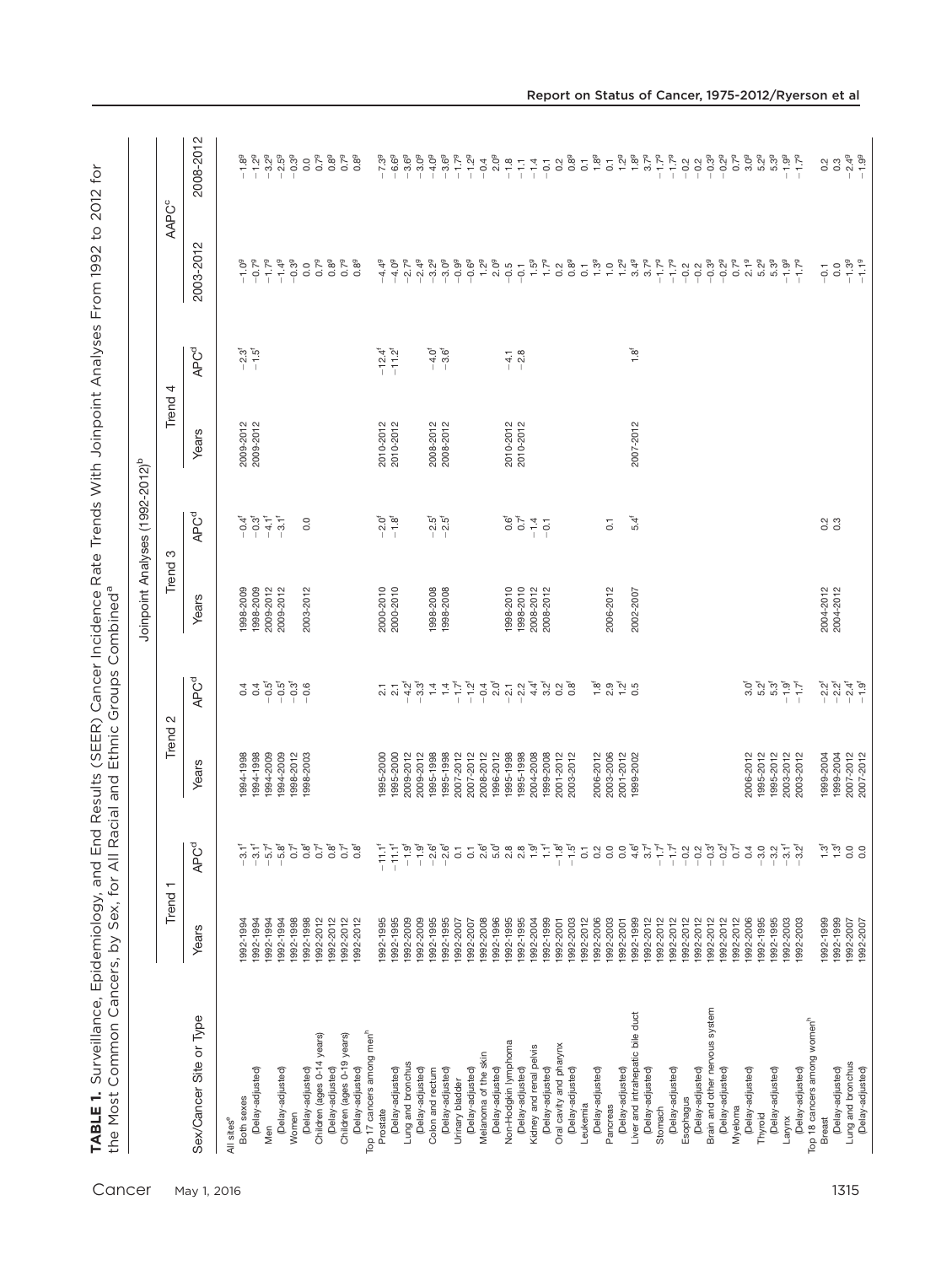| ś      |  |
|--------|--|
|        |  |
|        |  |
| ۱<br>٠ |  |

| $-4.19$<br>$\begin{array}{l} \mathfrak{F}_{0} \ \mathfrak{F}_{0} \ \mathfrak{F}_{1} \ \mathfrak{F}_{2} \ \mathfrak{F}_{3} \ \mathfrak{F}_{3} \ \mathfrak{F}_{4} \ \mathfrak{F}_{5} \ \mathfrak{F}_{6} \ \mathfrak{F}_{7} \ \mathfrak{F}_{8} \ \mathfrak{F}_{9} \ \mathfrak{F}_{1} \ \mathfrak{F}_{1} \ \mathfrak{F}_{2} \ \mathfrak{F}_{3} \ \mathfrak{F}_{3} \ \mathfrak{F}_{4} \ \mathfrak{F}_{5} \ \mathfrak{F}_{7} \ \mathfrak{F}_{8} \ \mathfr$<br>2.49<br>3.0 <sup>9</sup><br><b>AAPC<sup>°</sup></b><br>2003-2012<br>5.0 <sup>9</sup><br>$-2.99$<br>$-2.8^{9}$<br>$\frac{159}{1.59}$<br>5.29<br>0.9 <sup>9</sup><br>$-1.09$<br>$-0.99$<br>0.49<br>0.79<br>$-0.79$<br>$-0.69$<br>$2.4^{9}$<br>3.0 <sup>9</sup><br>$-0.5$<br>$-0.2$<br>$-0.2$<br>$\overline{\text{o}}$<br><b>APC<sup>d</sup></b><br>$-3.8^{f}$<br>$-4.1$ <sup>f</sup><br>Trend 4<br>2008-2012<br>2008-2012<br>Years<br><b>APC<sup>d</sup></b><br>$-2.0^{f}$<br>1.8 <sup>f</sup><br>$-2.0^{\circ}$<br>$\frac{1}{4}$ $\frac{1}{8}$<br>$-1.3$<br>$-31$<br>က<br>Trend<br>998-2008<br>2004-2012<br>2009-2012<br>2010-2012<br>2008-2012<br>2007-2012<br>1998-2008<br>2009-2012<br>Years<br><b>APC<sup>d</sup></b><br>2.4<br>נס מה"ס "ס<br>הן כן או פוס<br>מ<br>$-0.8^{f}$<br>$\frac{6}{10}$ 5.<br>್. ಕ್<br>ನ ನ<br>$\overline{1}$<br>$\begin{array}{c}\n\overline{2} \\ \overline{1} \\ \overline{1}\n\end{array}$<br>$-0.4$<br>0.5<br>1.8<br>Trend <sub>2</sub><br>1996-2012<br>1999-2009<br>2004-2012<br>1998-2008<br>1999-2012<br>2004-2012<br>2004-2012<br>2005-2012<br>2006-2012<br>1999-2009<br>2004-2012<br>0102-2661<br>2005-2012<br>1995-1998<br>997-2004<br>995-1998<br>2000-2007<br>Years<br><b>APC<sup>d</sup></b><br>$4.1$ <sup>f</sup><br>$4.7$ <sup>†</sup><br>تي ت<br>بر<br>$4.0^{\dagger}$<br>$2.4^{\dagger}$<br>$-1.0^{f}$<br>$-0.9^f$<br>$\frac{2}{1}$ $\frac{6}{1}$<br>$0.7$ <sup>f</sup><br>$0.3^f$<br>$0.7$ <sup>f</sup><br>$-0.7$<br>$-1.7$<br>$0.4^{\circ}$<br>$0.7$ <sup>t</sup><br>$-0.7$ <sup>t</sup><br>$-0.6f$<br>$3.0^f$<br>6.9 <sup>f</sup><br>$-1.8$ <sup>f</sup><br>$-1.8$ <sup>t</sup><br>0.8<br>$-0.2$<br>$-0.2$<br>$-0.1$<br>$-61$<br>Trend <sub>1</sub><br>992-2012<br>992-1998<br>992-2000<br>992-2012<br>992-2012<br>992-2005<br>992-2012<br>992-2012<br>992-2012<br>992-2012<br>992-2012<br>992-2012<br>992-1996<br>992-2012<br>992-1995<br>992-2006<br>992-1999<br>992-1999<br>992-2005<br>992-2012<br>992-2012<br>992-1999<br>992-2012<br>992-2012<br>992-2004<br>992-2012<br>992-1995<br>992-1997<br>992-2004<br>992-2004<br>992-2004<br>992-1997<br>Years<br>Brain and other nervous system<br>Liver and intrahepatic bile duct<br>Sex/Cancer Site or Type<br>Corpus and uterus, NOS<br>Non-Hodgkin lymphoma<br>Oral cavity and pharynx<br>Kidney and renal pelvis<br>Melanoma of the skin<br>(Delay-adjusted)<br>(Delay-adjusted)<br>Colon and rectum<br>(Delay-adjusted)<br>(Delay-adjusted)<br>(Delay-adjusted)<br>(Delay-adjusted)<br>(Delay-adjusted)<br>(Delay-adjusted)<br>(Delay-adjusted)<br>(Delay-adjusted)<br>(Delay-adjusted)<br>(Delay-adjusted)<br>(Delay-adjusted)<br>(Delay-adjusted)<br>(Delay-adjusted)<br>(Delay-adjusted)<br>Urinary bladder<br>Cervix uteri<br>Leukemia<br>Pancreas<br>Myeloma<br>Stomach<br>Thyroid<br>Ovary <sup>e</sup> |  |  |  | Joinpoint Analyses (1992-2012) <sup>b</sup> |  |           |
|----------------------------------------------------------------------------------------------------------------------------------------------------------------------------------------------------------------------------------------------------------------------------------------------------------------------------------------------------------------------------------------------------------------------------------------------------------------------------------------------------------------------------------------------------------------------------------------------------------------------------------------------------------------------------------------------------------------------------------------------------------------------------------------------------------------------------------------------------------------------------------------------------------------------------------------------------------------------------------------------------------------------------------------------------------------------------------------------------------------------------------------------------------------------------------------------------------------------------------------------------------------------------------------------------------------------------------------------------------------------------------------------------------------------------------------------------------------------------------------------------------------------------------------------------------------------------------------------------------------------------------------------------------------------------------------------------------------------------------------------------------------------------------------------------------------------------------------------------------------------------------------------------------------------------------------------------------------------------------------------------------------------------------------------------------------------------------------------------------------------------------------------------------------------------------------------------------------------------------------------------------------------------------------------------------------------------------------------------------------------------------------------------------------------------------------------------------------------------------------------------------------------------------------------------------------------------------------------------------------------------------------------------------------------------------------------------------------------------------------------------------------------------------------------------------------------------------------------------------------------------------------------------------------------------------------------------------------------------------------------------------------------------------------------------------------------------------------------------------------------------------------------------------------------------------------------------------------------------------------------------------------------------|--|--|--|---------------------------------------------|--|-----------|
|                                                                                                                                                                                                                                                                                                                                                                                                                                                                                                                                                                                                                                                                                                                                                                                                                                                                                                                                                                                                                                                                                                                                                                                                                                                                                                                                                                                                                                                                                                                                                                                                                                                                                                                                                                                                                                                                                                                                                                                                                                                                                                                                                                                                                                                                                                                                                                                                                                                                                                                                                                                                                                                                                                                                                                                                                                                                                                                                                                                                                                                                                                                                                                                                                                                                            |  |  |  |                                             |  |           |
|                                                                                                                                                                                                                                                                                                                                                                                                                                                                                                                                                                                                                                                                                                                                                                                                                                                                                                                                                                                                                                                                                                                                                                                                                                                                                                                                                                                                                                                                                                                                                                                                                                                                                                                                                                                                                                                                                                                                                                                                                                                                                                                                                                                                                                                                                                                                                                                                                                                                                                                                                                                                                                                                                                                                                                                                                                                                                                                                                                                                                                                                                                                                                                                                                                                                            |  |  |  |                                             |  | 2008-2012 |
|                                                                                                                                                                                                                                                                                                                                                                                                                                                                                                                                                                                                                                                                                                                                                                                                                                                                                                                                                                                                                                                                                                                                                                                                                                                                                                                                                                                                                                                                                                                                                                                                                                                                                                                                                                                                                                                                                                                                                                                                                                                                                                                                                                                                                                                                                                                                                                                                                                                                                                                                                                                                                                                                                                                                                                                                                                                                                                                                                                                                                                                                                                                                                                                                                                                                            |  |  |  |                                             |  |           |
|                                                                                                                                                                                                                                                                                                                                                                                                                                                                                                                                                                                                                                                                                                                                                                                                                                                                                                                                                                                                                                                                                                                                                                                                                                                                                                                                                                                                                                                                                                                                                                                                                                                                                                                                                                                                                                                                                                                                                                                                                                                                                                                                                                                                                                                                                                                                                                                                                                                                                                                                                                                                                                                                                                                                                                                                                                                                                                                                                                                                                                                                                                                                                                                                                                                                            |  |  |  |                                             |  |           |
|                                                                                                                                                                                                                                                                                                                                                                                                                                                                                                                                                                                                                                                                                                                                                                                                                                                                                                                                                                                                                                                                                                                                                                                                                                                                                                                                                                                                                                                                                                                                                                                                                                                                                                                                                                                                                                                                                                                                                                                                                                                                                                                                                                                                                                                                                                                                                                                                                                                                                                                                                                                                                                                                                                                                                                                                                                                                                                                                                                                                                                                                                                                                                                                                                                                                            |  |  |  |                                             |  |           |
|                                                                                                                                                                                                                                                                                                                                                                                                                                                                                                                                                                                                                                                                                                                                                                                                                                                                                                                                                                                                                                                                                                                                                                                                                                                                                                                                                                                                                                                                                                                                                                                                                                                                                                                                                                                                                                                                                                                                                                                                                                                                                                                                                                                                                                                                                                                                                                                                                                                                                                                                                                                                                                                                                                                                                                                                                                                                                                                                                                                                                                                                                                                                                                                                                                                                            |  |  |  |                                             |  |           |
|                                                                                                                                                                                                                                                                                                                                                                                                                                                                                                                                                                                                                                                                                                                                                                                                                                                                                                                                                                                                                                                                                                                                                                                                                                                                                                                                                                                                                                                                                                                                                                                                                                                                                                                                                                                                                                                                                                                                                                                                                                                                                                                                                                                                                                                                                                                                                                                                                                                                                                                                                                                                                                                                                                                                                                                                                                                                                                                                                                                                                                                                                                                                                                                                                                                                            |  |  |  |                                             |  |           |
|                                                                                                                                                                                                                                                                                                                                                                                                                                                                                                                                                                                                                                                                                                                                                                                                                                                                                                                                                                                                                                                                                                                                                                                                                                                                                                                                                                                                                                                                                                                                                                                                                                                                                                                                                                                                                                                                                                                                                                                                                                                                                                                                                                                                                                                                                                                                                                                                                                                                                                                                                                                                                                                                                                                                                                                                                                                                                                                                                                                                                                                                                                                                                                                                                                                                            |  |  |  |                                             |  |           |
|                                                                                                                                                                                                                                                                                                                                                                                                                                                                                                                                                                                                                                                                                                                                                                                                                                                                                                                                                                                                                                                                                                                                                                                                                                                                                                                                                                                                                                                                                                                                                                                                                                                                                                                                                                                                                                                                                                                                                                                                                                                                                                                                                                                                                                                                                                                                                                                                                                                                                                                                                                                                                                                                                                                                                                                                                                                                                                                                                                                                                                                                                                                                                                                                                                                                            |  |  |  |                                             |  |           |
|                                                                                                                                                                                                                                                                                                                                                                                                                                                                                                                                                                                                                                                                                                                                                                                                                                                                                                                                                                                                                                                                                                                                                                                                                                                                                                                                                                                                                                                                                                                                                                                                                                                                                                                                                                                                                                                                                                                                                                                                                                                                                                                                                                                                                                                                                                                                                                                                                                                                                                                                                                                                                                                                                                                                                                                                                                                                                                                                                                                                                                                                                                                                                                                                                                                                            |  |  |  |                                             |  |           |
|                                                                                                                                                                                                                                                                                                                                                                                                                                                                                                                                                                                                                                                                                                                                                                                                                                                                                                                                                                                                                                                                                                                                                                                                                                                                                                                                                                                                                                                                                                                                                                                                                                                                                                                                                                                                                                                                                                                                                                                                                                                                                                                                                                                                                                                                                                                                                                                                                                                                                                                                                                                                                                                                                                                                                                                                                                                                                                                                                                                                                                                                                                                                                                                                                                                                            |  |  |  |                                             |  |           |
|                                                                                                                                                                                                                                                                                                                                                                                                                                                                                                                                                                                                                                                                                                                                                                                                                                                                                                                                                                                                                                                                                                                                                                                                                                                                                                                                                                                                                                                                                                                                                                                                                                                                                                                                                                                                                                                                                                                                                                                                                                                                                                                                                                                                                                                                                                                                                                                                                                                                                                                                                                                                                                                                                                                                                                                                                                                                                                                                                                                                                                                                                                                                                                                                                                                                            |  |  |  |                                             |  |           |
|                                                                                                                                                                                                                                                                                                                                                                                                                                                                                                                                                                                                                                                                                                                                                                                                                                                                                                                                                                                                                                                                                                                                                                                                                                                                                                                                                                                                                                                                                                                                                                                                                                                                                                                                                                                                                                                                                                                                                                                                                                                                                                                                                                                                                                                                                                                                                                                                                                                                                                                                                                                                                                                                                                                                                                                                                                                                                                                                                                                                                                                                                                                                                                                                                                                                            |  |  |  |                                             |  |           |
|                                                                                                                                                                                                                                                                                                                                                                                                                                                                                                                                                                                                                                                                                                                                                                                                                                                                                                                                                                                                                                                                                                                                                                                                                                                                                                                                                                                                                                                                                                                                                                                                                                                                                                                                                                                                                                                                                                                                                                                                                                                                                                                                                                                                                                                                                                                                                                                                                                                                                                                                                                                                                                                                                                                                                                                                                                                                                                                                                                                                                                                                                                                                                                                                                                                                            |  |  |  |                                             |  |           |
|                                                                                                                                                                                                                                                                                                                                                                                                                                                                                                                                                                                                                                                                                                                                                                                                                                                                                                                                                                                                                                                                                                                                                                                                                                                                                                                                                                                                                                                                                                                                                                                                                                                                                                                                                                                                                                                                                                                                                                                                                                                                                                                                                                                                                                                                                                                                                                                                                                                                                                                                                                                                                                                                                                                                                                                                                                                                                                                                                                                                                                                                                                                                                                                                                                                                            |  |  |  |                                             |  |           |
|                                                                                                                                                                                                                                                                                                                                                                                                                                                                                                                                                                                                                                                                                                                                                                                                                                                                                                                                                                                                                                                                                                                                                                                                                                                                                                                                                                                                                                                                                                                                                                                                                                                                                                                                                                                                                                                                                                                                                                                                                                                                                                                                                                                                                                                                                                                                                                                                                                                                                                                                                                                                                                                                                                                                                                                                                                                                                                                                                                                                                                                                                                                                                                                                                                                                            |  |  |  |                                             |  |           |
|                                                                                                                                                                                                                                                                                                                                                                                                                                                                                                                                                                                                                                                                                                                                                                                                                                                                                                                                                                                                                                                                                                                                                                                                                                                                                                                                                                                                                                                                                                                                                                                                                                                                                                                                                                                                                                                                                                                                                                                                                                                                                                                                                                                                                                                                                                                                                                                                                                                                                                                                                                                                                                                                                                                                                                                                                                                                                                                                                                                                                                                                                                                                                                                                                                                                            |  |  |  |                                             |  |           |
|                                                                                                                                                                                                                                                                                                                                                                                                                                                                                                                                                                                                                                                                                                                                                                                                                                                                                                                                                                                                                                                                                                                                                                                                                                                                                                                                                                                                                                                                                                                                                                                                                                                                                                                                                                                                                                                                                                                                                                                                                                                                                                                                                                                                                                                                                                                                                                                                                                                                                                                                                                                                                                                                                                                                                                                                                                                                                                                                                                                                                                                                                                                                                                                                                                                                            |  |  |  |                                             |  |           |
|                                                                                                                                                                                                                                                                                                                                                                                                                                                                                                                                                                                                                                                                                                                                                                                                                                                                                                                                                                                                                                                                                                                                                                                                                                                                                                                                                                                                                                                                                                                                                                                                                                                                                                                                                                                                                                                                                                                                                                                                                                                                                                                                                                                                                                                                                                                                                                                                                                                                                                                                                                                                                                                                                                                                                                                                                                                                                                                                                                                                                                                                                                                                                                                                                                                                            |  |  |  |                                             |  |           |
|                                                                                                                                                                                                                                                                                                                                                                                                                                                                                                                                                                                                                                                                                                                                                                                                                                                                                                                                                                                                                                                                                                                                                                                                                                                                                                                                                                                                                                                                                                                                                                                                                                                                                                                                                                                                                                                                                                                                                                                                                                                                                                                                                                                                                                                                                                                                                                                                                                                                                                                                                                                                                                                                                                                                                                                                                                                                                                                                                                                                                                                                                                                                                                                                                                                                            |  |  |  |                                             |  |           |
|                                                                                                                                                                                                                                                                                                                                                                                                                                                                                                                                                                                                                                                                                                                                                                                                                                                                                                                                                                                                                                                                                                                                                                                                                                                                                                                                                                                                                                                                                                                                                                                                                                                                                                                                                                                                                                                                                                                                                                                                                                                                                                                                                                                                                                                                                                                                                                                                                                                                                                                                                                                                                                                                                                                                                                                                                                                                                                                                                                                                                                                                                                                                                                                                                                                                            |  |  |  |                                             |  |           |
|                                                                                                                                                                                                                                                                                                                                                                                                                                                                                                                                                                                                                                                                                                                                                                                                                                                                                                                                                                                                                                                                                                                                                                                                                                                                                                                                                                                                                                                                                                                                                                                                                                                                                                                                                                                                                                                                                                                                                                                                                                                                                                                                                                                                                                                                                                                                                                                                                                                                                                                                                                                                                                                                                                                                                                                                                                                                                                                                                                                                                                                                                                                                                                                                                                                                            |  |  |  |                                             |  |           |
|                                                                                                                                                                                                                                                                                                                                                                                                                                                                                                                                                                                                                                                                                                                                                                                                                                                                                                                                                                                                                                                                                                                                                                                                                                                                                                                                                                                                                                                                                                                                                                                                                                                                                                                                                                                                                                                                                                                                                                                                                                                                                                                                                                                                                                                                                                                                                                                                                                                                                                                                                                                                                                                                                                                                                                                                                                                                                                                                                                                                                                                                                                                                                                                                                                                                            |  |  |  |                                             |  |           |
|                                                                                                                                                                                                                                                                                                                                                                                                                                                                                                                                                                                                                                                                                                                                                                                                                                                                                                                                                                                                                                                                                                                                                                                                                                                                                                                                                                                                                                                                                                                                                                                                                                                                                                                                                                                                                                                                                                                                                                                                                                                                                                                                                                                                                                                                                                                                                                                                                                                                                                                                                                                                                                                                                                                                                                                                                                                                                                                                                                                                                                                                                                                                                                                                                                                                            |  |  |  |                                             |  |           |
|                                                                                                                                                                                                                                                                                                                                                                                                                                                                                                                                                                                                                                                                                                                                                                                                                                                                                                                                                                                                                                                                                                                                                                                                                                                                                                                                                                                                                                                                                                                                                                                                                                                                                                                                                                                                                                                                                                                                                                                                                                                                                                                                                                                                                                                                                                                                                                                                                                                                                                                                                                                                                                                                                                                                                                                                                                                                                                                                                                                                                                                                                                                                                                                                                                                                            |  |  |  |                                             |  |           |
|                                                                                                                                                                                                                                                                                                                                                                                                                                                                                                                                                                                                                                                                                                                                                                                                                                                                                                                                                                                                                                                                                                                                                                                                                                                                                                                                                                                                                                                                                                                                                                                                                                                                                                                                                                                                                                                                                                                                                                                                                                                                                                                                                                                                                                                                                                                                                                                                                                                                                                                                                                                                                                                                                                                                                                                                                                                                                                                                                                                                                                                                                                                                                                                                                                                                            |  |  |  |                                             |  |           |
|                                                                                                                                                                                                                                                                                                                                                                                                                                                                                                                                                                                                                                                                                                                                                                                                                                                                                                                                                                                                                                                                                                                                                                                                                                                                                                                                                                                                                                                                                                                                                                                                                                                                                                                                                                                                                                                                                                                                                                                                                                                                                                                                                                                                                                                                                                                                                                                                                                                                                                                                                                                                                                                                                                                                                                                                                                                                                                                                                                                                                                                                                                                                                                                                                                                                            |  |  |  |                                             |  |           |
|                                                                                                                                                                                                                                                                                                                                                                                                                                                                                                                                                                                                                                                                                                                                                                                                                                                                                                                                                                                                                                                                                                                                                                                                                                                                                                                                                                                                                                                                                                                                                                                                                                                                                                                                                                                                                                                                                                                                                                                                                                                                                                                                                                                                                                                                                                                                                                                                                                                                                                                                                                                                                                                                                                                                                                                                                                                                                                                                                                                                                                                                                                                                                                                                                                                                            |  |  |  |                                             |  |           |
|                                                                                                                                                                                                                                                                                                                                                                                                                                                                                                                                                                                                                                                                                                                                                                                                                                                                                                                                                                                                                                                                                                                                                                                                                                                                                                                                                                                                                                                                                                                                                                                                                                                                                                                                                                                                                                                                                                                                                                                                                                                                                                                                                                                                                                                                                                                                                                                                                                                                                                                                                                                                                                                                                                                                                                                                                                                                                                                                                                                                                                                                                                                                                                                                                                                                            |  |  |  |                                             |  |           |
|                                                                                                                                                                                                                                                                                                                                                                                                                                                                                                                                                                                                                                                                                                                                                                                                                                                                                                                                                                                                                                                                                                                                                                                                                                                                                                                                                                                                                                                                                                                                                                                                                                                                                                                                                                                                                                                                                                                                                                                                                                                                                                                                                                                                                                                                                                                                                                                                                                                                                                                                                                                                                                                                                                                                                                                                                                                                                                                                                                                                                                                                                                                                                                                                                                                                            |  |  |  |                                             |  |           |
|                                                                                                                                                                                                                                                                                                                                                                                                                                                                                                                                                                                                                                                                                                                                                                                                                                                                                                                                                                                                                                                                                                                                                                                                                                                                                                                                                                                                                                                                                                                                                                                                                                                                                                                                                                                                                                                                                                                                                                                                                                                                                                                                                                                                                                                                                                                                                                                                                                                                                                                                                                                                                                                                                                                                                                                                                                                                                                                                                                                                                                                                                                                                                                                                                                                                            |  |  |  |                                             |  |           |
|                                                                                                                                                                                                                                                                                                                                                                                                                                                                                                                                                                                                                                                                                                                                                                                                                                                                                                                                                                                                                                                                                                                                                                                                                                                                                                                                                                                                                                                                                                                                                                                                                                                                                                                                                                                                                                                                                                                                                                                                                                                                                                                                                                                                                                                                                                                                                                                                                                                                                                                                                                                                                                                                                                                                                                                                                                                                                                                                                                                                                                                                                                                                                                                                                                                                            |  |  |  |                                             |  |           |
|                                                                                                                                                                                                                                                                                                                                                                                                                                                                                                                                                                                                                                                                                                                                                                                                                                                                                                                                                                                                                                                                                                                                                                                                                                                                                                                                                                                                                                                                                                                                                                                                                                                                                                                                                                                                                                                                                                                                                                                                                                                                                                                                                                                                                                                                                                                                                                                                                                                                                                                                                                                                                                                                                                                                                                                                                                                                                                                                                                                                                                                                                                                                                                                                                                                                            |  |  |  |                                             |  |           |
|                                                                                                                                                                                                                                                                                                                                                                                                                                                                                                                                                                                                                                                                                                                                                                                                                                                                                                                                                                                                                                                                                                                                                                                                                                                                                                                                                                                                                                                                                                                                                                                                                                                                                                                                                                                                                                                                                                                                                                                                                                                                                                                                                                                                                                                                                                                                                                                                                                                                                                                                                                                                                                                                                                                                                                                                                                                                                                                                                                                                                                                                                                                                                                                                                                                                            |  |  |  |                                             |  |           |

Abbreviations: AAPC, average annual percent change; APC, annual percent change; NOS, not otherwise specified.

<sup>a</sup>Source: Surveillance, Epidemiology, and End Results (SEER)-13 areas covering about 14% of the US population (Connecticut, Hawaii, Iowa, Utah, and New Mexico; the Alaska Native Turnor Registry; rural Source: Surveillance, Epidemiology, and End Results (SEER)-13 areas covering about 14% of the US population (Connecticut, Hawaii, Iowa, Utah, and New Mexico; the Alaska Native Tumor Registry; rural Georgia; and the metropolitan areas of San Francisco, Los Angeles, San Jose-Monterey, Detroit, Atlanta, and Seattle-Puget Sound). Georgia; and the metropolitan areas of San Francisco, Los Angeles, San Jose-Monterey, Detroit, Atlanta, and Seattle-Puget Sound).

buoinpoint analyses with up to 3 joinpoints yielding up to 4 trend segments (Trends 1-4) were based on rates per 100,000 persons and were age-adjusted to the 2000 US standard population (19 age groups: Joinpoint analyses with up to 3 joinpoints yielding up to 4 trend segments (Trends 1-4) were based on rates per 100,000 persons and were age-adjusted to the 2000 US standard population (19 age groups: ages  $<$ 1 year, 1-4 years, 5-9 years, ..., 80-84 years, and  $\geq$ 85 years; Census publication p25-1130 [US Bureau of the Census, Current Population Reports, p25-1130. Washington, DC: US Government Printing Office; 2000]). For joinpoint analysis, the Joinpoint Regression Program was used (version 4.2.0.0, April 2015; Statistical Research and Applications Branch, National Cancer Institute, Bethesda, MD). ages <1 year, 1-4 years, 5-9 years, ..., 80-84 years, and ≥85 years; Census publication p25-1130 [US Bureau of the Census, Current Population Reports, p25-1130. Washington, DC: US Government Printing<br>Officer, 2000)]. For

The AAPC is a weighted average of the APCs calculated by joinpoint regression.

The APC is based on rates that were age-adjusted to the 2000 US standard population (19 age groups; Census publication p25-1130). The APC is based on rates that were age-adjusted to the 2000 US standard population (19 age groups; Census publication p25-1130).

All sites exclude myelodysplastic syndromes and borderline tumors; ovary excludes borderline tumors. All sites exclude myelodysplastic syndromes and borderline tumors; ovary excludes borderline tumors.

fThe APC is statistically significantly different from zero (2-sided t test;  $P < 05$ ).

The AAPC is statistically significantly different from zero (2-sided Z test;  $P < .05$ ). **The AAPC is statistically significantly different from zero (2-sided Z test; P**  $<$  .05).

Registries [NPCR] and SEER Program areas reported by the North American Association of Central Cancer Registries [NAACCR] as meeting high-quality incidence data standards for 2008-2012). More than 15 Cancers are listed in descending rank order of sex-specific, age-adjusted incidence rates for 2008 through 2012 for all racial and ethnic groups combined (using data from the National Program of Cancer Cancers are listed in descending rank order of sex-specific, age-adjusted incidence rates for 2008 through 2012 for all racial and ethnic groups combined (using data from the National Program of Cancer Registries [NPCR] and SEER Program areas reported by the North American Association of Central Cancer Registries [NAACCR] as meeting high-quality incidence data standards for 2008-2012). More than 15 cancers may appear under men and women to include the top 15 cancers in each racial and ethnic group. cancers may appear under men and women to include the top 15 cancers in each racial and ethnic group.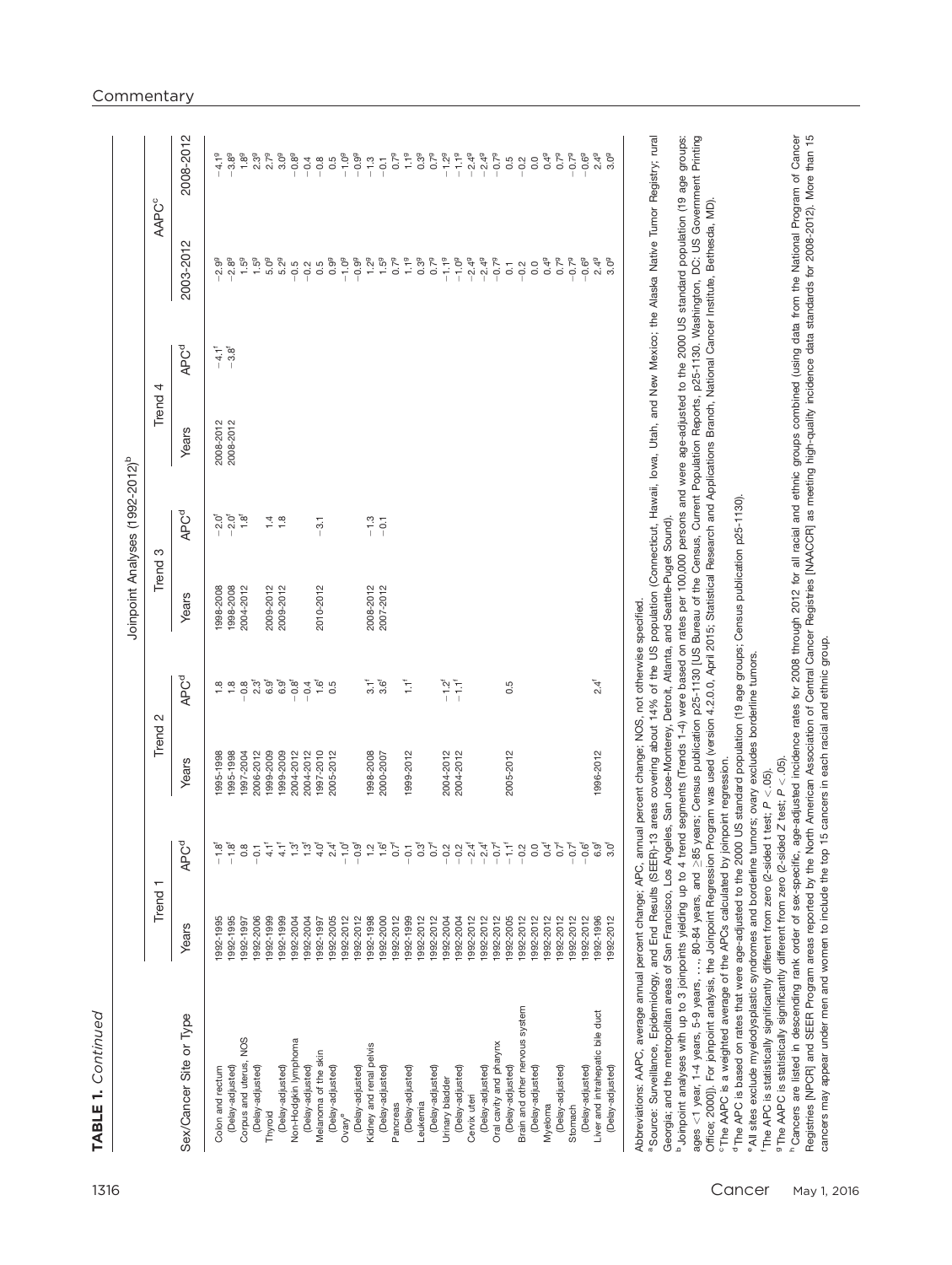## Statistical Methods

#### Incidence and death rates and trends

Age-adjusted rates were expressed per 100,000 persons on the basis of the 2000 US Standard Population and were generated by using SEER\*Stat software, version  $8.2.1^{43}$ Corresponding 95% CIs were calculated as modified  $\gamma$ intervals.<sup>44</sup> For stability and reliability, incidence rates were suppressed if there were fewer than 16 cases for the time interval, and incidence trends were suppressed if there were fewer than 10 cases for at least a year within the time interval. Death rates were suppressed if there were fewer than 10 deaths.

Trends in age-adjusted cancer incidence and death rates were estimated using joinpoint regression.<sup>45,46</sup> Up to 5 joinpoints were allowed in models for 1975 to 2012, up to 3 joinpoints were allowed in models for 1992 to 2012, and up to 2 joinpoints were allowed in models for 2003 to 2012. The resulting trends were described according to the annual percent change (APC). The average APC (AAPC) was estimated as a weighted geometric average of the APCs, with the weights equal to the length of each line segment during the prespecified, fixed interval. $^{47}$  Longterm incidence trends were calculated by using both observed and delay-adjusted SEER-13 data.48 Descriptions of the long-term incidence trends were based on the delay-adjusted data unless otherwise noted. Delayadjustment factors are not currently published for NPCR; thus, all 5-year and 10-year trends were based on observed NPCR and SEER combined data without delay adjustment. We used the  $t$  test and the  $Z$  test, respectively, to test whether the APC and AAPC were statistically different from zero. All statistical tests were 2-sided. In describing trends, the term *increase* or *decrease* was used when the slope of the trend (APC or AAPC) was statistically significant (2-sided  $P < .05$ ). For nonstatistically significant trends, terms such as stable, nonsignificant increase, and nonsignificant decrease were used.

#### Liver Cancer Age-Period-Cohort and Estimated Years-of-Life-Lost Analysis

Liver cancer incidence rates were examined by sex, age, race or ethnicity, state, and year of diagnosis by using the same methods described above. The NCI's online ageperiod-cohort analysis tool was used to calculate cohort rate ratios, comparing liver cancer incidence rates in each birth cohort relative to the 1943 birth cohort, and adjusting for age and period effects.<sup>49</sup> The 1943 birth cohort was selected as the reference because it immediately preceded the known increase in the prevalence of HCV infection for individuals born during 1945 through  $1965.^{28}$ 

Proportions of incidence-based deaths from liver cancer and median age at death were determined by sex and race or ethnicity.<sup>50</sup> Person-years of life lost (PYLL) to liver cancer were calculated by linking the "expectation of life at age x" column of the US 2010 complete life tables to single-year age-at-death data.<sup>20,51,52</sup> All-race life tables were used to calculate overall PYLL, whereas single-sex, all-race tables were used for gender-specific analyses. The average PYLL (APYLL) per death was calculated as the PYLL divided by the number of deaths.

HCV and liver cancer-associated death rates during 1999 through 2013 for those aged  $\geq$ 35 years according to 3 birth-year categories (those born before 1945, during 1945-1965, and during 1966-1978) were examined by year at death. To remove the effect of age, HCV and liver cancer-associated death rates also were examined using slightly more refined birth-year categories (those born before 1945, during 1945-1949, during 1950-1959, during 1960-1965, and during 1966-1978) and by age at death. Crude HCV and liver cancer-associated death rates were calculated by dividing the number of deaths in each category by the US Census population estimate for each year. A similar methodology was applied in a previous study that examined the burden of mortality associated with viral hepatitis in the United States from 1999 to 2007.53

### RESULTS

### Long-Term Trends of Cancer Incidence Rates for the Most Common Cancers

Trends in delay-adjusted cancer incidence rates using data from SEER-13 registries that submitted data to the NCI from 1992 to 2012 are presented in Table 1. Cancer incidence rates decreased among men during each period, but at different rates. In contrast, cancer incidence rates among women increased slightly (0.8% per year) from 1992 to 1998, then remained stable. Among children in both age groups, (ages 0-14 and 0-19 years), incidence rates increased from 1992 to 2012 with an APC of 0.8%.

During 2003 through 2012, the AAPC indicated that overall cancer incidence rates for all persons combined decreased on average 0.7% per year (Table 1). Among men, overall cancer incidence decreased on average by 1.4% per year during 2003 through 2012; however, among women, rates were stable during this 10-year period. Among men, incidence rates for 7 of the 17 most common cancers decreased from 2003 to 2012 (prostate, colon and rectum [colorectal], lung and bronchus [lung], stomach, larynx, urinary bladder [bladder], and brain and other nervous system [brain]). The most striking decline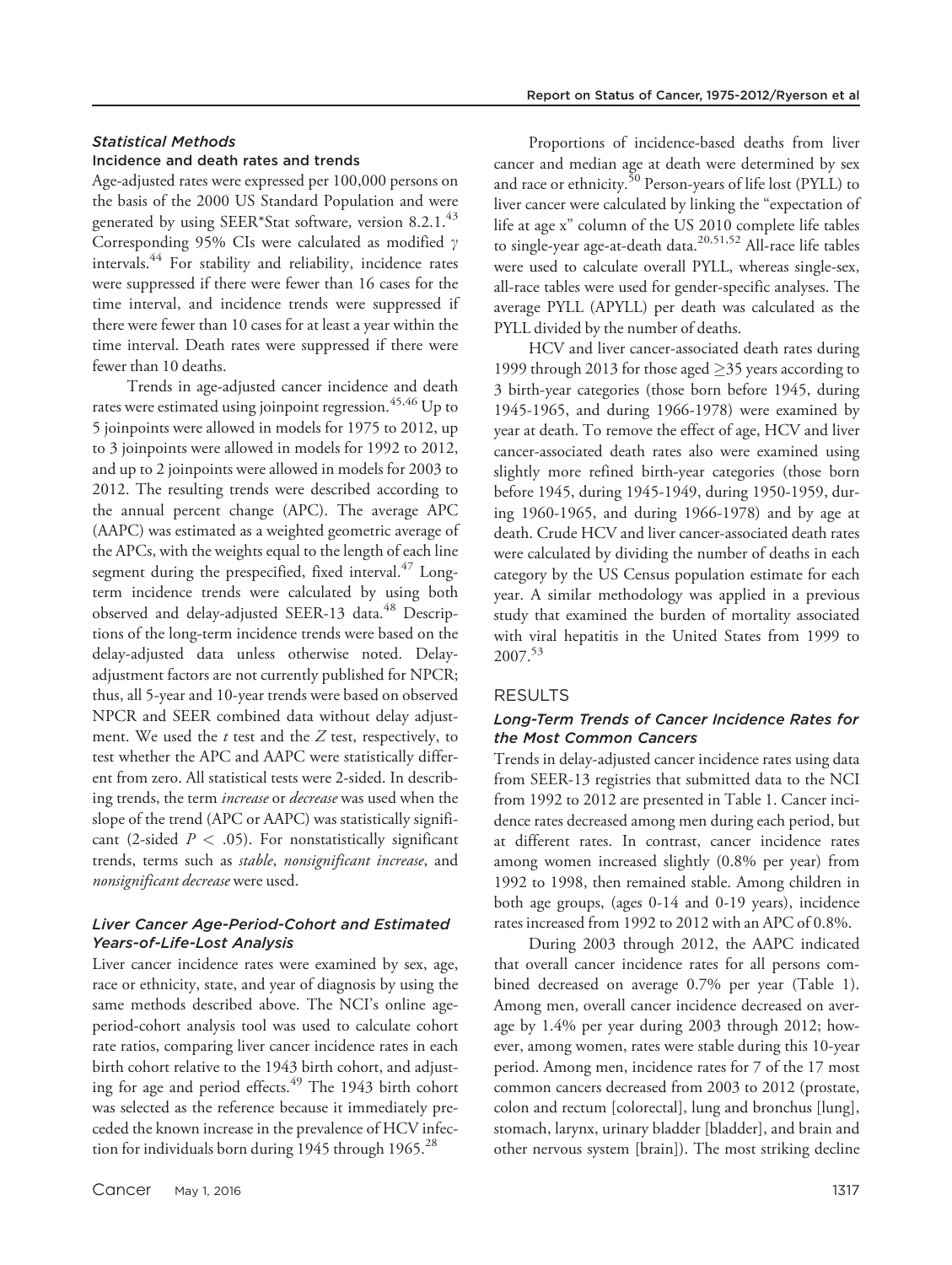was for prostate cancer, which had an average 6.6% decline per year for the most recent 5-year period (2008- 2012). In contrast, incidence rates increased among men during 2003 through 2012 for 8 cancers (thyroid, liver, myeloma, melanoma of the skin [melanoma], kidney and renal pelvis [kidney], leukemia, pancreas, and oral cavity and pharynx). Among women, incidence rates for 6 of the 18 most common cancers decreased during 2003 through 2012 (colorectal, cervix uteri [cervix], lung, bladder, ovary, and stomach), whereas incidence rates among women increased during 2003 through 2012 for 8 cancers (thyroid; liver; corpus and uterus, not otherwise specified [uterus]; kidney; pancreas; melanoma; leukemia; and myeloma). Incidence rates were stable for all other sites.

## Long-Term Trends of Cancer Death Rates for the Most Common Cancers

The long-term (1975-2012) mortality trend analysis revealed that the overall cancer death rate in the United States has generally declined since the early 1990s for adults and since the 1970s for children (Table 2). More recently, from 2003 to 2012, death rates continued to decline by an average of 1.5% per year overall, by 1.3% per year for children ages 0 to 14 years, and by 2.0% per year for children ages 0 to 19 years. Among men, death rates declined overall from 2003 to 2012 (1.8% per year). Relatively large declines among men were also observed for cancers of the prostate (3.5% per year), stomach (3.3% per year), colorectum (2.9% per year), lung (2.7% per year), and larynx (2.5% per year) and for non-Hodgkin lymphoma (2.2% per year). Declines in death rates during this time among men were  $\leq$ 1% per year for leukemia, myeloma, and cancers of the esophagus and kidney. Death rates among men remained stable during this time for melanoma and for cancers of the bladder, brain, and oral cavity and pharynx. Death rates increased among men during 2003 through 2012 for cancers of the liver (2.8% per year); soft tissue, including the heart (1.1% per year); and pancreas (0.3% per year).

Among women, during 2003 through 2012, death rates declined overall (1.4% per year) and for non-Hodgkin lymphoma (3.1% per year), colorectal cancer (2.9% per year), leukemia (1.2% per year), and myeloma (1.2% per year), and for cancers of the stomach (2.6% per year), ovary (2.0% per year), breast (1.9% per year), lung (1.4% per year), oral cavity and pharynx (1.3% per year), gallbladder (1.2% per year), kidney (1.0% per year), cervix (0.9% per year), and bladder (0.4% per year), and remained stable for brain cancer, but increased for cancers of the liver (2.2% per year), uterus (1.1% per year), and pancreas (0.4% per year).

## Current Cancer Incidence Rates and Trends by Race and Ethnicity

By using data from both SEER and NPCR registries, 5 year (2008-2012) average annual incidence rates and 5 year (2008-2012) and 10-year (2003-2012) incidence trends were analyzed by site, sex, and race and ethnicity (Table 3). During 2008 through 2012, observed rates of all cancers combined in all racial groups were lower among women than among men (412.6 vs 512.7 per 100,000). Black men had the highest overall cancer incidence rate (573.6 per 100,000) of any racial or ethnic group, and non-Hispanics had higher rates than Hispanics (464.7 vs 353.7 per 100,000). Among women, white women had the highest overall cancer incidence rate during this time of any racial or ethnic group (418.4 per 100,000). Prostate cancer remained the most common cancer among men in each racial and ethnic group, and the rates were substantially higher than for any other type of cancer. Lung and colorectal cancer were the second and third most common cancers, respectively, among men of all racial and ethnic groups, except among Hispanic men, in whom these ranks were reversed. Breast cancer was the most common cancer among women of all racial and ethnic groups. Like in men, lung cancer was the second most common cancer among women, followed by colorectal cancer, except among API and Hispanic women, in whom the ranks were reversed. Rankings of other cancers for both men and women varied by race and ethnicity. White children had higher cancer incidence rates than children of other racial and ethnic groups.

Overall cancer incidence rates among men declined in each racial and ethnic group during 2003 through 2012. During 2003 through 2012, the incidence rates for the 4 most common cancers among men decreased (prostate, lung, colorectal, and bladder) for all races except among black men, for whom bladder cancer incidence rates remained stable. Thyroid cancer incidence rates among men increased >5% annually during 2003 through 2012 for all racial and ethnic groups except for AI/AN, for whom the increase was not statistically significant. Trends in incidence rates for most cancers among men in each racial and ethnic group were similar in direction to those of all men combined, but some trends were not statistically significant. Oral cancer incidence rates decreased among black men  $(-2.5\%$  per year), and liver cancer incidence rates decreased among API  $(-1.3\%$  per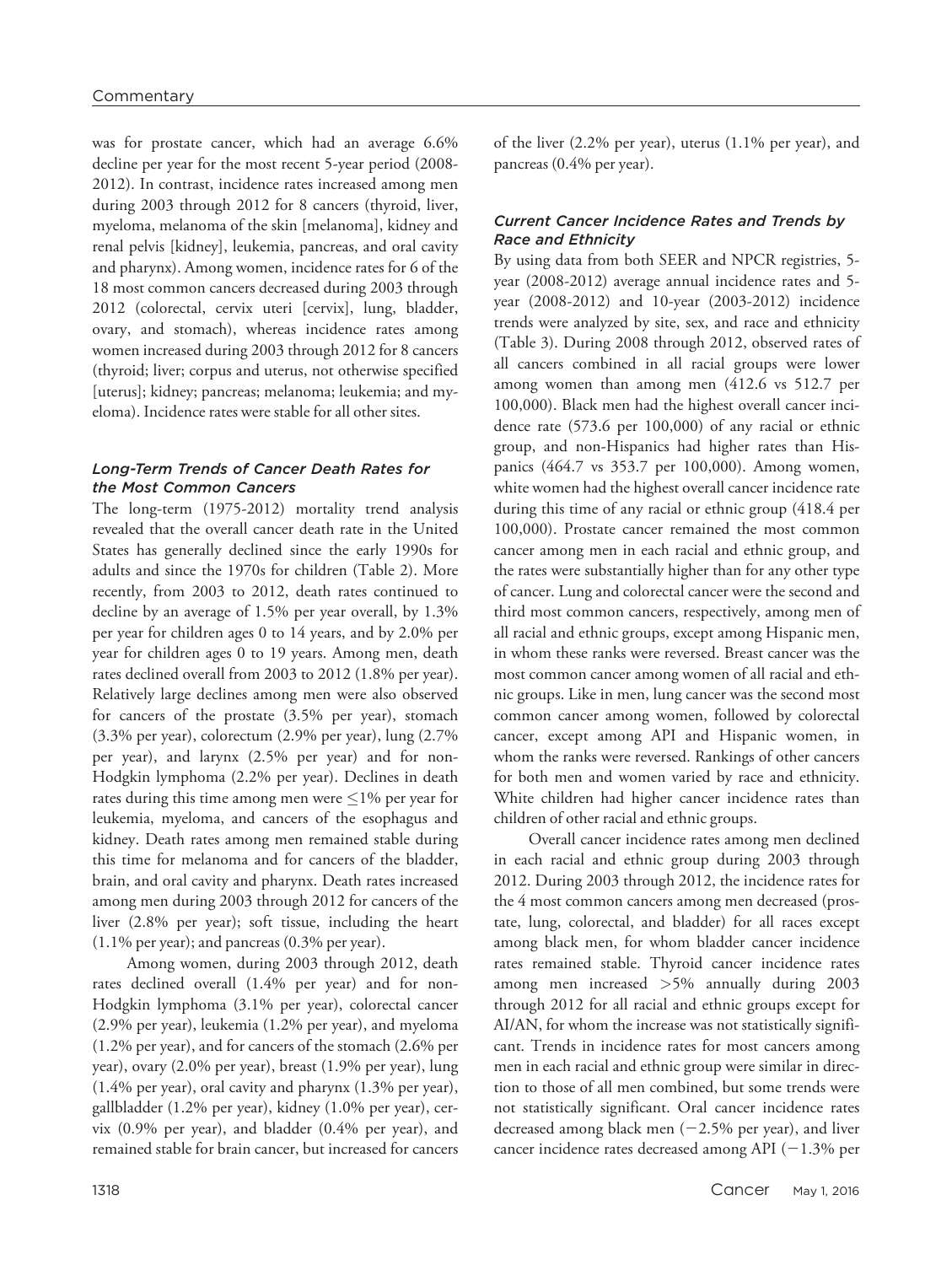| Ethnic Groups Combined <sup>a</sup> |                        |                                |                        |                                   |                        |                          |                                             |                                  |                        |                                  |           |                  |                                |                                 |
|-------------------------------------|------------------------|--------------------------------|------------------------|-----------------------------------|------------------------|--------------------------|---------------------------------------------|----------------------------------|------------------------|----------------------------------|-----------|------------------|--------------------------------|---------------------------------|
|                                     |                        |                                |                        |                                   |                        |                          | Joinpoint Analyses (1975-2012) <sup>b</sup> |                                  |                        |                                  |           |                  |                                |                                 |
|                                     | Trend                  | ↽                              | Trend                  | $\sim$                            | Trend                  | S                        | Trend                                       | 4                                | Trend                  | 5                                | Trend     | G                |                                | AAPC <sup>C</sup>               |
| Site or Type<br>Sex/Cancer          | Years                  | <b>APC<sup>d</sup></b>         | Years                  | <b>APC<sup>d</sup></b>            | Years                  | <b>APC<sup>d</sup></b>   | Years                                       | APC <sup>d</sup>                 | Years                  | <b>APC<sup>d</sup></b>           | Years     | APC <sup>d</sup> | 2012<br>2003-                  | 2008-<br>2012                   |
| All sites                           |                        |                                |                        |                                   |                        |                          |                                             |                                  |                        |                                  |           |                  |                                |                                 |
| Both sexes                          | 1975-1979<br>1975-1984 | $1.0^{\circ}$<br>$0.5^{\circ}$ | 1979-1990<br>984-1991  | 0.3°<br>0.3°                      | 1990-1993<br>1991-1994 | $-0.5$<br>$-0.5$         | 1994-1998<br>1993-2001                      | $-1.5^{\circ}$<br>$-1.3^{\circ}$ | 1998-2001<br>2001-2012 | $-0.8^{\circ}$<br>-1.8°          | 2001-2012 | $-1.5^{\circ}$   | $-1.8^{f}$<br>$-1.5$           | $-1.5^{f}$<br>$-1.8^{f}$        |
| Women<br>Men                        | 1975-1990              | $0.6^{\circ}$                  | 1990-1994              |                                   | 1994-2002              | $-0.8^{\circ}$           | 2002-2012                                   | $-1.4^{\circ}$                   |                        |                                  |           |                  | $-1.4$ <sup>†</sup>            | $-1.4$ <sup>t</sup>             |
| Children (ages<br>$0-14$ years)     | 1975-1996              | $2.9^{\circ}$                  | 1996-2012              | $-0.2^{\circ}$<br>-1.3°           |                        |                          |                                             |                                  |                        |                                  |           |                  | $-1.3^{f}$                     | $-1.3^{f}$                      |
| Children (ages                      | 1975-1998              | $-2.7^{\circ}$                 | 1998-2002              | 0.0                               | 2002-2012              | $-2.0^{\circ}$           |                                             |                                  |                        |                                  |           |                  | $-2.0^{\dagger}$               | $2.0^{\circ}$<br>$\overline{1}$ |
| Top 17 cancers<br>$0-19$ years)     |                        |                                |                        |                                   |                        |                          |                                             |                                  |                        |                                  |           |                  |                                |                                 |
| among men <sup>9</sup>              |                        |                                |                        |                                   |                        |                          |                                             |                                  |                        |                                  |           |                  |                                |                                 |
| Lung and                            | 1975-1978              | $2.5^{\circ}$                  | 1978-1984              | $1.2^e$                           | 1984-1990              | $0.4^e$                  | 1990-1993                                   | 두                                | 1993-2005              | $-1.9^e$                         | 2005-2012 | စိွ<br>2.        | $2.7^{\circ}$                  | $2.9^f$                         |
| bronchus                            |                        |                                |                        |                                   |                        |                          |                                             |                                  |                        |                                  |           |                  |                                |                                 |
| Colon and<br>Prostate               | 1975-1978<br>1975-1987 | စီ<br>ဝ ဗိ                     | 1978-1984<br>1987-1991 | $3.0^{\circ}$<br>$0.\overline{3}$ | 1991-1994<br>1984-1990 | $-0.5$<br>$-1.3^{\circ}$ | 1994-1998<br>1990-2002                      | $-4.2^{\circ}$<br>$-2.0^{\circ}$ | 1998-2012<br>2002-2005 | $-3.5^{\circ}$<br>$-3.9^{\circ}$ | 2005-2012 | $2.6^{\circ}$    | $-3.5^{f}$<br>$-2.9^{f}$       | - 3.5°<br>- 2.6°                |
| rectum                              |                        |                                |                        |                                   |                        |                          |                                             |                                  |                        |                                  |           |                  |                                |                                 |
| Pancreas                            | 1975-1986              |                                | 1986-2000              |                                   | 2000-2012              | $0.3^e$                  |                                             |                                  |                        |                                  |           |                  |                                |                                 |
| Leukemia                            | 1975-1980              |                                | 1980-1987              | $-0.3^{\circ}$<br>-0.7°           | 1987-1995              | $\overline{C}$           | 1995-2012                                   | $-0.9^{\circ}$                   |                        |                                  |           |                  | ي و يو يو<br>د د د د           | $0.3^{f}$<br>$-0.9^{f}$         |
| Liver and                           | 1975-1979              |                                | 1979-1987              | $2.3^{\circ}$                     | 1987-1996              | $3.9^e$                  | 1996-1999                                   | 0.6                              | 1999-2007              | $2.4^{\circ}$                    | 2007-2012 | $3.1^{\circ}$    |                                | $3.1$ <sup>t</sup>              |
| intrahepatic                        |                        |                                |                        |                                   |                        |                          |                                             |                                  |                        |                                  |           |                  |                                |                                 |
| bile duct                           |                        |                                |                        |                                   |                        |                          |                                             |                                  |                        |                                  |           |                  |                                |                                 |
| Non-Hodgkin                         | 1975-1991              | $2.7^e$                        | 1991-1997              | $1.6^{\circ}$                     | 1997-2006              | $2.9^e$                  | 2006-2012                                   | $-1.9^e$                         |                        |                                  |           |                  | $2.2^{f}$<br>$\overline{1}$    | $-1.9^{f}$                      |
| Urinary bladder<br>lymphoma         | 1975-1983              |                                | 1983-1987              | $2.8^e$                           | 1987-1993              | 0.2                      | 1993-1997                                   | $\overline{11}$                  | 1997-2012              | 0.0                              |           |                  | 0.0                            | 0.0                             |
| Esophagus                           | 1975-1985              | $-1.4^{\circ}$<br>0.7°         | 1985-1994              | $1.2^e$                           | 1994-2005              | $0.4^e$                  | 2005-2012                                   | $-1.0^{\circ}$                   |                        |                                  |           |                  | $-0.7$ <sup>f</sup>            | $-1.0^{f}$                      |
| Kidney and                          | 1975-1991              | $\overline{1}$ .               | 1991-2001              | $-0.1$                            | 2001-2012              | $0.8^e$                  |                                             |                                  |                        |                                  |           |                  | $-0.8^{f}$                     | $-0.8^{f}$                      |
| renal pelvis                        |                        |                                |                        |                                   |                        |                          |                                             |                                  |                        |                                  |           |                  |                                |                                 |
| Brain and other                     | 1975-1977              | 4.4                            | 1977-1982              | $-0.4$                            | 1982-1991              | $1.3^e$                  | 1991-2007                                   | $-1.0^{\circ}$                   | 2007-2012              | 0.7                              |           |                  | 0.0                            | 0.7                             |
| nervous                             |                        |                                |                        |                                   |                        |                          |                                             |                                  |                        |                                  |           |                  |                                |                                 |
| system                              |                        |                                |                        |                                   |                        |                          |                                             |                                  |                        |                                  |           |                  |                                |                                 |
| Myeloma<br>Stomach                  | 1975-1987<br>1975-1994 | $-2.4^{\circ}$                 | 1994-2012<br>1987-1990 | $-1.0^e$<br>$-0.4$                | 1990-2012              | $-3.3^{\circ}$           |                                             |                                  |                        |                                  |           |                  | $-1.0^{\dagger}$<br>$-3.3^{f}$ |                                 |
| Melanoma of                         | 1975-1990              | $1.5^{\circ}$<br>2.2°          | 1990-2002              | 0.0                               | 2002-2009              | $1.0^{\circ}$            | 2009-2012                                   | $-1.6$                           |                        |                                  |           |                  | $\overline{c}$                 |                                 |
| the skin                            |                        |                                |                        |                                   |                        |                          |                                             |                                  |                        |                                  |           |                  |                                |                                 |
| Oral cavity and                     | 1975-1977              | 0.7                            | 1977-1993              | $2.0^{\circ}$                     | 1993-2000              | $.2.9^{\circ}$           | 2000-2009                                   | $-1.3^{\circ}$                   | 2009-2012              | $\overline{1}$ :                 |           |                  | $-0.3$                         | $\frac{0}{1}$                   |
| pharynx                             |                        |                                | 1994-2012              |                                   |                        |                          |                                             |                                  |                        |                                  |           |                  |                                |                                 |
| Soft tissue<br>Larynx               | 1975-1980<br>1975-1994 | $-0.8^{\circ}$<br>7.6°         | 1980-1997              | $-2.5^{\circ}$<br>1.2°            | 1997-2002              | $-3.4^{\circ}$           | 2002-2012                                   | $\int_{0}^{\infty}$              |                        |                                  |           |                  | $-2.5f$<br>1.1 <sup>+</sup>    | $-2.54$<br>$1.14$               |
| including heart                     |                        |                                |                        |                                   |                        |                          |                                             |                                  |                        |                                  |           |                  |                                |                                 |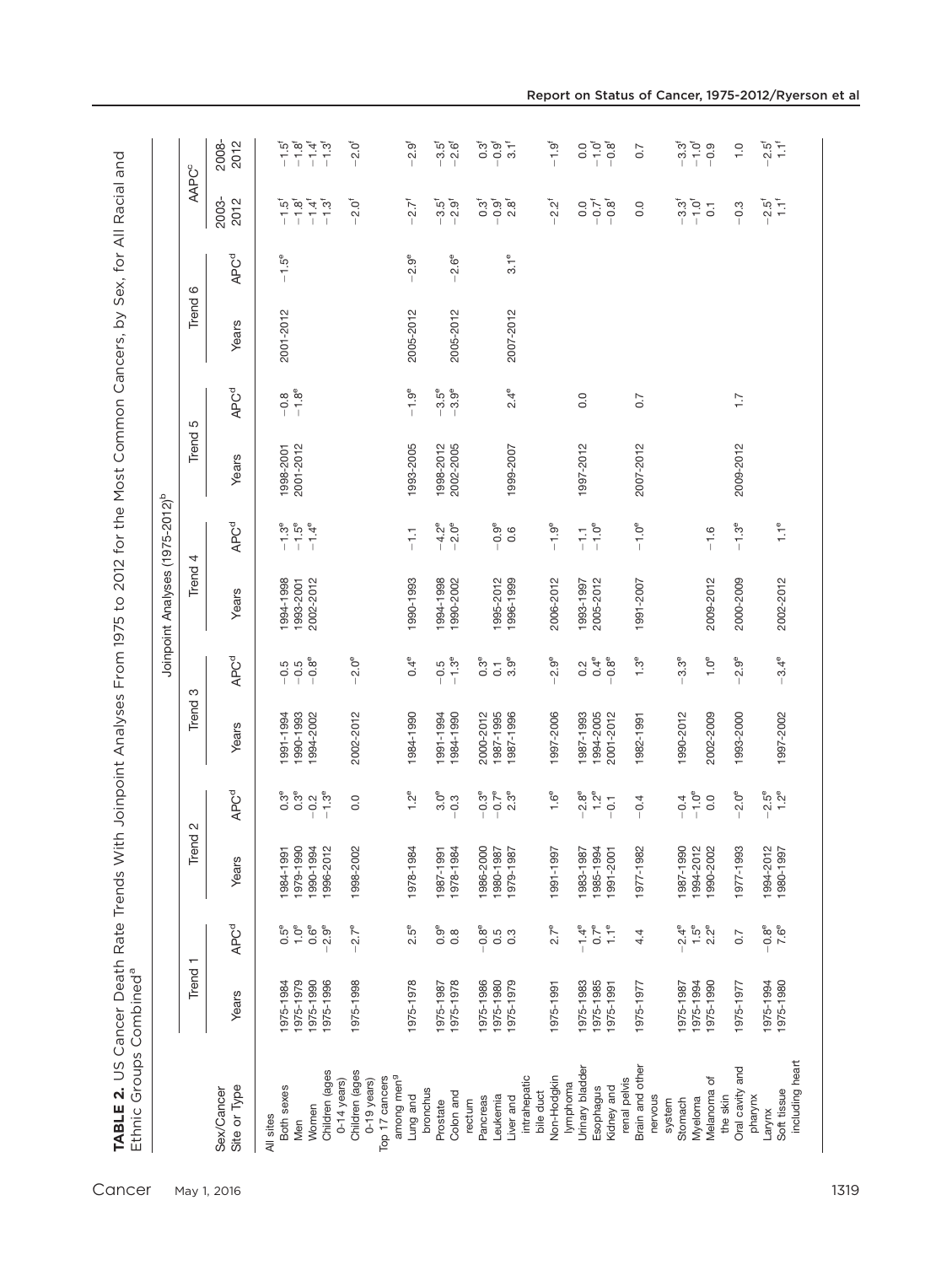| Continued |  |
|-----------|--|
| TABL.     |  |

|                                                                                                              |                        |                         |                        |                                  |                        |                                  | Joinpoint Analyses (1975-2012) <sup>b</sup> |                        |           |                        |           |                        |                                   |                          |
|--------------------------------------------------------------------------------------------------------------|------------------------|-------------------------|------------------------|----------------------------------|------------------------|----------------------------------|---------------------------------------------|------------------------|-----------|------------------------|-----------|------------------------|-----------------------------------|--------------------------|
|                                                                                                              | Trend <sub>1</sub>     |                         | Trend                  | $\sim$                           | Trend                  | ო                                | Trend 4                                     |                        | Trend 5   |                        | Trend 6   |                        |                                   | AAPC <sup>C</sup>        |
| Site or Type<br>Sex/Cancer                                                                                   | Years                  | <b>APC<sup>d</sup></b>  | Years                  | <b>APC<sup>d</sup></b>           | Years                  | <b>APC<sup>d</sup></b>           | Years                                       | <b>APC<sup>d</sup></b> | Years     | <b>APC<sup>d</sup></b> | Years     | <b>APC<sup>d</sup></b> | 2003-<br>2012                     | 2008-<br>2012            |
| among women <sup>9</sup><br>Top 17 cancers                                                                   |                        |                         |                        |                                  |                        |                                  |                                             |                        |           |                        |           |                        |                                   |                          |
| Lung and                                                                                                     | 1975-1982              | $6.0^{\circ}$           | 1982-1990              | $4.2^e$                          | 1990-1995              | $1.7^e$                          | 1995-2003                                   | $0.3^e$                | 2003-2007 | $-0.8$                 | 2007-2012 | $-1.9^e$               | $-1.4$ <sup>†</sup>               | $-1.9^{f}$               |
| bronchus                                                                                                     |                        |                         |                        |                                  |                        |                                  |                                             |                        |           |                        |           |                        |                                   |                          |
| Colon and<br><b>Breast</b>                                                                                   | 1975-1990<br>1975-1984 | $0.4^{\circ}$<br>- 1.0° | 1990-1995<br>1984-2001 | $-1.8^{\circ}$<br>-1.8           | 1995-1998<br>2001-2012 | $-3.3^{\circ}$<br>$-2.9^{\circ}$ | 1998-2012                                   | $-1.9^{\circ}$         |           |                        |           |                        | $-2.9^{f}$<br>$-1.9$ <sup>t</sup> | $-2.9^{f}$<br>$-1.9^{f}$ |
| rectum                                                                                                       |                        |                         |                        |                                  |                        |                                  |                                             |                        |           |                        |           |                        |                                   |                          |
| Pancreas                                                                                                     | 1975-1984              | $0.8^{\circ}$           | 1984-2000              | $\overline{0}$                   | 2000-2012              | $0.4^{\circ}$                    |                                             |                        |           |                        |           |                        | $0.4^{\dagger}$                   | $0.4^{\dagger}$          |
| <b>Ovary</b>                                                                                                 | 1975-1982              | $-1.2^e$                | 1982-1992              | $0.4^{\circ}$                    | 1992-1998              | $-1.2^e$<br>-1.2 <sup>e</sup>    | 1998-2002                                   | H                      | 2002-2012 | $-2.0^{\circ}$         |           |                        | $-2.0^{f}$                        | $-2.0^f$                 |
| Leukemia                                                                                                     | 1975-1980              | 0.7                     | 1980-1999              | $-0.4^{\circ}$                   | 999-2012               |                                  |                                             |                        |           |                        |           |                        | $-1.2^{f}$<br>$-3.1^{f}$          | $-1.2^{f}$               |
| Non-Hodgkin                                                                                                  | 1975-1994              | $2.2^e$                 | 1994-1997              | $0.\overline{8}$                 | 997-2012               | $-3.1^e$                         |                                             |                        |           |                        |           |                        |                                   | $-3.1$ <sup>t</sup>      |
| lymphoma                                                                                                     |                        |                         |                        |                                  |                        |                                  |                                             |                        |           |                        |           |                        |                                   |                          |
| Corpus and                                                                                                   | 1975-1989              | $-1.6^{\circ}$          | 1989-1997              | $-0.7^{\circ}$                   | 1997-2009              | $0.3^{\circ}$                    | 2009-2012                                   | $2.5^{\circ}$          |           |                        |           |                        | $\frac{1}{1}$                     | $2.0^{\circ}$            |
| uterus, NOS                                                                                                  |                        |                         |                        |                                  |                        |                                  |                                             |                        |           |                        |           |                        |                                   |                          |
| Liver and intra-                                                                                             | 1975-1978              | $-1.5$                  | 1978-1988              | $1.4^e$                          | 1988-1995              | $3.9^e$                          | 1995-2000                                   | 0.4                    | 2000-2008 | $1.4^e$                | 2008-2012 | $3.1^e$                | $2.2^{\dagger}$                   | $\frac{1}{3}$            |
| hepatic bile                                                                                                 |                        |                         |                        |                                  |                        |                                  |                                             |                        |           |                        |           |                        |                                   |                          |
| duct                                                                                                         |                        |                         |                        |                                  |                        |                                  |                                             |                        |           |                        |           |                        |                                   |                          |
| Brain and other                                                                                              | 1975-1992              | $1.0^{\circ}$           | 1992-2006              | $-1.1$ e                         | 2006-2012              | $\overline{C}$                   |                                             |                        |           |                        |           |                        | $-0.3$                            | $\overline{0}$           |
| nervous                                                                                                      |                        |                         |                        |                                  |                        |                                  |                                             |                        |           |                        |           |                        |                                   |                          |
| system                                                                                                       |                        |                         |                        |                                  |                        |                                  |                                             |                        |           |                        |           |                        |                                   |                          |
| Myeloma                                                                                                      | 1975-1993              | $1.5^e$                 | 1993-2002              | $-0.5$<br>-1.0 <sup>e</sup>      | 2002-2009              | $-2.7^{\circ}$                   | 2009-2012                                   | 2.0                    |           |                        |           |                        | $-1.2^{f}$<br>$-1.0^{f}$          | $0.\overline{8}$         |
| Kidney and re-                                                                                               | 1975-1995              | $\sum_{i=1}^{\infty}$   | 1995-2012              |                                  |                        |                                  |                                             |                        |           |                        |           |                        |                                   | $-1.0^{f}$               |
| nal pelvis                                                                                                   |                        |                         |                        |                                  |                        |                                  |                                             |                        |           |                        |           |                        |                                   |                          |
| Stomach                                                                                                      | 1975-1987              | $-2.8^{\circ}$          | 1987-1990              | $-0.4$                           | 990-2012               | $-2.8^{\circ}$<br>$-3.3^{\circ}$ |                                             |                        |           |                        |           |                        | $-2.6^{f}$                        | $-2.6^{f}$               |
| Cervix uteri                                                                                                 | 1975-1982              | $-4.3^{\circ}$          | 1982-1996              | $-1.6^{\circ}$                   | 1996-2003              |                                  | 2003-2012                                   | $-0.9^{\circ}$         |           |                        |           |                        | $-0.9^{f}$<br>$-0.4^{f}$          | $-0.9^{\dagger}$         |
| Urinary bladder                                                                                              | 1975-1986              | $-1.7^{\circ}$          | 1986-2012              | $-9.4^{\circ}$<br>$-2.4^{\circ}$ |                        |                                  |                                             |                        |           |                        |           |                        |                                   | $-0.4$ <sup>f</sup>      |
| Oral cavity and                                                                                              | 1975-1990              | $-0.9^{\circ}$          | 1990-2005              |                                  | 2005-2012              | $-1.0^{\circ}$                   |                                             |                        |           |                        |           |                        | $-1.3$ <sup>f</sup>               | $-1.0^{f}$               |
| pharynx                                                                                                      |                        |                         |                        |                                  |                        |                                  |                                             |                        |           |                        |           |                        |                                   |                          |
| Gallbladder                                                                                                  | 1975-2002              | $-2.7^{\circ}$          | 2002-2012              | $-1.2^e$                         |                        |                                  |                                             |                        |           |                        |           |                        | $-1.2^{f}$                        | $-1.2^{f}$               |
| Abbreviations: AAPC, average annual percent change; APC, annual percent change; NOS, not otherwise specified |                        |                         |                        |                                  |                        |                                  |                                             |                        |           |                        |           |                        |                                   |                          |

<sup>a</sup> Source: National Center for Health Statistics public-use data file for the total United States, 1975-2012. Source: National Center for Health Statistics public-use data file for the total United States, 1975-2012.

<sup>b</sup>Joinpoint analyses with up to 5 joinpoints yielding up to 6 trend segments (Trends 1-6) were based on rates per 100,000 persons and were age-adjusted to the 2000 US standard population (19 age groups:<br>ages <1 year, 1- Joinpoint analyses with up to 5 joinpoints yielding up to 6 trend segments (Trends 1-6) were based on rates per 100,000 persons and were age-adjusted to the 2000 US standard population (19 age groups: 85 years; Census publication p25-1130 [US Bureau of the Census, Current Population Reports, p25-1130. Washington, DC: US Government Printing Office; 2000)). For joinpoint analysis, the Joinpoint Regression Program was used (version 4.2.0.0, April 2015; Statistical Research and Applications Branch, National Cancer Institute, Bethesda, MD). 2000). For joinpoint analysis, the Joinpoint Regression Program was used (version 4.2.0.0, April 2015; Statistical Research and Applications Branch, National Cancer Institute, Bethesda, MD).<br>Chancer Institutional Cancer In ages  $<$ 1 year, 1-4 years, 5-9 years, ..., 80-84 years,  $\geq$ 

 The AAPC is a weighted average of the APCs calculated by joinpoint regression. ° The AAPC is a weighted average of the APCs calculated by joinpoint regression.<br><sup>d</sup> The APC is based on rates that were age-adjusted to the 2000 US standard population (19 age groups; Census publication p25-1130). The APC is based on rates that were age-adjusted to the 2000 US standard population (19 age groups; Census publication p25-1130).

° The APC is statistically significantly different from zero (2-sided t test;  $P < 05$ ).<br><sup>1</sup>The AAPC is statistically significantly different from zero (2-sided Z test;  $P < 05$ ).  $^{\circ}$ The APC is statistically significantly different from zero (2-sided t test; P  $<$  .05). The AAPC is statistically significantly different from zero (2-sided 2 test; P  $<$  .05  $Z$  test;  $P < 0.05$ ).

<sup>0</sup>Cancers are listed in descending rank order of sex-specific, age-adjusted death rates for 2008 through 2012 for all racial and ethnic groups combined. More than 15 cancers may appear under men and women <sup>9</sup>Cancers are listed in descending rank order of sex-specific, age-adjusted death rates for 2008 through 2012 for all racial and ethnic groups combined. More than 15 cancers may appear under men and women to include the top 15 cancers in each racial and ethnic group. to include the top 15 cancers in each racial and ethnic group.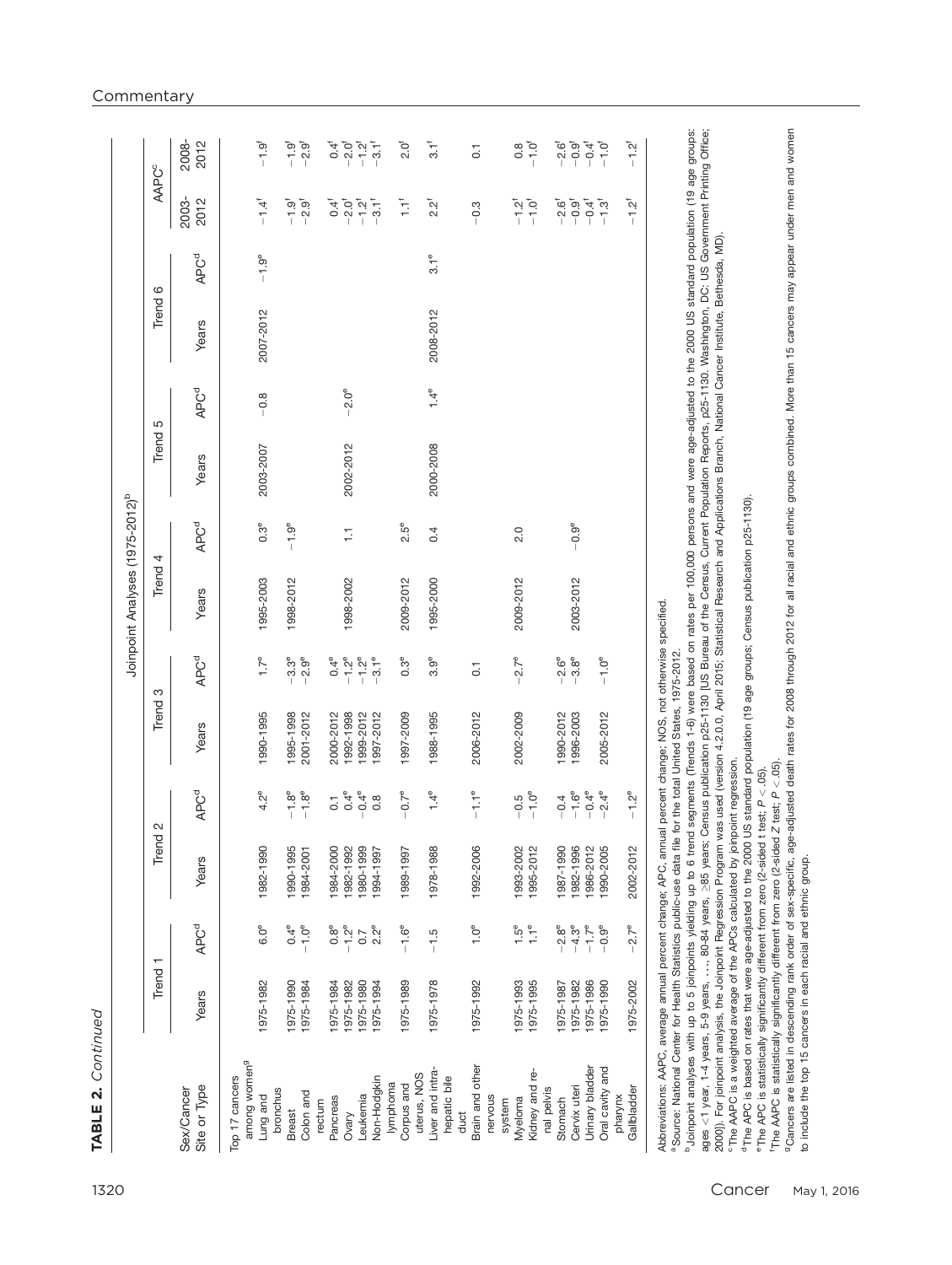|                                         |                                                                                                                   | All Races                                                  | and Ethnicities                    |                                    |                                                                                                               | Whiteb                         |                                                                |                                | <b>Black</b> <sup>b</sup>        |                                    |                                   | APIP                    |                                    |                             | AI/AN (CHSDA) <sup>b</sup>       |                                    |                          | Hispanic <sup>b</sup>   |                                    |                      | Non-Hispanic <sup>b</sup> |                                    |
|-----------------------------------------|-------------------------------------------------------------------------------------------------------------------|------------------------------------------------------------|------------------------------------|------------------------------------|---------------------------------------------------------------------------------------------------------------|--------------------------------|----------------------------------------------------------------|--------------------------------|----------------------------------|------------------------------------|-----------------------------------|-------------------------|------------------------------------|-----------------------------|----------------------------------|------------------------------------|--------------------------|-------------------------|------------------------------------|----------------------|---------------------------|------------------------------------|
| Site or Type <sup>c</sup><br>Sex/Cancer | Rank                                                                                                              | Rate <sup>d</sup>                                          | 2012<br>AAPC <sup>e</sup><br>2003- | AAPC <sup>e</sup><br>2012<br>2008- | Rank                                                                                                          | ە<br>بە<br>Rat                 | 2003-<br>2012<br>AAPC <sup>e</sup>                             | Rank                           | Rate <sup>d</sup>                | AAPC <sup>e</sup><br>2003-<br>2012 | Rank                              | Rate <sup>d</sup>       | AAPC <sup>e</sup><br>2012<br>2003- | Rank                        | Rate <sup>d</sup>                | AAPC <sup>e</sup><br>2012<br>2003- | Rank                     | Rate <sup>d</sup>       | AAPC <sup>e</sup><br>2012<br>2003- | Rank                 | Rate <sup>d</sup>         | AAPC <sup>e</sup><br>2003-<br>2012 |
| All sites <sup>1</sup>                  |                                                                                                                   |                                                            |                                    |                                    |                                                                                                               |                                |                                                                |                                |                                  |                                    |                                   |                         |                                    |                             |                                  |                                    |                          |                         |                                    |                      |                           |                                    |
| Both sexes                              |                                                                                                                   | 454.0                                                      | $-0.99$                            | $-2.19$                            |                                                                                                               | 454                            |                                                                |                                | 466.6                            | $-1.29$                            |                                   |                         |                                    |                             |                                  | $-1.69$                            |                          |                         | $-1.39$                            |                      | 464.7                     |                                    |
| Men                                     |                                                                                                                   | 512.7                                                      | $-1.79$                            | $-3.49$                            |                                                                                                               | rù rü<br>506                   | $-0.99$<br>$-1.69$                                             |                                | 573.6                            | $-2.29$                            |                                   |                         | $-1.99$                            |                             | 385.6<br>416.2                   | $-2.89$                            |                          | 353.7<br>400.8          | $-2.49$                            |                      | 524.1                     | $-0.89$<br>$-1.69$                 |
| Women                                   |                                                                                                                   | 412.6                                                      | $-0.39$                            | $-0.89$                            |                                                                                                               | 418                            | $-0.2$                                                         |                                | 394.9                            | $-0.2$                             |                                   | 292.1<br>309.7<br>283.1 | 0.2                                |                             | 367.2                            | $-0.4$                             |                          | 324.7                   | $-0.5^{9}$                         |                      | 422.3                     |                                    |
| Children (ages                          |                                                                                                                   | 16.0                                                       | 0.5                                | $0.\overline{5}$                   |                                                                                                               | 4.6<br>$\frac{6}{5}$           | $\overline{0}$                                                 |                                | $\ddot{\circ}$<br><u>일</u>       | $0.\overline{5}$                   |                                   | 12.8                    | $0.\overline{8}$                   |                             | $\frac{1}{11}$                   | $-1.3$                             |                          | 15.6                    | $-0.1$                             |                      | 16.2                      | $-0.29$<br>0.69                    |
| $0-14$ years)                           |                                                                                                                   |                                                            |                                    |                                    |                                                                                                               |                                |                                                                |                                |                                  |                                    |                                   |                         |                                    |                             |                                  |                                    |                          |                         |                                    |                      |                           |                                    |
| Children (ages                          |                                                                                                                   | 17.4                                                       | 0.49                               | 0.49                               |                                                                                                               | Ņ<br>$\frac{8}{1}$             | 0.3                                                            |                                | 13.1                             | 0.3                                |                                   | 13.8                    | Ģ                                  |                             | 12.6                             | $-0.5$                             |                          | 16.8                    | 0.3                                |                      | 17.6                      | $0.5^{9}$                          |
| $0-19$ years)<br>Top 17 cancers         |                                                                                                                   |                                                            |                                    |                                    |                                                                                                               |                                |                                                                |                                |                                  |                                    |                                   |                         |                                    |                             |                                  |                                    |                          |                         |                                    |                      |                           |                                    |
| among men                               |                                                                                                                   |                                                            |                                    |                                    |                                                                                                               |                                |                                                                |                                |                                  |                                    |                                   |                         |                                    |                             |                                  |                                    |                          |                         |                                    |                      |                           |                                    |
| Prostate                                |                                                                                                                   |                                                            | $-3.29$                            | $-7.09$                            |                                                                                                               |                                |                                                                |                                | 205.1                            |                                    |                                   |                         |                                    |                             |                                  | $-5.89$                            |                          |                         | $-4.79$                            |                      |                           | $-3.19$                            |
| Lung and                                | $ \sim$                                                                                                           | $\frac{131.5}{76.7}$                                       | $-2.59$                            | $-3.49$                            | $\sim$                                                                                                        | ن نه<br>$121$<br>76            | $3.5^{9}$                                                      | $ \sim$                        | 91.2                             | $-3.59$<br>$-2.89$                 | $\overline{\phantom{0}}$ $\alpha$ | 67.8<br>47.4            | $-4.59$<br>$-1.89$                 | $ \sim$                     | 90.5<br>66.2                     | $-2.69$                            | — ന                      | $112.1$<br>43.3         | $-3.19$                            | $ \sim$              | 133.5<br>79.6             | $-2.49$                            |
| bronchus                                |                                                                                                                   |                                                            |                                    |                                    |                                                                                                               |                                |                                                                |                                |                                  |                                    |                                   |                         |                                    |                             |                                  |                                    |                          |                         |                                    |                      |                           |                                    |
| Colon and                               | က                                                                                                                 | 48.3                                                       | $-3.69$                            | $-3.69$                            | S                                                                                                             | $\ddot{t}$                     | $3.8^{9}$                                                      | S                              | 59.1                             | $-3.59$                            | S                                 | 39.0                    | $-2.69$                            | S                           | 50.4                             | $-1.99$                            | $\sim$                   | 44.6                    | $-3.09$                            | က                    | 48.8                      | $-3.69$                            |
| rectum                                  |                                                                                                                   |                                                            |                                    |                                    |                                                                                                               |                                |                                                                |                                |                                  |                                    |                                   |                         |                                    |                             |                                  |                                    |                          |                         |                                    |                      |                           |                                    |
| Urinary bladder                         | 4 ro                                                                                                              | $36.4$<br>$25.4$                                           | $-1.19$                            | $-1.19$                            | 4 ro                                                                                                          | <u>ত্ব</u><br>္တ<br>$\approx$  | $\frac{9}{1}$<br>1.79                                          | 5<br>25                        | rù<br>Ģ<br>ഉ                     | 0.0                                | $\frac{6}{20}$                    | $\frac{15}{1}$<br>15.4  | $-1.09$                            | <u> ဖ</u> က                 | $18.3$<br>6.8                    | $-1.99$                            | $\frac{5}{2}$            | 20.1<br>4.7             | $-2.39$<br>$-1.3$                  | 4 ro                 | 37.8<br>27.6              | $-1.09$<br>$2.0^{9}$               |
| Melanoma of<br>the skin                 |                                                                                                                   |                                                            | 1.79                               | 0.6                                |                                                                                                               |                                |                                                                |                                |                                  |                                    |                                   |                         | $-1.7\,$                           |                             |                                  | $-1.0$                             |                          |                         |                                    |                      |                           |                                    |
| Non-Hodgkin                             | ဖ                                                                                                                 | 23.1                                                       | $-0.79$                            | $-1.59$                            | 6                                                                                                             | 23.7                           | $-0.79$                                                        | G                              | 17.0                             | $-0.4$                             | Ю                                 | 15.7                    | 0.2                                |                             | 17.0                             | $-2.1$                             | ဖ                        | 19.9                    | $-0.89$                            | 6                    | 23.4                      | $-0.69$                            |
| lymphoma                                |                                                                                                                   |                                                            |                                    |                                    |                                                                                                               |                                |                                                                |                                |                                  |                                    |                                   |                         |                                    |                             |                                  |                                    |                          |                         |                                    |                      |                           |                                    |
| Kidney and re-                          | $\overline{ }$                                                                                                    | 21.5                                                       | 1.0 <sup>9</sup>                   | $-0.5^{9}$                         | $\overline{ }$                                                                                                | Q<br>5                         | 1.0 <sup>9</sup>                                               | 4                              | 23.6                             | 1.69                               | တ                                 | 10.8                    | 1.3                                | 4                           | 29.7                             | $-1.3$                             | 4                        | 20.6                    | 0.69                               |                      | 21.7                      | 1.19                               |
| nal pelvis                              |                                                                                                                   |                                                            |                                    |                                    |                                                                                                               |                                |                                                                |                                |                                  |                                    |                                   |                         |                                    |                             |                                  |                                    |                          |                         |                                    |                      |                           |                                    |
| Oral cavity and                         | $\infty$                                                                                                          | 16.9                                                       | 0.69                               | 0.69                               | $\infty$                                                                                                      | က္<br>÷,                       | 0.9 <sup>9</sup>                                               | ၜ                              | 15.0                             | 2.59                               | $\infty$                          | 10.9                    | 0.2                                | $\infty$                    | 14.7                             | H                                  | Ξ                        | 10.9                    | $-0.5$                             | $\infty$             | 17.6                      | 0.89                               |
| pharynx                                 |                                                                                                                   |                                                            |                                    |                                    |                                                                                                               |                                |                                                                |                                |                                  |                                    |                                   |                         |                                    |                             |                                  |                                    |                          |                         |                                    |                      |                           |                                    |
| Leukemia<br>Pancreas                    | ၜ                                                                                                                 | 16.8                                                       | $0.8^{9}$<br>$-0.39$               | $-0.39$                            |                                                                                                               | H<br>ှု                        |                                                                |                                | 12.9                             | $-0.1$                             |                                   |                         | 0.1                                |                             |                                  | $-2.5$                             |                          | $12.7$<br>$12.0$        | $-0.7$                             |                      |                           |                                    |
| Liver and intra-                        | $\stackrel{\circ}{=} \stackrel{\leftarrow}{\tau}$                                                                 | $14.5$<br>11.5                                             | 3.5 <sup>9</sup>                   | 0.5%<br>2.3%                       | $\circ \in \Xi$                                                                                               | ယံ ထံ ယံ<br>÷,                 | $0.39$<br>$0.59$<br>$0.79$                                     | $\frac{1}{2}$ $\sim$ $\infty$  | $\infty$ $\sim$<br>$\frac{6}{5}$ | $0.0$<br>$3.99$                    | 는 은 <sup>각</sup>                  |                         | $-1.39$                            | 두 은 ᡌ                       | $1.3$<br>$1.3$<br>$1.5$<br>$1.7$ | $-1.7$<br>3.2                      | $\circ$ 0 $\circ$        | 19.3                    | $-0.2$<br>1.89                     | $\circ$ $\in$ $\sim$ | $\frac{1}{2}$ 4 9.8       | အ<br>၁၀<br>၁၀ က                    |
| hepatic bile                            |                                                                                                                   |                                                            |                                    |                                    |                                                                                                               |                                |                                                                |                                |                                  |                                    |                                   |                         |                                    |                             |                                  |                                    |                          |                         |                                    |                      |                           |                                    |
| duct                                    |                                                                                                                   |                                                            |                                    |                                    |                                                                                                               |                                |                                                                |                                |                                  |                                    |                                   |                         |                                    |                             |                                  |                                    |                          |                         |                                    |                      |                           |                                    |
| Stomach                                 | $\begin{array}{c} \mathcal{Q} \\ \mathcal{Q} \end{array} \begin{array}{c} \mathcal{Q} \\ \mathcal{I} \end{array}$ | $\begin{array}{ccc} 0 & 0 & 0 \\ 0 & 0 & 0 \\ \end{array}$ | $-1.39$                            | $-1.39$<br>$-2.99$<br>$-1.49$      | $\begin{array}{ccc} \mathbf{5} & \mathbf{5} & \mathbf{5} \\ \mathbf{5} & \mathbf{5} & \mathbf{5} \end{array}$ | a i m<br>a i m<br>a i m        | $-1.19$<br>$-0.9$<br>$-0.79$                                   | $5\overline{4}$ $\overline{6}$ | $4.8$<br>$7.8$<br>$4.8$          | 2.39<br>2.59<br>2.99               | 757                               | $14.5$<br>3.8           | $-3.8^{9}$                         | ၈ ဎႍ ၜႍ                     | $72.0$<br>$7.3$<br>5.3           | $-4.29$                            | $\circ$ $\sharp$ $\circ$ |                         | $-2.39$<br>$-2.39$<br>$-1.39$      | 297                  | 0<br>ග් ග් ග්             | $-1.39$<br>$-1.59$<br>$-0.59$      |
| Brain and other<br>Esophagus            |                                                                                                                   |                                                            | $-1.49$<br>$-0.79$                 |                                    |                                                                                                               |                                |                                                                |                                |                                  |                                    |                                   | 4.4                     | $-2.5$                             |                             |                                  | $-0.2$<br>$-0.4$                   |                          |                         |                                    |                      |                           |                                    |
| nervous                                 |                                                                                                                   |                                                            |                                    |                                    |                                                                                                               |                                |                                                                |                                |                                  |                                    |                                   |                         |                                    |                             |                                  |                                    |                          |                         |                                    |                      |                           |                                    |
| system                                  |                                                                                                                   |                                                            |                                    |                                    |                                                                                                               |                                |                                                                |                                |                                  |                                    |                                   |                         |                                    |                             |                                  |                                    |                          |                         |                                    |                      |                           |                                    |
| Myeloma                                 | $\frac{15}{10}$ $\frac{6}{10}$                                                                                    | 7.7                                                        | 0.89<br>5.29                       | 8<br>0 8 8<br>0 9 9                | 999                                                                                                           | تين نے                         | 0.79<br>5.39<br>2.99                                           | けける                            | $4.6$<br>$4.6$<br>$9.1$          | $0.5$<br>4.6 <sup>9</sup>          | $\frac{20}{2}$ $\frac{20}{2}$     | 4. 6. 9.<br>4. 6. 9.    | 0.5                                | $\frac{4}{8}$ $\frac{6}{8}$ | 6<br>6 4 5<br>6 4 5              | $-1.5$<br>$-2.2$                   | 295                      | $7.5$<br>$5.7$<br>$5.2$ | $0.5\frac{29}{9}$<br>5.29          | 7992                 | 7.74                      | $0.89$<br>5.49                     |
| Thyroid<br>Larynx                       |                                                                                                                   | $6.8$<br>က<br>ဖ                                            | $2.8^{9}$                          |                                    |                                                                                                               |                                |                                                                |                                |                                  | 3.9 <sup>9</sup>                   |                                   | N                       | $6.49$<br>$-2.0$                   |                             |                                  |                                    |                          |                         |                                    |                      |                           | $-2.49$                            |
| Top 18 cancers                          |                                                                                                                   |                                                            |                                    |                                    |                                                                                                               |                                |                                                                |                                |                                  |                                    |                                   |                         |                                    |                             |                                  |                                    |                          |                         |                                    |                      |                           |                                    |
| among                                   |                                                                                                                   |                                                            |                                    |                                    |                                                                                                               |                                |                                                                |                                |                                  |                                    |                                   |                         |                                    |                             |                                  |                                    |                          |                         |                                    |                      |                           |                                    |
| women                                   |                                                                                                                   |                                                            |                                    |                                    |                                                                                                               |                                |                                                                |                                |                                  |                                    |                                   |                         |                                    |                             |                                  |                                    |                          |                         |                                    |                      |                           |                                    |
| Lung and<br><b>Breast</b>               | $ \alpha$                                                                                                         | 123.1<br>54.1                                              | 0.99<br>$\overline{0}$             | $2.2^{9}$<br>$\overline{0}$        | $ \sim$                                                                                                       | $124.2$<br>55.7                | $\begin{smallmatrix} 0 & 0 & 0 \\ 0 & 0 & 0 \end{smallmatrix}$ | $ \sim$                        | $121.8$<br>50.3                  | $0.89$<br>$-1.09$                  | — ന                               | 88.3<br>28.3            | $\frac{9}{10}$ in $\frac{1}{10}$   | – പ                         | 91.9<br>52.7                     | $-0.3$<br>$-0.5$                   | — ന                      | 91.9<br>26.0            | $-1.39$                            | $ \sim$              | 126.6<br>56.7             | 0.289                              |
| bronchus                                |                                                                                                                   |                                                            |                                    |                                    |                                                                                                               |                                |                                                                |                                |                                  |                                    |                                   |                         |                                    |                             |                                  |                                    |                          |                         |                                    |                      |                           |                                    |
| Colon and                               | ო                                                                                                                 | 36.6                                                       | $-3.29$                            | $3.8^{9}$                          | S                                                                                                             | 35.7                           | $-3.29$                                                        | ო                              | 43.3                             | $-3.69$                            | $\sim$                            | 29.2                    | $-2.69$                            | ო                           | 40.1                             | $-2.39$                            | N                        | 30.6                    | $-2.89$                            | က                    | 37.2                      | $-3.19$                            |
| Corpus and<br>rectum                    | 4                                                                                                                 | 25.3                                                       | 1.19                               | 1.19                               | 4                                                                                                             | 25.8                           | 1.09                                                           | 4                              | 24.3                             | $2.4^{9}$                          | 5                                 | 17.7                    | $2.3^{9}$                          | 4                           | 22.9                             | $\frac{5}{1}$                      | 4                        | 21.1                    | 1.69                               | 4                    | 25.7                      | 1.19                               |
| uterus, NOS                             |                                                                                                                   |                                                            |                                    |                                    |                                                                                                               |                                |                                                                |                                |                                  |                                    |                                   |                         |                                    |                             |                                  |                                    |                          |                         |                                    |                      |                           |                                    |
| Thyroid                                 | Ю                                                                                                                 | S<br>$\overline{20}$                                       | 5.69                               | 2.99                               | LO                                                                                                            | cù<br>$\overline{\mathcal{S}}$ | 5.69                                                           | $\circ$                        | Ŋ<br>$\frac{\alpha}{2}$          | 5.99                               | ₹                                 | 20.4                    | 5.79                               |                             | 12.9                             | 5.29                               | LO                       | 19.3                    | 5.39                               | S                    | 20.6                      | 5.79                               |
|                                         |                                                                                                                   |                                                            |                                    |                                    |                                                                                                               |                                |                                                                |                                |                                  |                                    |                                   |                         |                                    |                             |                                  |                                    |                          |                         |                                    |                      |                           |                                    |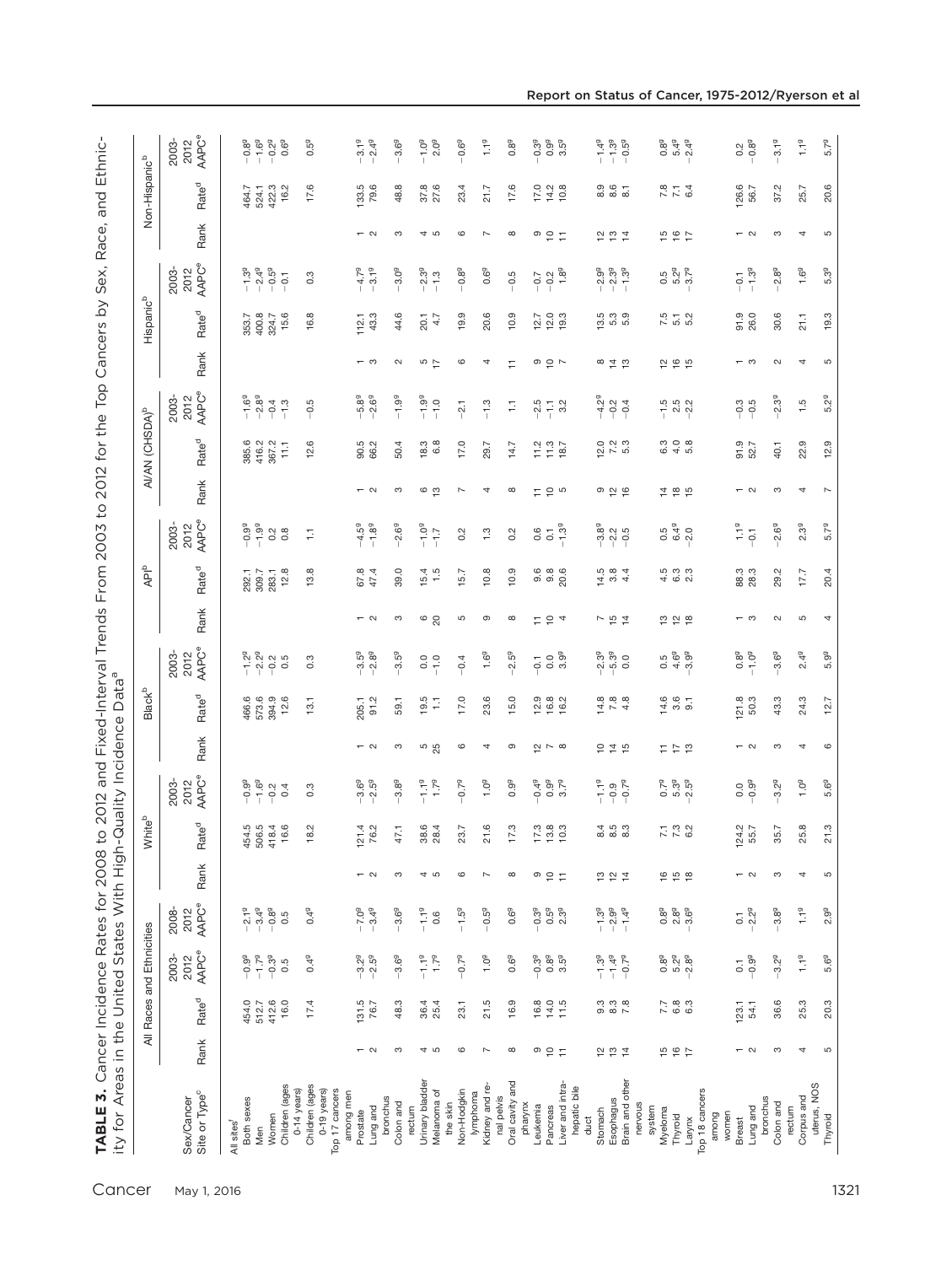| S      |
|--------|
|        |
|        |
|        |
|        |
|        |
| ı      |
|        |
|        |
| I<br>r |
|        |
|        |
| г      |
|        |
|        |
| ۱      |

|                                                                                                                                                                                                                                       |                |                   | All Races and Ethnicities                |                                    |                                           | White <sup>b</sup> |                                          |                                                                  | <b>Black</b> <sup>b</sup> |                                                                                                                                                     |                 | <b>API</b> <sup>b</sup> |                        |                      | AI/AN (CHSDA) <sup>b</sup> |                                          |                     | Hispanic <sup>b</sup>             |                                          |                   | Non-Hispanic <sup>b</sup> |                                          |
|---------------------------------------------------------------------------------------------------------------------------------------------------------------------------------------------------------------------------------------|----------------|-------------------|------------------------------------------|------------------------------------|-------------------------------------------|--------------------|------------------------------------------|------------------------------------------------------------------|---------------------------|-----------------------------------------------------------------------------------------------------------------------------------------------------|-----------------|-------------------------|------------------------|----------------------|----------------------------|------------------------------------------|---------------------|-----------------------------------|------------------------------------------|-------------------|---------------------------|------------------------------------------|
| Site or Type <sup>c</sup><br>Sex/Cancer                                                                                                                                                                                               | Rank           | Rate <sup>d</sup> | <b>AAPC<sup>e</sup></b><br>2003-<br>2012 | AAPC <sup>e</sup><br>2012<br>2008- | Rank                                      | Pete               | <b>AAPC<sup>e</sup></b><br>2012<br>2003- | Rank                                                             | <b>Rate<sup>d</sup></b>   | <b>AAPC<sup>e</sup></b><br>2003-<br>2012                                                                                                            | Rank            | Rate <sup>d</sup>       | AAPC®<br>2012<br>2003- | Rank                 | Rate <sup>d</sup>          | <b>AAPC<sup>e</sup></b><br>2003-<br>2012 | Rank                | Rate <sup>d</sup>                 | <b>AAPC<sup>e</sup></b><br>2012<br>2003- | Rank              | Rate <sup>d</sup>         | <b>AAPC<sup>e</sup></b><br>2012<br>2003- |
| Non-Hodgkin                                                                                                                                                                                                                           | G              | 16.0              | $-1.09$                                  | $-1.79$                            |                                           | 16.5               | $-1.19$                                  | $\infty$                                                         | 11.8                      | $-0.3$                                                                                                                                              | 6               | 10.8                    | $-0.1$                 | G                    | 13.5                       | 3.0 <sup>9</sup>                         | G                   | 15.2                              | $-0.7$                                   | $\overline{ }$    | 16.1                      | $-1.0^{9}$                               |
| Melanoma of<br>lymphoma                                                                                                                                                                                                               |                | 15.9              | 1.49                                     | $-0.1$                             | ဖ                                         | 18.3               | 1.5                                      | 22                                                               | $\frac{0}{1}$             | $-1.3$                                                                                                                                              | 51              | 1.2                     | $-1.4$                 | $\frac{6}{2}$        | 5.2                        | 0.5                                      | $\frac{8}{1}$       | 4.0                               | $-1.79$                                  | $\circ$           | 17.5                      | 1.89                                     |
| the skin<br>Ovary <sup>1</sup>                                                                                                                                                                                                        | ∞              | 11.9              | $-2.09$                                  | $-2.09$                            | ∞                                         | 12.3               | 2.19                                     | ∓                                                                | 9.4                       | $-1.39$                                                                                                                                             | L               | 9.0                     | $-0.99$                |                      | 11.8                       | $-0.3$                                   |                     | 10.6                              | 2.19                                     |                   | 12.0                      | $-2.0^{9}$                               |
| Kidney and re-                                                                                                                                                                                                                        | ၜ              | 11.3              | 0.99                                     | 두                                  | တ                                         | 11.4               | 0.1                                      | $\overline{ }$                                                   | 12.7                      | <b>2.29</b>                                                                                                                                         | $\tilde{c}$     | 4.9                     | $\overline{0}$         | <b>∞</b> ဟ           | 18.3                       | 0.6                                      | $\infty$ $\sim$     | 11.8                              | 1.39                                     | $\infty$ $\infty$ | 11.3                      | 0.99                                     |
| nal pelvis<br>Pancreas                                                                                                                                                                                                                | ₽              | 10.9              | 0.79                                     | 0.79                               |                                           | 10.6               | 0.79                                     | 5                                                                | 14.2                      | 0.6                                                                                                                                                 | $\infty$        | 8.7                     | 1.39                   | တ                    | 9.6                        | $-1.6$                                   | თ                   | 10.3                              | 0.3                                      |                   | 11.0                      | $0.8^{9}$                                |
| Leukemia                                                                                                                                                                                                                              | 는              | 10.3              | 0.0                                      |                                    | ₽                                         | 10.6               | $\overline{0}$ .                         |                                                                  | 8.3                       | 0.6                                                                                                                                                 | $\tilde{c}$     | 6.2                     | 0.5                    |                      | 8.9                        | 0.6                                      | Ε                   | 8.9                               | $-0.1$                                   |                   | 10.3                      | 0.0                                      |
| Urinary bladder                                                                                                                                                                                                                       | 은              | 0.0               | $-1.49$                                  | $-1.49$                            |                                           | 9.5                | $-1.49$                                  | $\overline{\omega}$ $\overline{z}$ $\overline{z}$ $\overline{w}$ | 6.6                       | $-0.89$                                                                                                                                             | $\frac{15}{11}$ | 3.8                     | $-1.5$                 | 2227                 | 4.9                        | $\frac{6}{1}$                            | $\sharp$ 5 $\sharp$ | 5.1                               | $-2.39$                                  |                   | 9.4                       | $-1.29$                                  |
| Cervix uteri                                                                                                                                                                                                                          | $\frac{10}{2}$ | 7.7               | $-1.39$                                  | $-1.39$                            | $\frac{5}{2}$ $\frac{3}{2}$ $\frac{4}{4}$ | 7.5                | $-1.19$                                  |                                                                  | $9.\overline{8}$          | $-2.39$                                                                                                                                             |                 | 6.3                     | $-3.09$                |                      | $9.4$<br>$5.2$             | $-0.5$                                   |                     | 10.2                              | $-3.99$                                  |                   | 7.4                       | 1.19                                     |
| Oral cavity and                                                                                                                                                                                                                       |                |                   | 0.49                                     | 0.49                               |                                           | 6.4                | 0.79                                     |                                                                  | 5.1                       | $-1.29$                                                                                                                                             | $\overline{4}$  | 4.9                     | $-0.6$                 |                      |                            | 두                                        |                     | 4.2                               | 0.2                                      |                   | 6.6                       | $0.5^{9}$                                |
| Brain and other<br>pharynx                                                                                                                                                                                                            | $\frac{5}{1}$  | 5.6               | $-1.09$                                  | $-1.89$                            | 15                                        | $\overline{6}$ .   | $-0.89$                                  | 17                                                               | 3.5                       | $-0.7$                                                                                                                                              | $\frac{6}{2}$   | $\overline{3}$          | $-0.9^9$               | $\frac{8}{10}$       | 3.8                        | 1.6                                      | $\frac{6}{2}$       | 4.5                               | $-1.69$                                  | $\frac{5}{1}$     | 5.8                       | $-0.79$                                  |
| nervous                                                                                                                                                                                                                               |                |                   |                                          |                                    |                                           |                    |                                          |                                                                  |                           |                                                                                                                                                     |                 |                         |                        |                      |                            |                                          |                     |                                   |                                          |                   |                           |                                          |
| system<br>Myeloma                                                                                                                                                                                                                     | 91             | 5.1               | 0.3                                      | 0.5                                | $\frac{6}{1}$                             | 4.4                | 0.0                                      | თ                                                                | 10.9                      | 0.99                                                                                                                                                | ₽               | 2.9                     | $\overline{0}$ .       |                      | 5.3                        | $-1.8$                                   |                     |                                   | $-0.6$                                   |                   | 5.1                       | 0.4                                      |
| Stomach                                                                                                                                                                                                                               | $\overline{1}$ | 4.6               | $-0.99$                                  | 0.2                                | $\overline{1}$                            | 4.0                | $-1.09$                                  |                                                                  | 7.9                       | $-1.29$                                                                                                                                             | ၜ               | 8.5                     |                        | 12<br>12<br>12<br>12 | 6.6                        | $-1.4$                                   | 5 2 3               | $\frac{1}{5}$ , 8, 9,<br>5, 7, 9, | $-2.29$                                  | 979               | 4.3                       | $-1.09$                                  |
| Liver and intra-                                                                                                                                                                                                                      | $\frac{8}{1}$  | 3.9               | 3.0 <sup>9</sup>                         | 2.3 <sup>9</sup>                   | $\frac{8}{10}$                            | 3.5                | 3.69                                     | ္ဟာ မွ                                                           | 4.8                       | 3.49                                                                                                                                                | $\overline{c}$  | 7.9                     | $-2.89$<br>$-1.2$      |                      | 8.9                        | 2.2                                      |                     |                                   | 2.49                                     |                   | 3.6                       | 2.9 <sup>9</sup>                         |
| hepatic bile<br>duct                                                                                                                                                                                                                  |                |                   |                                          |                                    |                                           |                    |                                          |                                                                  |                           |                                                                                                                                                     |                 |                         |                        |                      |                            |                                          |                     |                                   |                                          |                   |                           |                                          |
| Abbreviations: AAPC, average annual percent change; AI/AN, A                                                                                                                                                                          |                |                   |                                          |                                    |                                           |                    |                                          |                                                                  |                           | merican Indian/Alaska Native; API, Asian/Pacific Islander; CHSDA, Indian Health Service Contract Health Services Delivery Area; NOS, not other      |                 |                         |                        |                      |                            |                                          |                     |                                   |                                          |                   |                           |                                          |
| <sup>a</sup> Source: National Program of Cancer Registries (NPCR) and Surveillance, Epidemiology, and End Results (SEER) areas reported by the North American Association of Central Cancer Registries (NAACCR) as<br>wise specified. |                |                   |                                          |                                    |                                           |                    |                                          |                                                                  |                           |                                                                                                                                                     |                 |                         |                        |                      |                            |                                          |                     |                                   |                                          |                   |                           |                                          |
| meeting high-quality incidence data standards for the specified                                                                                                                                                                       |                |                   |                                          |                                    |                                           |                    |                                          |                                                                  |                           | time periods (2008-2012 rates for all races/ethnicities, white, black, AI/AN, API, Hispanic, and non-Hispanic (48 states: Alabama, Alaska, Arizona, |                 |                         |                        |                      |                            |                                          |                     |                                   |                                          |                   |                           |                                          |
| California, Colorado, Connecticut, Delaware, District of Columbia, Florida,                                                                                                                                                           |                |                   |                                          |                                    |                                           |                    |                                          |                                                                  |                           | Georgia, Hawaii, Idaho, Illinois, Indiana, Iowa, Kansas, Kentucky, Louisiana, Maine, Maryland, Massachusetts, Michigan, Mississippi,                |                 |                         |                        |                      |                            |                                          |                     |                                   |                                          |                   |                           |                                          |

Missouri, Montana, Nebraska, New Hampshire, New Jersey, New Mexico, New York, North Carolina, North Dakota, Ohio, Oklahoma, Oregon, Pennsylvania, Rhode Island, South Carolina, South Dakota, Tennessee, Texas, Utah, Vermont, Virginia, Washington, West Virginia, Wisconsin, and Wyomingj; 2003-2012 AAPCs for all races/ethnicities, white, black, AVAN, API, Hispanic, and non-Hispanic [45 states: Alabama, Alaska, Arizona, California, Colorado, Connecticut, Delaware, District of Columbia, Florida, Georgia, Hawaii, Idaho, Illinois, Indiana, Iowa, Kentucky, Louisiana, Marie, Maryland, Massachusetts, Michigan, Missouri, Montana, Nebraska, New Hampshire, New Jersey, New Joexico, New York, North Carolina, North Dakota, Ohio, Oklahoma, Oregon, Pennsylvania, Rhode Island, South Carolina, South Dakota, Texas, Utah, meeting high-quality incidence data standards for the specified time periods (2008-2012 rates for all races/ethnicities, white, black, AI/AN, API, Hispanic, and non-Hispanic [48 states: Alabama, Alaska, Arizona, California, Colorado, Connecticut, Delaware, District of Columbia, Florida, Georgia, Hawaii, Idaho, Illinois, Indiana, Iowa, Kansas, Kentucky, Louisiana, Maine, Maryland, Massachusetts, Michigan, Mississippi, Missouri, Montana, Nebraska, New Hampshire, New Jersey, New Mexico, New York, North Carolina, North Dakota, Ohio, Oklahoma, Oregon, Pennsylvania, Rhode Island, South Carolina, South Dakota, Tennessee, Texas, Utah, Varmont, Virginia, Washington, West Virginia, Wisconsin, and Wyoming]; 2003-2012 AAPCs for all races/ethnicities, white, black, AP/AN, API, Hispanic, and non-Hispanic [45 states: Alabama, Alaska, Arizona, California, Colorado, Connecticut, Delaware, District, Delawaria, Georgia, Hawaii, Idaho, Illinois, Indiana, Maine, Maryland, Massachusetts, Michigan, Missouri, Montana, New Hampshire, New Jersey, New Mexico, New York, North Dakota, Ohio, Oklahoma, Oregon, Pennsylvania, Rhode Island, South Carolina, South Dakota, Texas, Utah Vermont, Virginia, Washington, West Virginia, Wisconsin, Wyoming]). Vermont, Virginia, Washington, West Virginia, Wisconsin, Wyoming]). Ĕ

<sup>e</sup> Cancers are listed in descending rank of sex-specific, age-adjusted rates for 2008 through 2012 for all racial and ethnic groups combined. More than 15 cancers may appear under men and women to include Cancers are listed in descending rank of sex-specific, age-adjusted rates for 2008 through 2012 for all racial and ethnic groups combined. More than 15 cancers may appear under men and women to include <sup>b</sup> White, black, API, and AI/AN (CHSDA 2012 counties) include Hispanic and non-Hispanic; the race and ethnicity categories are not mutually exclusive. AI/AN (CHSDA 2012) statistics exclude data from Kansas. White, black, API, and AI/AN (CHSDA 2012 counties) include Hispanic and non-Hispanic; the race and ethnicity categories are not mutually exclusive. AI/AN (CHSDA 2012) statistics exclude data from Kansas. the top 15 cancers in each racial and ethnic group. the top 15 cancers in each racial and ethnic group.

<sup>d</sup> Rates are per 100,000 persons and were age-adjusted to the 2000 US standard population (19 age groups: ages <1 year, 1-4 years, 5-9 years, ..., 80-84 years, 295 years, Census publication p25-1130 [US 85 years; Census publication p25-1130 [US  $^4$ Rates are per 100,000 persons and were age-adjusted to the 2000 US standard population (19 age groups: ages <1 year, 1-4 years, 5-9 years, ..., 80-84 years,  $\geq$ Bureau of the Census, Current Population Reports, p25-1130. Washington, DC: US Government Printing Office; 2000j). Bureau of the Census, Current Population Reports, p25-1130. Washington, DC: US Government Printing Office; 2000]).

°The AAPC is a weighted average of the annual percent change (APC) calculated by joinpoint analyses with up to 2 joinpoints yielding up to 3 trend segments based on rates per 100,000 persons and age<br>adjusted to the 2000 US The AAPC is a weighted average of the annual percent change (APC) calculated by joinpoint analyses with up to 2 joinpoints yielding up to 3 trend segments based on rates per 100,000 persons and age adjusted to the 2000 US standard population (19 age groups; Census publication p25-1130). For the joinpoint analysis, the Joinpoint Regression Program was used (version 4.2.0.0, April 2015; Statistical Research and Applications Branch, National Cancer Institute, Bethesda, MD). Research and Applications Branch, National Cancer Institute, Bethesda, MD).

For all sites, myelodysplastic syndromes are included for the rate calculations but not for the APC calculations; they are excluded from cancer-specific analyses. Ovary excludes borderline tumors. For all sites, myelodysplastic syndromes are included for the rate calculations but not for the APC calculations; they are excluded from cancer-specific analyses. Ovary excludes borderline tumors. The AAPC is statistically significantly different from zero (2-sided Z test;  $P < .05$ ).  $^9$ The AAPC is statistically significantly different from zero (2-sided Z test; P  $<$  05). g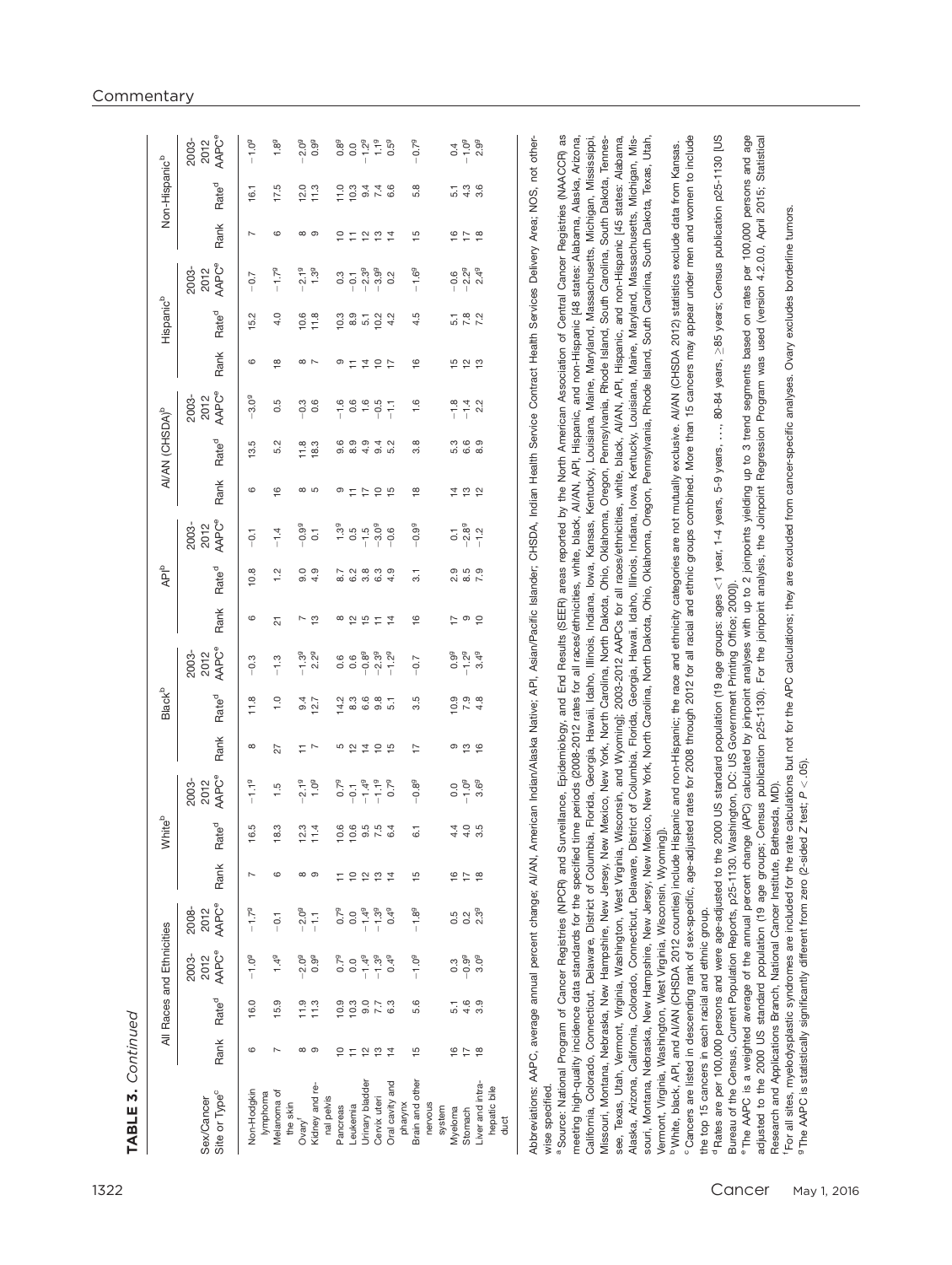| TABLE 4. US Cancer Death Rates for 2008 to<br>Ethnicity <sup>a</sup> |                         |                      |                                                    |                                            |                         |                                                                     | 2012 and Fixed-Interval Trends From 2003 to |                           |                           |                                    |                |                        |                                           |                |                           | 2012 for the Top Cancers by Sex, Race, and |                     |                                             |                                    |                                           |                           |                                            |
|----------------------------------------------------------------------|-------------------------|----------------------|----------------------------------------------------|--------------------------------------------|-------------------------|---------------------------------------------------------------------|---------------------------------------------|---------------------------|---------------------------|------------------------------------|----------------|------------------------|-------------------------------------------|----------------|---------------------------|--------------------------------------------|---------------------|---------------------------------------------|------------------------------------|-------------------------------------------|---------------------------|--------------------------------------------|
|                                                                      |                         |                      | All Races and Ethnicities                          |                                            |                         | Whiteb                                                              |                                             |                           | <b>Black</b> <sup>b</sup> |                                    |                | API <sup>b</sup>       |                                           |                | AVAN (CHSDA) <sup>b</sup> |                                            |                     | Hispanic <sup>b</sup>                       |                                    |                                           | Non-Hispanic <sup>b</sup> |                                            |
| Site or Type <sup>c</sup><br>Sex/Cancer                              | Rank                    | Rate <sup>d</sup>    | AAPC <sup>e</sup><br>2003-<br>2012                 | AAPC <sup>e</sup><br>2012<br>2008-         | Rank                    | بهِ<br><u>Rat</u>                                                   | AAPC <sup>e</sup><br>2003-                  | Rank                      | Rate <sup>d</sup>         | AAPC <sup>e</sup><br>2003-<br>2012 | Rank           | Rate <sup>d</sup>      | <b>AAPC<sup>e</sup></b><br>2003-<br>2012  | Rank           | Rate <sup>d</sup>         | AAPC <sup>e</sup><br>2003-<br>2012         | Rank                | Rate <sup>d</sup>                           | AAPC <sup>e</sup><br>2012<br>2003- | Rank                                      | Rate <sup>d</sup>         | AAPC <sup>e</sup><br>2003-<br>2012         |
| All sites                                                            |                         |                      |                                                    |                                            |                         |                                                                     |                                             |                           |                           |                                    |                |                        |                                           |                |                           |                                            |                     |                                             |                                    |                                           |                           |                                            |
| Both sexes                                                           |                         | 207.9<br>171.2       | $-1.5$ <sup>f</sup><br>$-1.7$ <sup>f</sup>         | $-1.5$ <sup>f</sup><br>$-1.7$ <sup>t</sup> |                         | $\begin{array}{c} 70.9 \\ 206.4 \\ 24.5 \\ 45.6 \\ 2.2 \end{array}$ | $-1.4$ <sup>f</sup><br>$-1.6$ <sup>f</sup>  |                           | 202.0<br>261.5            | $2.1$ <sup>t</sup><br>$-2.6^{f}$   |                | 106.6<br>128.4         | $\overline{\tau}$<br>$-1.5$ <sup>f</sup>  |                | 156.1<br>186.7<br>133.9   | $\frac{1}{1}$                              |                     | 148.0<br>119.3                              | $-1.5^{4}$<br>$-1.5^{4}$           |                                           | 175.4<br>212.4            | $-1.4$ <sup>f</sup><br>$-1.7$ <sup>t</sup> |
| Women<br>Men                                                         |                         | 145.4                | $-1.4$ <sup>f</sup>                                | $-1.4$ <sup>f</sup>                        |                         |                                                                     | $-1.3^{f}$                                  |                           | 166.3                     |                                    |                | 91.2                   | $-0.8^{f}$                                |                |                           | 루                                          |                     | 99.4                                        | $-1.0^{f}$                         |                                           | 149.3                     |                                            |
| Children (ages                                                       |                         | 2.2                  | $-1.8^{f}$                                         | $-1.8^{f}$                                 |                         |                                                                     | $-1.8^{f}$                                  |                           | $\overline{21}$           | $-1.6^{f}$<br>$-2.0^{f}$           |                | 1.9                    | $-0.6$                                    |                | $\ddot{ }$ :              | $-1.3^{f}$                                 |                     | 2.2                                         | $-2.2^{f}$                         |                                           | 2.2                       | ے ہے<br>جاتا ہے<br>جاتا ہے                 |
| Children (ages<br>$0-14$ years)                                      |                         | 2.4                  | $-1.5$ <sup>f</sup>                                | $-0.2$                                     |                         | 4<br>0.                                                             | $-1.6^{f}$                                  |                           | ω.<br>0.                  | $2.0^{\circ}$                      |                | $\overline{2}$ .       | Q<br>ö                                    |                | $\frac{8}{1}$             | $-0.6$                                     |                     | Ю<br>0.                                     | $-1.8^{f}$                         |                                           | 2.3                       | $2.0^{\circ}$                              |
| $0-19$ years)<br>Top 17 cancers                                      |                         |                      |                                                    |                                            |                         |                                                                     |                                             |                           |                           |                                    |                |                        |                                           |                |                           |                                            |                     |                                             |                                    |                                           |                           |                                            |
| among men <sup>c</sup><br>Lung and                                   |                         | 59.8                 | $-2.7$ <sup>f</sup>                                | $-2.9^{f}$                                 |                         | r.<br>59.                                                           | $-2.6^{f}$                                  |                           | 73.1                      | 3.4 <sup>f</sup>                   |                | 34.0                   | $2.0^{\dagger}$                           |                | 49.1                      | $-0.9$                                     |                     | 29.5                                        | $-3.1$ <sup>f</sup>                |                                           | 62.2                      | $2.6^{f}$<br>$\mathbf{I}$                  |
| bronchus<br>Prostate                                                 |                         |                      |                                                    |                                            |                         | တ                                                                   |                                             |                           |                           |                                    |                |                        |                                           |                |                           |                                            |                     |                                             |                                    |                                           |                           |                                            |
| Colon and                                                            | လေ                      | $21.4$<br>18.6       | $-3.4^{f}$<br>$-2.8^{f}$                           | $-3.4^{4}$<br>$-2.8^{4}$                   | $\sim$ $\infty$         | $\infty$ $\infty$<br>$\infty$<br>÷                                  | -3.3"<br>-3.0"                              | ດ ຕ                       | 46.3<br>26.9              | 3.9°<br>3.9°                       | ⊄ ო            | $\frac{9.4}{13.0}$     | $-3.5^{f}$<br>-1.1 <sup>f</sup>           | വ ന            | 20.2<br>18.8              | - 2.5<br>- 2.5<br>- 7                      | വ ന                 | $17.8$<br>15.6                              | $-3.0^{f}$<br>-1.5 <sup>f</sup>    | ດ ຕ                                       | 21.6<br>18.8              | $-3.\overline{4}^{\overline{1}}$<br>- 2.8  |
| rectum                                                               |                         |                      |                                                    |                                            |                         |                                                                     |                                             |                           |                           |                                    |                |                        |                                           |                |                           |                                            |                     |                                             |                                    |                                           |                           |                                            |
| Leukemia<br>Pancreas                                                 | 4 ro o                  | 12.6<br>9.4          | $-0.9^{f}$<br>2.8 <sup>f</sup><br>0.3 <sup>f</sup> | ي يه يو<br>د کا                            |                         | $12.5$<br>9.7<br>8.1                                                | ס פי פי<br>פו פי פי                         | 4 L N                     | 15.0                      | $-0.5$                             | $D - D$        | 8.4<br>$\overline{5}$  | 0.0<br>0.7                                | 10 00 4        |                           | $-1.6$                                     | 10 00 4             | $9.\overline{8}$<br>$\overline{\textbf{6}}$ | 0.2                                | 4                                         | 12.8                      | ية يع<br>و أو م                            |
| Liver and intra-<br>hepatic bile                                     |                         | $\infty$<br>$\infty$ |                                                    |                                            |                         |                                                                     |                                             |                           | 7.9<br>12.5               | $-1.6^{f}$<br>2.7 <sup>f</sup>     |                | 14.5                   | 0.9 <sup>f</sup>                          |                |                           | $1.6$<br>$4.2$ <sup>t</sup>                |                     | 12.9                                        | $-0.7$<br>1.7 <sup>f</sup>         | <b>50</b>                                 | 0.5<br>0.5                |                                            |
| duct                                                                 |                         |                      |                                                    |                                            |                         |                                                                     |                                             |                           |                           |                                    |                |                        |                                           |                |                           |                                            |                     |                                             |                                    |                                           |                           |                                            |
| Non-Hodgkin<br>lymphoma                                              | $\overline{ }$          | 7.9                  | $\frac{1}{2}$                                      | $\overline{2.1}^{\dagger}$                 | G                       | 8.2                                                                 | $-2.1$ <sup>t</sup>                         | $\supseteq$               | 5.7                       | $-1.0$                             | $\infty$       | 5.0                    | $2.2^{f}$                                 | $\infty$       | 5.7                       | 0.5                                        | $\overline{ }$      | 6.3                                         | $-1.1$ <sup>t</sup>                | $\overline{ }$                            | 8.0                       | $-2.2^{f}$                                 |
| Urinary bladder                                                      |                         | 7.7                  | 0.0                                                | 0.0                                        |                         |                                                                     | $\frac{1}{0}$ 0                             |                           |                           | 0.7                                |                |                        |                                           |                |                           |                                            |                     |                                             | $-1.2$                             |                                           |                           |                                            |
| Kidney and re-<br>Esophagus                                          | $\circ$ $\circ$ $\circ$ | $7.5$<br>5.7         | $-0.8^{f}$<br>$-0.7$ <sup>f</sup>                  | $-0.8^{f}$<br>$-0.7$ <sup>f</sup>          | $\circ$ $\circ$ $\circ$ | $\frac{1}{6}$<br>$\frac{7}{6}$<br>$\frac{3}{6}$                     | $\ddot{5}$                                  | $2^{\circ}$ $\circ$ $\pm$ | 30000                     | $-4.5^{f}$<br>$-1.3^{f}$           | ○ 은 든          |                        | $\frac{1}{2}$ $\frac{4}{9}$ $\frac{1}{2}$ | 790            | $4.67$<br>$6.7$           | $3499$<br>$499$<br>$99$                    | 두 은 이               | 0<br>0<br>0<br>4<br>5<br>0<br>0             | $-1.4$                             | $\circ$ $\circ$ $\circ$                   | $7.78$<br>5.3             | 7.7<br>17.0<br>10                          |
| nal pelvis                                                           |                         |                      |                                                    |                                            |                         |                                                                     |                                             |                           |                           |                                    |                |                        |                                           |                |                           |                                            |                     |                                             |                                    |                                           |                           |                                            |
| Brain and other                                                      | Ξ                       | 5.3                  | $\overline{0}$                                     | $\overline{0}$                             | Ξ                       | 5.7                                                                 | 0.2                                         | $\overline{15}$           | 3.1                       | 0.0                                | $\frac{1}{2}$  | 2.4                    | 0.2                                       | $\overline{4}$ | Ņ<br>က်                   | 1.6                                        | $\frac{1}{2}$       | 3.4                                         | 0.3                                | Ξ                                         | 5.5                       | 0.2                                        |
| nervous<br>system                                                    |                         |                      |                                                    |                                            |                         |                                                                     |                                             |                           |                           |                                    |                |                        |                                           |                |                           |                                            |                     |                                             |                                    |                                           |                           |                                            |
| Stomach                                                              |                         | 4.6                  | $-3.1$ <sup>f</sup>                                | $-3.1^{f}$                                 | $\overline{4}$          |                                                                     | $-3.2^{f}$<br>$-0.9^{f}$                    |                           |                           | $3.3^{\dagger}$                    |                |                        |                                           |                |                           | - 3.2<br>- 9.0<br>-                        |                     |                                             | $-3.1$ <sup>f</sup>                |                                           |                           | $-3.3^{f}$                                 |
| Melanoma of<br>Myeloma                                               | 29.7                    | 4.2<br>4.1           | $-0.9f$<br>$\overline{\circ}$                      | $-0.9^{\dagger}$<br>$-0.9$                 | $\frac{10}{10}$         | $\frac{1}{4}$ $\frac{1}{4}$ $\frac{1}{4}$                           | $\ddot{0}$                                  | ဖ ∞ ၛ                     | $28.50$<br>$7.50$         | $-1.4$ <sup>f</sup><br>$-1.6$      | 648            | 7. 21<br>2. 21<br>0. 4 | ا بني<br>با ب                             | ~ ¤ e          | 7. 2. 5.<br>7. 2. 5.      | $\overline{\phantom{a}}$                   | $\circ$ 2 $\approx$ | $7.50$<br>$7.50$                            | $0.\overline{5}$                   | $\frac{3}{2}$ $\frac{4}{2}$ $\frac{5}{2}$ | 3<br>4 4 4<br>4 4         | $-0.9^{f}$<br>0.3                          |
| the skin                                                             | $\frac{5}{5}$           |                      | $-0.4$                                             |                                            |                         | r.                                                                  |                                             |                           |                           | $3.4^{\dagger}$                    |                |                        |                                           |                |                           |                                            |                     |                                             | $-1.4^{\dagger}$                   |                                           | 3.9                       | $-0.2$                                     |
| Oral cavity and<br>pharynx                                           |                         | ${}^{\circ}$<br>က်   |                                                    | H                                          | 15                      | ကံ                                                                  | 0.0                                         | Ω                         | 5.0                       |                                    | $\overline{c}$ | တ<br>Νi                | $-1.5$                                    | 으              | 3.6                       | rù<br>ö                                    | $\overline{4}$      | 2.4                                         |                                    | $\frac{15}{2}$                            |                           |                                            |
| Larynx                                                               | $\frac{6}{18}$          | $\frac{3}{1}$ .5     | $-2.8^{f}$<br>1.0 <sup>f</sup>                     | $-2.8^{f}$<br>1.0 <sup>f</sup>             | $\frac{6}{18}$          | $\frac{18}{10}$                                                     | $-2.5^{\dagger}$                            | 5 to                      | 3.5                       | $4.2^{f}$<br>0.1                   | $\frac{6}{15}$ | 0.8                    | بہ ب<br>ö                                 | $\frac{16}{7}$ | $\frac{5}{11}$            | $\overline{a}$ $\overline{b}$              | <u>ی</u> م          | $\begin{array}{c}\n7.7 \\ 7.2\n\end{array}$ | ិត<br> <br>  ភូមិ                  | $\frac{6}{18}$                            | $2.0$<br>1.6              | $-2.7^{f}$<br>1.0 <sup>f</sup>             |
| including<br>Soft tissue                                             |                         |                      |                                                    |                                            |                         |                                                                     |                                             |                           |                           |                                    |                |                        | $\sim$                                    |                |                           |                                            |                     |                                             |                                    |                                           |                           |                                            |
| heart                                                                |                         |                      |                                                    |                                            |                         |                                                                     |                                             |                           |                           |                                    |                |                        |                                           |                |                           |                                            |                     |                                             |                                    |                                           |                           |                                            |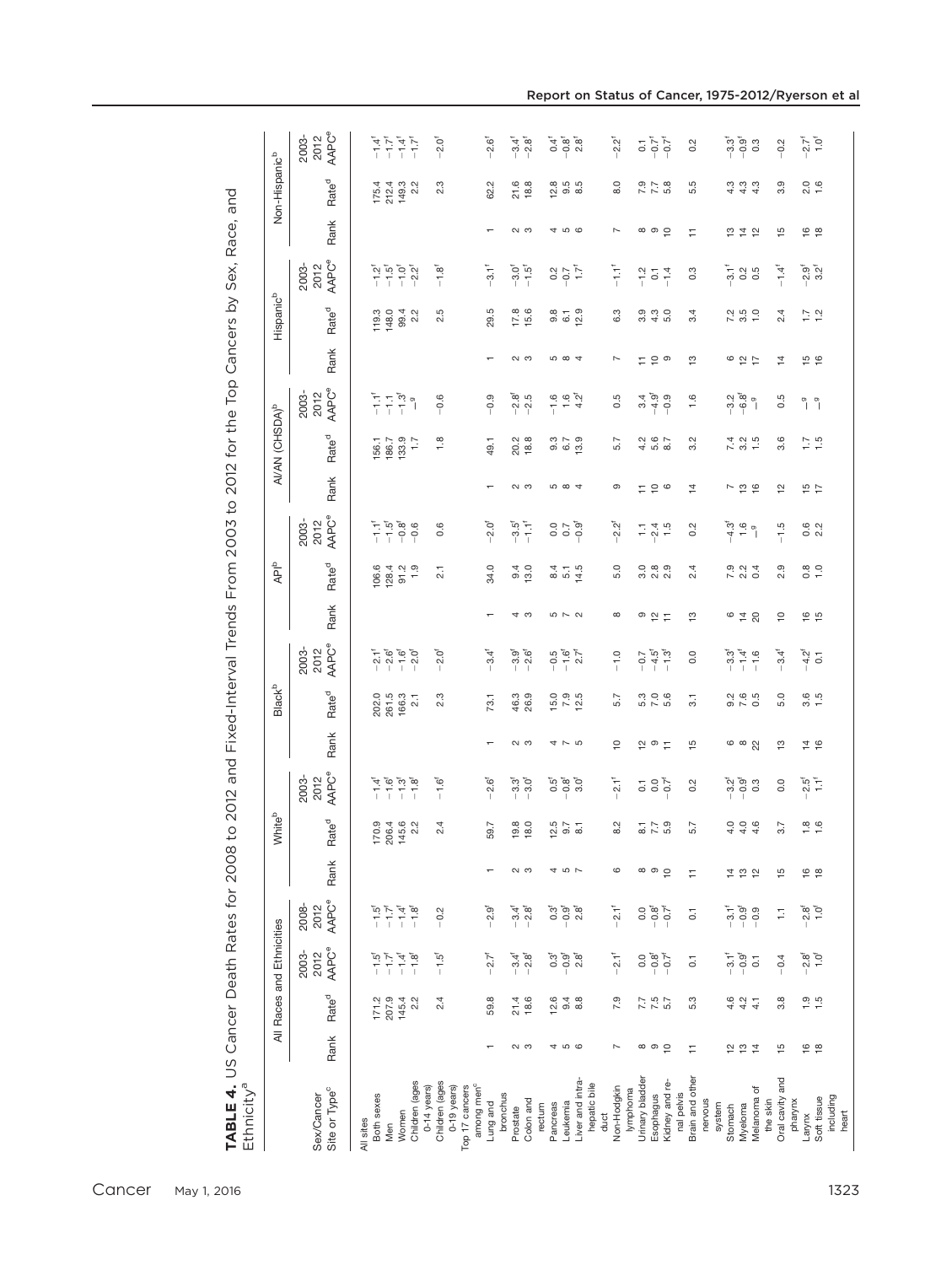| ì |
|---|
|   |
|   |
|   |
| ۰ |
|   |
|   |
| п |
|   |
|   |
| ŀ |

|                                                                                                                                                                                                                       |                  |                         | All Races and Ethnicities              |                                        |               | Whiteb            |                                                                                                  |                           | <b>Black</b> <sup>b</sup> |                                          |                 | <b>API</b> <sup>b</sup> |                         |                        | AVAN (CHSDA) <sup>b</sup>   |                                    |                     | Hispanic <sup>b</sup>                      |                                          |                | Non-Hispanic <sup>b</sup> |                                          |
|-----------------------------------------------------------------------------------------------------------------------------------------------------------------------------------------------------------------------|------------------|-------------------------|----------------------------------------|----------------------------------------|---------------|-------------------|--------------------------------------------------------------------------------------------------|---------------------------|---------------------------|------------------------------------------|-----------------|-------------------------|-------------------------|------------------------|-----------------------------|------------------------------------|---------------------|--------------------------------------------|------------------------------------------|----------------|---------------------------|------------------------------------------|
| Site or Type <sup>c</sup><br>Sex/Cancer                                                                                                                                                                               | Rank             | Rate <sup>d</sup>       | AAPC <sup>e</sup><br>2012<br>2003-     | AAPC <sup>e</sup><br>2012<br>2008-     | Rank          | Rate <sup>d</sup> | <b>AAPC<sup>e</sup></b><br>2003-<br>2012                                                         | Rank                      | Rate <sup>d</sup>         | <b>AAPC<sup>e</sup></b><br>2003-<br>2012 | Rank            | Rate <sup>d</sup>       | AAPC®<br>2012<br>2003-  | Rank                   | Rate <sup>d</sup>           | AAPC <sup>e</sup><br>2003-<br>2012 | Rank                | Rate <sup>d</sup>                          | <b>AAPC<sup>e</sup></b><br>2003-<br>2012 | Rank           | Rate <sup>d</sup>         | <b>AAPC<sup>e</sup></b><br>2003-<br>2012 |
| Top 17 cancers                                                                                                                                                                                                        |                  |                         |                                        |                                        |               |                   |                                                                                                  |                           |                           |                                          |                 |                         |                         |                        |                             |                                    |                     |                                            |                                          |                |                           |                                          |
| women <sup>c</sup><br>among                                                                                                                                                                                           |                  |                         |                                        |                                        |               |                   |                                                                                                  |                           |                           |                                          |                 |                         |                         |                        |                             |                                    |                     |                                            |                                          |                |                           |                                          |
| Lung and                                                                                                                                                                                                              |                  | 37.8                    | $-1.4$ <sup>†</sup>                    | $-1.9^{f}$                             |               | ⊤.<br>8           | $-1.3^{f}$                                                                                       |                           | 35.8                      | $-1.8$ <sup>f</sup>                      |                 | 18.2                    | $-0.5^{\text{f}}$       | $\mathbf{r}$           | 32.1                        | $-1.3^{f}$                         | $\sim$              | 13.7                                       | $-1.4^{\dagger}$                         |                | 39.8                      | $-1.2^{f}$                               |
| bronchus<br><b>Breast</b>                                                                                                                                                                                             |                  |                         | $-1.9f$                                | $-1.5$                                 |               |                   | $-1.9^{f}$                                                                                       |                           |                           | $-1.4$ <sup>t</sup>                      |                 | 11.4                    | $-1.4$ <sup>†</sup>     |                        |                             | $-3.4$ <sup>†</sup>                |                     | 14.5                                       | $-1.3^{f}$                               |                |                           | $-1.8^{+}$                               |
| Colon and                                                                                                                                                                                                             | လ က              | $21.9$<br>$13.1$        | $-2.8^{f}$                             | $-2.8^{f}$                             | လေ            | 21.3<br>12.7      | $-2.8^{f}$                                                                                       | လေ                        | 30.2<br>17.8              | $-3.4^{f}$                               | ດ ຕ             | 9.4                     | $-1.3^{f}$              | m N                    | 15.6                        | 1.4                                | — ന                 | $9.\overline{6}$                           | $-2.2^{f}$                               | പ ത            | 22.5<br>13.3              | $-2.8^{f}$                               |
| rectum                                                                                                                                                                                                                |                  |                         |                                        |                                        |               |                   |                                                                                                  |                           |                           |                                          |                 |                         |                         |                        |                             |                                    |                     |                                            |                                          |                |                           |                                          |
| Pancreas                                                                                                                                                                                                              | 4                | 9.6<br>7.7              | $-2.1$ <sup>f</sup><br>$0.3^{\dagger}$ | $-2.1$ <sup>f</sup><br>$0.3^{\dagger}$ |               | 4 O               | $-2.1$ <sup>t</sup><br>$0.4^{\dagger}$                                                           | $\circ$<br>4              | 12.3<br>6.7               | $-1.6$ <sup>f</sup><br>$-0.2$            | 4 ~             | 4.6<br>7.3              | $1.0^{f}$<br>$-1.3^{f}$ | 4 ro                   | 7.8<br>6.7                  | $-0.9$<br>$\overline{0}$           |                     | 5.6<br>7.7                                 | $-1.4$ <sup>f</sup><br>0.0               |                | $0.86$<br>7.9             | $-2.1$ <sup>f</sup><br>$0.4^{\dagger}$   |
| Leukemia<br>Ovary                                                                                                                                                                                                     |                  |                         | $-1.0^{f}$                             | $-1.0^{f}$                             |               | $\tilde{A}$       | $-0.9^f$                                                                                         |                           | 4.7                       | $-1.3$ <sup>t</sup>                      |                 | 3.2                     | $1.5^{f}$               |                        | 3.2                         | $-5.1$                             | 4 10 10 L           | 4.0                                        | $-0.1$                                   |                | 5.3                       | $-1.0^{f}$                               |
| Non-Hodgkin                                                                                                                                                                                                           | 500 <sub>2</sub> | $5.\overline{2}$<br>4.8 | $-2.8^{f}$                             | $-2.8^{f}$                             | 4567          | O.                | $-2.8^{f}$                                                                                       | $\infty$ $\overline{5}$   | 3.5                       | $-2.3^{f}$                               |                 | 3.4                     | $-1.9^{f}$              | $\tilde{a}$ $\approx$  | Q<br>က                      | $-5.5$ <sup>f</sup>                |                     | 4.3                                        | $-1.2^{f}$                               | 4567           | 4.9                       | $-2.9^{f}$                               |
| lymphoma                                                                                                                                                                                                              |                  |                         |                                        |                                        |               |                   |                                                                                                  |                           |                           |                                          |                 |                         |                         |                        |                             |                                    |                     |                                            |                                          |                |                           |                                          |
| Corpus and                                                                                                                                                                                                            | ${}^{\circ}$     | 4.4                     | Ē                                      | $\ddot{\tau}$                          | ${}^{\circ}$  | π,                | $0.9^f$                                                                                          | 5                         | 7.7                       | $1.6^{f}$                                | $\overline{C}$  | 2.8                     | $3.1$ <sup>t</sup>      | $\frac{1}{2}$          | 3.5                         | $\overline{\phantom{a}}$           | $\overline{C}$      | $3.\overline{5}$                           | 2.3 <sup>f</sup>                         | $\infty$       | 4.4                       | $1.0^{\dagger}$                          |
| uterus, NOS                                                                                                                                                                                                           |                  |                         |                                        |                                        |               |                   |                                                                                                  |                           |                           |                                          |                 |                         |                         |                        |                             |                                    |                     |                                            |                                          |                |                           |                                          |
| Liver and intra-                                                                                                                                                                                                      | σ                | Ю<br>6                  | $2.0^f$                                | $3.4^{\dagger}$                        | <u>۽</u>      | w                 | $2.2^f$                                                                                          | ₽                         | 4.3                       | $1.6$ <sup>f</sup>                       | 5               | 51                      | $-1.4$                  | ဖ                      | 6.3                         | $-1.2$                             | G                   | 5.6                                        | Ĕ                                        | $\overline{C}$ | 3.4                       | $2.0^{\circ}$                            |
| hepatic bile                                                                                                                                                                                                          |                  |                         |                                        |                                        |               |                   |                                                                                                  |                           |                           |                                          |                 |                         |                         |                        |                             |                                    |                     |                                            |                                          |                |                           |                                          |
| duct                                                                                                                                                                                                                  |                  |                         |                                        |                                        |               |                   |                                                                                                  |                           |                           |                                          |                 |                         |                         |                        |                             |                                    |                     |                                            |                                          |                |                           |                                          |
| Brain and other                                                                                                                                                                                                       | $\widetilde{C}$  | 3.5                     | $-0.2$                                 | $-0.2$                                 | တ             | œ                 | $-0.2$                                                                                           | $\frac{15}{2}$            | $\overline{21}$           | 0.4                                      | $\tilde{c}$     | 1.6                     | 0.2                     | $\overline{4}$         | $\frac{0}{1}$               | $\overline{\phantom{a}}$           | 으                   | 2.4                                        | $\overline{0}$                           | ၜ              | 3.6                       | $-0.2$                                   |
| nervous                                                                                                                                                                                                               |                  |                         |                                        |                                        |               |                   |                                                                                                  |                           |                           |                                          |                 |                         |                         |                        |                             |                                    |                     |                                            |                                          |                |                           |                                          |
| system                                                                                                                                                                                                                |                  |                         |                                        |                                        |               |                   |                                                                                                  |                           |                           |                                          |                 |                         |                         |                        |                             |                                    |                     |                                            |                                          |                |                           |                                          |
| Myeloma                                                                                                                                                                                                               | ÷.               | 2.7                     | $-1.2$                                 | $0.\overline{8}$                       | $\frac{N}{r}$ | 4                 | $-1\frac{5}{4}$                                                                                  | N                         | 5.3<br>2.5                | $-1.5$ <sup>f</sup>                      | $\frac{10}{14}$ | 1.4                     | 0.2                     | $\frac{10}{10}$ $\sim$ | 2.3                         | $-6.6$                             | ≠ ಐ                 | 2.3                                        | $-1.3$                                   | 드 은            | 2.7                       | $-1.7$                                   |
| Kidney and re-<br>nal pelvis                                                                                                                                                                                          | $\frac{1}{2}$    | 2.5                     | $-1.4$ <sup>t</sup>                    | $-1.4$ <sup>f</sup>                    |               | $\circ$           |                                                                                                  | ္                         |                           | 두                                        |                 | 12                      | $-61$                   |                        | 4.7                         | 1.9                                |                     | 2.4                                        | $-0.8$                                   |                | 2.5                       | $-1.4$ <sup>t</sup>                      |
| Stomach                                                                                                                                                                                                               |                  |                         | $-2.6^{f}$                             |                                        |               |                   | $-2.7$ <sup>f</sup>                                                                              |                           |                           | $-2.8^{f}$                               |                 | 4.7                     | $-3.3^{f}$              |                        |                             | $-3.5^{f}$                         |                     |                                            | $-2.7$ <sup>f</sup>                      |                |                           | $-2.8^{f}$                               |
| Cervix uteri                                                                                                                                                                                                          |                  | $2.3$<br>2.3            | $-0.9^f$                               | $-2.9^{+0.00}$                         |               | $\frac{7}{21}$    | $-0.6$ <sup>f</sup>                                                                              | ၜ<br>Ε                    | 4.4<br>4.0                | $-2.2^{f}$                               | ဖ<br>Ξ          | $\frac{8}{1}$           | $-3.1$ <sup>f</sup>     | თ<br>Ξ                 | 3.6<br>3.5                  | $-1.4$                             | $\approx$ $\approx$ | $4.2$<br>2.7                               | $-2.3^{f}$                               |                | 23<br>23                  | $-0.8^{f}$                               |
| Urinary bladder                                                                                                                                                                                                       |                  |                         | $-0.5^f$                               | $-0.5^{f}$                             |               |                   | $-0.3$                                                                                           |                           |                           | $-1.5$ <sup>f</sup>                      |                 |                         | $-1.5$                  |                        |                             | $\overline{\phantom{a}}^{\circ}$   |                     |                                            | $-1.3$                                   |                |                           | $-0.3$                                   |
| Oral cavity and                                                                                                                                                                                                       | 779              | $2.2$<br>1.4            | $-1.2^{f}$                             | $-1.2$                                 |               | نې ب              | 古                                                                                                | $rac{4}{4}$ $\frac{6}{8}$ | $2.\overline{3}$<br>1.3   | $-2.3^{f}$                               | $69 - 5$        | $0.9$<br>$1.2$          | $-1.2$                  | $\frac{8}{10}$         | $\frac{1}{2}$ $\frac{1}{2}$ | $\overline{\phantom{a}}$           | 'မှ ခု              | $\begin{array}{c} 7.3 \\ -0.8 \end{array}$ | 0.2                                      | 5 5 4 6        | $23 + 4$                  | $-1.2^{f}$                               |
| pharynx                                                                                                                                                                                                               |                  |                         |                                        |                                        |               |                   |                                                                                                  |                           |                           |                                          |                 |                         |                         |                        |                             |                                    |                     |                                            |                                          |                |                           |                                          |
| Gallbladder                                                                                                                                                                                                           | $_{20}$          | 0.7                     | $-1.2^{f}$                             | $-1.2^{f}$                             | $_{20}$       | 0.7               | $-1.5$ <sup>f</sup>                                                                              | $\overline{9}$            | 1.0                       | $0.\overline{8}$                         | $_{20}$         | 0.8                     | $-2.2$                  | $\frac{15}{2}$         | 1.8                         | $-4.4$                             | $\frac{6}{5}$       | 1.3                                        | 0.2                                      | $_{20}$        | 0.7                       | $-1.6$ <sup>f</sup>                      |
| Abbreviations: AAPC, average annual percent change; AI/AN, American Indian/Alaska Native; API, Asian/Pacific Islander; CHSDA, Indian Health Service Contract Health Services Delivery Area; NOS, not other-           |                  |                         |                                        |                                        |               |                   |                                                                                                  |                           |                           |                                          |                 |                         |                         |                        |                             |                                    |                     |                                            |                                          |                |                           |                                          |
| wise specified.                                                                                                                                                                                                       |                  |                         |                                        |                                        |               |                   |                                                                                                  |                           |                           |                                          |                 |                         |                         |                        |                             |                                    |                     |                                            |                                          |                |                           |                                          |
| <sup>a</sup> Source: National Center for Health Statistics public-use data file f                                                                                                                                     |                  |                         |                                        |                                        |               |                   | or the total United States, 1975-2012.                                                           |                           |                           |                                          |                 |                         |                         |                        |                             |                                    |                     |                                            |                                          |                |                           |                                          |
| <sup>b</sup> White, black, API, and AI/AN (CHSDA 2012 counties) populations                                                                                                                                           |                  |                         |                                        |                                        |               |                   | include Hispanic and non-Hispanic; the race and ethnicity categories are not mutually exclusive. |                           |                           |                                          |                 |                         |                         |                        |                             |                                    |                     |                                            |                                          |                |                           |                                          |
| <sup>c</sup> Cancers are listed in descending rank order of sex-specific, age-adjusted incidence rates for 2008 through 2012 for all racial and ethnic groups combined. More than 15 cancers may appear under men and |                  |                         |                                        |                                        |               |                   |                                                                                                  |                           |                           |                                          |                 |                         |                         |                        |                             |                                    |                     |                                            |                                          |                |                           |                                          |
| women to include the top 15 cancers in each racial and ethnic group.                                                                                                                                                  |                  |                         |                                        |                                        |               |                   |                                                                                                  |                           |                           |                                          |                 |                         |                         |                        |                             |                                    |                     |                                            |                                          |                |                           |                                          |
| d Rates are per 100,000 persons and were age-adjusted to the 2000 US standard population (19 age groups: ages <1 year, 1-4 years, 5-9 years, , 80-84 years, 295 years, Census publication p25-1130 [US                |                  |                         |                                        |                                        |               |                   |                                                                                                  |                           |                           |                                          |                 |                         |                         |                        |                             |                                    |                     |                                            |                                          |                |                           |                                          |
| Bureau of the Census, Current Population Reports, p25-1130. Washington, DC: US Government Printing Office; 2000),                                                                                                     |                  |                         |                                        |                                        |               |                   |                                                                                                  |                           |                           |                                          |                 |                         |                         |                        |                             |                                    |                     |                                            |                                          |                |                           |                                          |

 $\circ$   $\circ$   $\circ$   $\circ$ 

and Applications Branch, National Cancer Institute, Bethesda, MD).

The AAPC is statistically significantly different from zero (2-sided  $Z$  test;  $P < 05$ ).

The statistic could not be calculated. The AAPC is based on <10 cases for at least 1 year within the time interval.

The AAPC is a weighted average of the annual percent change and is calculated by joinpoint analyses with up to 2 joinpoints yielding up to 3 trend segments based on rates per 100,000 persons and age adjusted to the 2000 US standard population (19 age groups; Census publication p25-1130). For joinpoint analysis, the Joinpoint Regression Program was used (version 4.2.0.0, April 2015; Statistical Research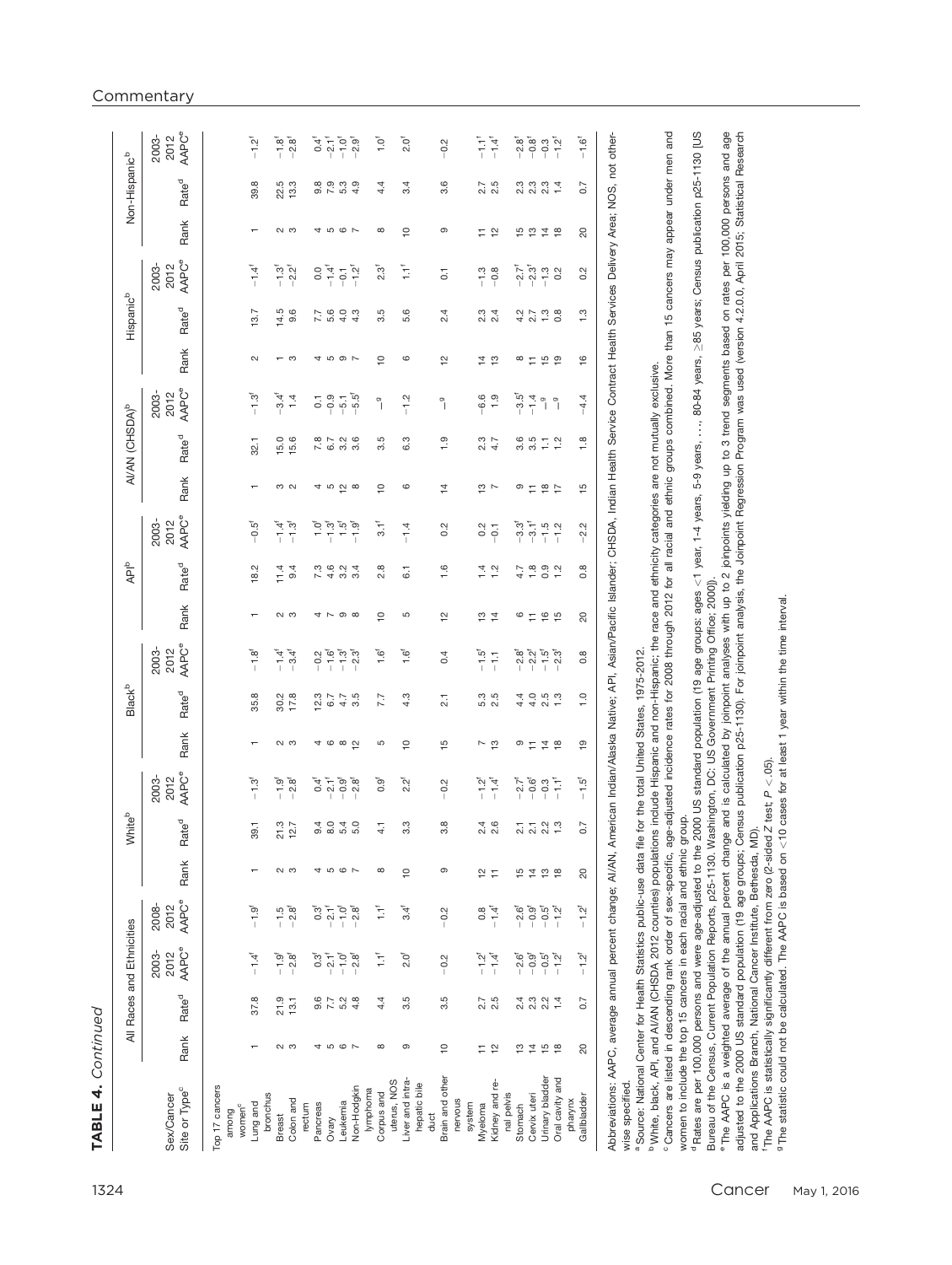| /er and Intrahepatic Bile Duct Cancer Cases (N = 24,777), Incidence Rates and Average Annual Per<br>$\overline{a}$<br>Average Annual Numbe.<br>ABLE 5. A  |
|-----------------------------------------------------------------------------------------------------------------------------------------------------------|
| 2008 to 2012 by Sex, Race or Ethnicity, and Age Group for Areas in the United States With High-<br>ange in Incidence Rate From<br>ich") anctini<br>י<br>כ |
| : Dati<br>ز<br>2                                                                                                                                          |

|                                                                                                                                                                                                                                                                                                                                                                                                                                                                            |                                                                                                                                                                                                                                                                                             | Both Sexes                                                                                                                                                                                                                                                                                                                                                                            |                                                                                                                                                                                                                                                                                                                                                                                                                                                                                                                                         |                                                   | Men                     |                                                                                                                                                                                                                                                                                                                                                                                                                                                                                                                |                                | Women                    |                                                                                                                                    |
|----------------------------------------------------------------------------------------------------------------------------------------------------------------------------------------------------------------------------------------------------------------------------------------------------------------------------------------------------------------------------------------------------------------------------------------------------------------------------|---------------------------------------------------------------------------------------------------------------------------------------------------------------------------------------------------------------------------------------------------------------------------------------------|---------------------------------------------------------------------------------------------------------------------------------------------------------------------------------------------------------------------------------------------------------------------------------------------------------------------------------------------------------------------------------------|-----------------------------------------------------------------------------------------------------------------------------------------------------------------------------------------------------------------------------------------------------------------------------------------------------------------------------------------------------------------------------------------------------------------------------------------------------------------------------------------------------------------------------------------|---------------------------------------------------|-------------------------|----------------------------------------------------------------------------------------------------------------------------------------------------------------------------------------------------------------------------------------------------------------------------------------------------------------------------------------------------------------------------------------------------------------------------------------------------------------------------------------------------------------|--------------------------------|--------------------------|------------------------------------------------------------------------------------------------------------------------------------|
| Characteristic                                                                                                                                                                                                                                                                                                                                                                                                                                                             | No. of Cases<br>Average<br>Annual                                                                                                                                                                                                                                                           | Rate <sup>b</sup>                                                                                                                                                                                                                                                                                                                                                                     | 2008-2012<br>AAPC <sup>c</sup>                                                                                                                                                                                                                                                                                                                                                                                                                                                                                                          | Average<br>Annual No.<br>of Cases                 | Rate <sup>b</sup>       | 2008-2012<br>AAPC <sup>c</sup>                                                                                                                                                                                                                                                                                                                                                                                                                                                                                 | Average Annual<br>No. of Cases | <b>Rate</b> <sup>b</sup> | 2008-2012<br>AAPC <sup>c</sup>                                                                                                     |
| Race or ethnicity<br>Overall <sup>d</sup>                                                                                                                                                                                                                                                                                                                                                                                                                                  | 24,777                                                                                                                                                                                                                                                                                      | 7.4                                                                                                                                                                                                                                                                                                                                                                                   | $2.3^{\circ}$                                                                                                                                                                                                                                                                                                                                                                                                                                                                                                                           | 17,835                                            | 11.4                    | $2.2^e$                                                                                                                                                                                                                                                                                                                                                                                                                                                                                                        | 6,941                          | 9.9                      | $2.2^e$                                                                                                                            |
| NH white                                                                                                                                                                                                                                                                                                                                                                                                                                                                   |                                                                                                                                                                                                                                                                                             |                                                                                                                                                                                                                                                                                                                                                                                       |                                                                                                                                                                                                                                                                                                                                                                                                                                                                                                                                         | $\frac{11,102}{2,671}$<br>2.671<br>1.315<br>2.627 |                         | စီ စီ စီ ပီ ပုံ<br>လက် ၁ ပုံ – ၂<br>တက် – ၂ ၂                                                                                                                                                                                                                                                                                                                                                                                                                                                                  |                                |                          | $5^{\circ}_{3}$ $4^{\circ}_{7}$ $7^{\circ}_{7}$ $4^{\circ}_{7}$<br>$3^{\circ}_{7}$ $3^{\circ}_{7}$ $4^{\circ}_{7}$ $5^{\circ}_{7}$ |
| NH black                                                                                                                                                                                                                                                                                                                                                                                                                                                                   | 15,417<br>3,604<br>184                                                                                                                                                                                                                                                                      |                                                                                                                                                                                                                                                                                                                                                                                       |                                                                                                                                                                                                                                                                                                                                                                                                                                                                                                                                         |                                                   |                         |                                                                                                                                                                                                                                                                                                                                                                                                                                                                                                                |                                | $23.89$<br>$3.49$        |                                                                                                                                    |
| NH AI/AN (CHSDA)                                                                                                                                                                                                                                                                                                                                                                                                                                                           |                                                                                                                                                                                                                                                                                             | 14.9                                                                                                                                                                                                                                                                                                                                                                                  |                                                                                                                                                                                                                                                                                                                                                                                                                                                                                                                                         |                                                   |                         |                                                                                                                                                                                                                                                                                                                                                                                                                                                                                                                |                                |                          |                                                                                                                                    |
| NH API                                                                                                                                                                                                                                                                                                                                                                                                                                                                     | 1,891                                                                                                                                                                                                                                                                                       |                                                                                                                                                                                                                                                                                                                                                                                       |                                                                                                                                                                                                                                                                                                                                                                                                                                                                                                                                         |                                                   |                         |                                                                                                                                                                                                                                                                                                                                                                                                                                                                                                                |                                |                          |                                                                                                                                    |
| Hispanic <sup>d</sup>                                                                                                                                                                                                                                                                                                                                                                                                                                                      | 3,682                                                                                                                                                                                                                                                                                       | $13.8$<br>$12.7$                                                                                                                                                                                                                                                                                                                                                                      |                                                                                                                                                                                                                                                                                                                                                                                                                                                                                                                                         |                                                   | sidas<br>Sidas<br>Sidas |                                                                                                                                                                                                                                                                                                                                                                                                                                                                                                                | 4,315<br>932<br>576<br>1,054   | $8.0$<br>7.2             |                                                                                                                                    |
| Age group, y                                                                                                                                                                                                                                                                                                                                                                                                                                                               |                                                                                                                                                                                                                                                                                             |                                                                                                                                                                                                                                                                                                                                                                                       |                                                                                                                                                                                                                                                                                                                                                                                                                                                                                                                                         |                                                   |                         |                                                                                                                                                                                                                                                                                                                                                                                                                                                                                                                |                                |                          |                                                                                                                                    |
| $rac{40}{5}$                                                                                                                                                                                                                                                                                                                                                                                                                                                               | 551                                                                                                                                                                                                                                                                                         |                                                                                                                                                                                                                                                                                                                                                                                       |                                                                                                                                                                                                                                                                                                                                                                                                                                                                                                                                         |                                                   |                         |                                                                                                                                                                                                                                                                                                                                                                                                                                                                                                                |                                |                          |                                                                                                                                    |
|                                                                                                                                                                                                                                                                                                                                                                                                                                                                            | 358                                                                                                                                                                                                                                                                                         | $\frac{8}{1}$                                                                                                                                                                                                                                                                                                                                                                         |                                                                                                                                                                                                                                                                                                                                                                                                                                                                                                                                         |                                                   |                         |                                                                                                                                                                                                                                                                                                                                                                                                                                                                                                                |                                |                          |                                                                                                                                    |
|                                                                                                                                                                                                                                                                                                                                                                                                                                                                            |                                                                                                                                                                                                                                                                                             | 5.1                                                                                                                                                                                                                                                                                                                                                                                   |                                                                                                                                                                                                                                                                                                                                                                                                                                                                                                                                         |                                                   |                         |                                                                                                                                                                                                                                                                                                                                                                                                                                                                                                                |                                |                          |                                                                                                                                    |
|                                                                                                                                                                                                                                                                                                                                                                                                                                                                            |                                                                                                                                                                                                                                                                                             |                                                                                                                                                                                                                                                                                                                                                                                       |                                                                                                                                                                                                                                                                                                                                                                                                                                                                                                                                         |                                                   |                         |                                                                                                                                                                                                                                                                                                                                                                                                                                                                                                                |                                |                          |                                                                                                                                    |
| $\begin{array}{cccccccccc} A & A & B & B & B & B & C & C & B & S & S \\ A & B & B & B & B & C & C & D & B & S & S \\ A & B & B & B & B & C & C & C & D & S & S \\ A & B & B & B & C & C & C & C & D & S & S \\ A & B & C & D & C & C & C & D & C & D & S & S \\ A & C & D & C & D & C & C & D & C & D & S & S \\ A & D & D & D & C & D & C & D & C & D & S & S \\ A & D & D & D & C & D & C & D & C & D & C & S \\ A & D & D & D & D & C & D & C & D & C & D & S \\ A & D$ | $\begin{array}{l} 0.087 \\ 0.0708 \\ 0.0709 \\ 0.0709 \\ 0.0709 \\ 0.0709 \\ 0.0709 \\ 0.0709 \\ 0.0709 \\ 0.0709 \\ 0.0709 \\ 0.0709 \\ 0.0709 \\ 0.0709 \\ 0.0709 \\ 0.0709 \\ 0.0709 \\ 0.0709 \\ 0.0709 \\ 0.0709 \\ 0.0709 \\ 0.0709 \\ 0.0709 \\ 0.0709 \\ 0.0709 \\ 0.0709 \\ 0.070$ | $\begin{array}{l} 6 \\ 2 \\ 3 \\ 4 \\ 5 \\ 6 \\ 7 \\ 8 \\ 1 \\ 6 \\ 9 \\ 1 \\ 1 \\ 1 \\ 2 \\ 3 \\ 4 \\ 5 \\ 6 \\ 7 \\ 9 \\ 1 \\ 1 \\ 2 \\ 3 \\ 4 \\ 4 \\ 5 \\ 6 \\ 9 \\ 1 \\ 9 \\ 1 \\ 9 \\ 1 \\ 9 \\ 1 \\ 9 \\ 1 \\ 9 \\ 1 \\ 9 \\ 1 \\ 9 \\ 1 \\ 9 \\ 1 \\ 9 \\ 1 \\ 9 \\ 1 \\ 9 \\ 1 \\ 9 \\ 1 \\ 9 \\ 1 \\ 9 \\ 1 \\ 9 \\ 1 \\ 9 \\ 1 \\ 9 \\ 1 \\ 9 \\ 1 \\ 9 \\ 1 \\ 9 \\ 1 \\$ | $\begin{array}{l} \alpha \stackrel{p}{\alpha} \stackrel{p}{\alpha} \stackrel{p}{\alpha} \stackrel{p}{\alpha} \stackrel{p}{\alpha} \stackrel{p}{\alpha} \stackrel{p}{\alpha} \stackrel{p}{\alpha} \stackrel{p}{\alpha} \stackrel{p}{\alpha} \stackrel{p}{\alpha} \stackrel{p}{\alpha} \stackrel{p}{\alpha} \stackrel{p}{\alpha} \stackrel{p}{\alpha} \stackrel{p}{\alpha} \stackrel{p}{\alpha} \stackrel{p}{\alpha} \stackrel{p}{\alpha} \stackrel{p}{\alpha} \stackrel{p}{\alpha} \stackrel{p}{\alpha} \stackrel{p}{\alpha} \stackrel{$ |                                                   |                         | $\begin{array}{l} \mathbf{0} \end{array} \begin{array}{l} \mathbf{0} \end{array} \begin{array}{l} \mathbf{0} \end{array} \begin{array}{l} \mathbf{0} \end{array} \begin{array}{l} \mathbf{0} \end{array} \begin{array}{l} \mathbf{0} \end{array} \begin{array}{l} \mathbf{0} \end{array} \begin{array}{l} \mathbf{0} \end{array} \begin{array}{l} \mathbf{0} \end{array} \begin{array}{l} \mathbf{0} \end{array} \begin{array}{l} \mathbf{0} \end{array} \begin{array}{l} \mathbf{0} \end{array} \begin{array$ |                                |                          |                                                                                                                                    |
|                                                                                                                                                                                                                                                                                                                                                                                                                                                                            |                                                                                                                                                                                                                                                                                             |                                                                                                                                                                                                                                                                                                                                                                                       |                                                                                                                                                                                                                                                                                                                                                                                                                                                                                                                                         |                                                   |                         |                                                                                                                                                                                                                                                                                                                                                                                                                                                                                                                |                                |                          |                                                                                                                                    |
|                                                                                                                                                                                                                                                                                                                                                                                                                                                                            |                                                                                                                                                                                                                                                                                             |                                                                                                                                                                                                                                                                                                                                                                                       |                                                                                                                                                                                                                                                                                                                                                                                                                                                                                                                                         |                                                   |                         |                                                                                                                                                                                                                                                                                                                                                                                                                                                                                                                |                                |                          |                                                                                                                                    |
|                                                                                                                                                                                                                                                                                                                                                                                                                                                                            |                                                                                                                                                                                                                                                                                             |                                                                                                                                                                                                                                                                                                                                                                                       |                                                                                                                                                                                                                                                                                                                                                                                                                                                                                                                                         |                                                   |                         |                                                                                                                                                                                                                                                                                                                                                                                                                                                                                                                |                                |                          |                                                                                                                                    |
|                                                                                                                                                                                                                                                                                                                                                                                                                                                                            |                                                                                                                                                                                                                                                                                             |                                                                                                                                                                                                                                                                                                                                                                                       |                                                                                                                                                                                                                                                                                                                                                                                                                                                                                                                                         |                                                   |                         |                                                                                                                                                                                                                                                                                                                                                                                                                                                                                                                |                                |                          |                                                                                                                                    |
|                                                                                                                                                                                                                                                                                                                                                                                                                                                                            |                                                                                                                                                                                                                                                                                             | 33.2                                                                                                                                                                                                                                                                                                                                                                                  |                                                                                                                                                                                                                                                                                                                                                                                                                                                                                                                                         |                                                   |                         |                                                                                                                                                                                                                                                                                                                                                                                                                                                                                                                |                                |                          |                                                                                                                                    |
|                                                                                                                                                                                                                                                                                                                                                                                                                                                                            | $-65$                                                                                                                                                                                                                                                                                       | 27.9                                                                                                                                                                                                                                                                                                                                                                                  |                                                                                                                                                                                                                                                                                                                                                                                                                                                                                                                                         |                                                   |                         |                                                                                                                                                                                                                                                                                                                                                                                                                                                                                                                |                                |                          |                                                                                                                                    |
|                                                                                                                                                                                                                                                                                                                                                                                                                                                                            |                                                                                                                                                                                                                                                                                             |                                                                                                                                                                                                                                                                                                                                                                                       |                                                                                                                                                                                                                                                                                                                                                                                                                                                                                                                                         |                                                   |                         |                                                                                                                                                                                                                                                                                                                                                                                                                                                                                                                |                                |                          |                                                                                                                                    |

Abbreviations: AI/AN, American Indian/Alaska Native; AAPC, average annual percent change; API, Asian/Padific Islander; CHSDA, Contract Health Services Delivery Area; NH, non-Hispanic.

Abbreviations: AI/AN, American Indian/Alaska Native; AAPC, average annual percent change; API, Asian/Pacific Islander; CHSDA, Contract Health Services Delivery Area; NH, non-Hispanic.<br><sup>a</sup> Source: National Program of Cancer <sup>8</sup>Source: National Program of Cancer Registries and Surveillance, Epidemiology, and End Results areas reported by North American Association of Central Cancer Registries as meeting high-quality incidence data standards for the specified time. Rates are listed from 2008 to 2012 for NH whites, NH Mexics, NH AVAN (CHSDA 2012 counties), NH API, and Hispanics (48 states: Alabama, Alaska, Arizona, California, Colorado, Connecticut, Delaware, District of Columbia, Florida, Georgia, Hawaii, Idaho, Illinois, Indiana, Iowa, Kansas, Kentucky, Louisiana, Maryand, Massachusetts, Michigan, Mississippi, Missouri, Montana, Nebraska, New Hampshire, New Jersey, New Mexico, New York, North Carolina, North Dakota, Ohio, Oklahoma, Oregon, Pennsylvania, Rhode Island, South Carolina, South Dakota, Tennessee, Texas, data standards for the specified time. Rates are listed from 2008 to 2012 for NH whites, NH blacks, NH AI/AN (CHSDA 2012 counties), NH API, and Hispanics (48 states: Alabama, Alaska, Arizona, California, Colorado, Connecticut, Delaware, District of Columbia, Florida, Georgia, Hawaii, Idaho, Illinois, Indiana, Iowa, Kansas, Kentucky, Louisiana, Maine, Maryland, Massachusetts, Michigan, Mississippi, Missouri, Montana, New Hampshire, New Jersey, New Mexico, New York, North Carolina, North Dakota, Ohio, Oklahoma, Oregon, Pennsylvania, Rhode Island, South Dakota, Tennessee, Texas, Utah, Vermont, Virginia, Washington, West Virginia, Wisconsin, and Wyoming). Utah, Vermont, Virginia, Washington, West Virginia, Wisconsin, and Wyoming).

PRates are per 100,000 persons and were age-adjusted to the 2000 US standard population (19 age groups: ages <1 year, 1-4 years, 5-9 years, …, 80-84 years, ≳85 years; Census publication p25-1130 [US 85 years; Census publication p25-1130 [US PRates are per 100,000 persons and were age-adjusted to the 2000 US standard population (19 age groups: ages  $<$ 1 year, 1-4 years, 5-9 years, ..., 80-84 years,  $\geq$ Bureau of the Census, Current Population Reports, p25-1130. Washington, DC: US Government Printing Office; 2000)). Bureau of the Census, Current Population Reports, p25-1130. Washington, DC: US Government Printing Office; 2000]).

The AAPC is a weighted average of the APCs calculated by joinpoint analysis with up to 2 joinpoints, yielding up to 3 trend segments based on rates per 100,000 persons and age-adjusted to the 2000 US standard population (19 age groups; Census publication p25-1130). For joinpoint analysis, the Joinpoint Regression Program was used (version 42.0.0, April 2015; Statistical Research and Applications Branch, The AAPC is a weighted average of the APCs calculated by joinpoint analysis with up to 2 joinpoints, yielding up to 3 trend segments based on rates per 100,000 persons and age-adjusted to the 2000 US standard population (19 age groups; Census publication p25-1130). For joinpoint analysis, the Joinpoint analysis, the Joinpoint analysis, the Joinpoint analysis, Statistical Research and Applications Branch Vational Cancer Institute, Bethesda, MD). National Cancer Institute, Bethesda, MD).

<sup>1</sup>This table excludes unknown Hispanic and Hispanic other/unknown race. This table excludes unknown Hispanic and Hispanic other/unknown race.

 The AAPC is statistically significantly different from zero (2-sided  $Z$  test;  $P < .05$ ).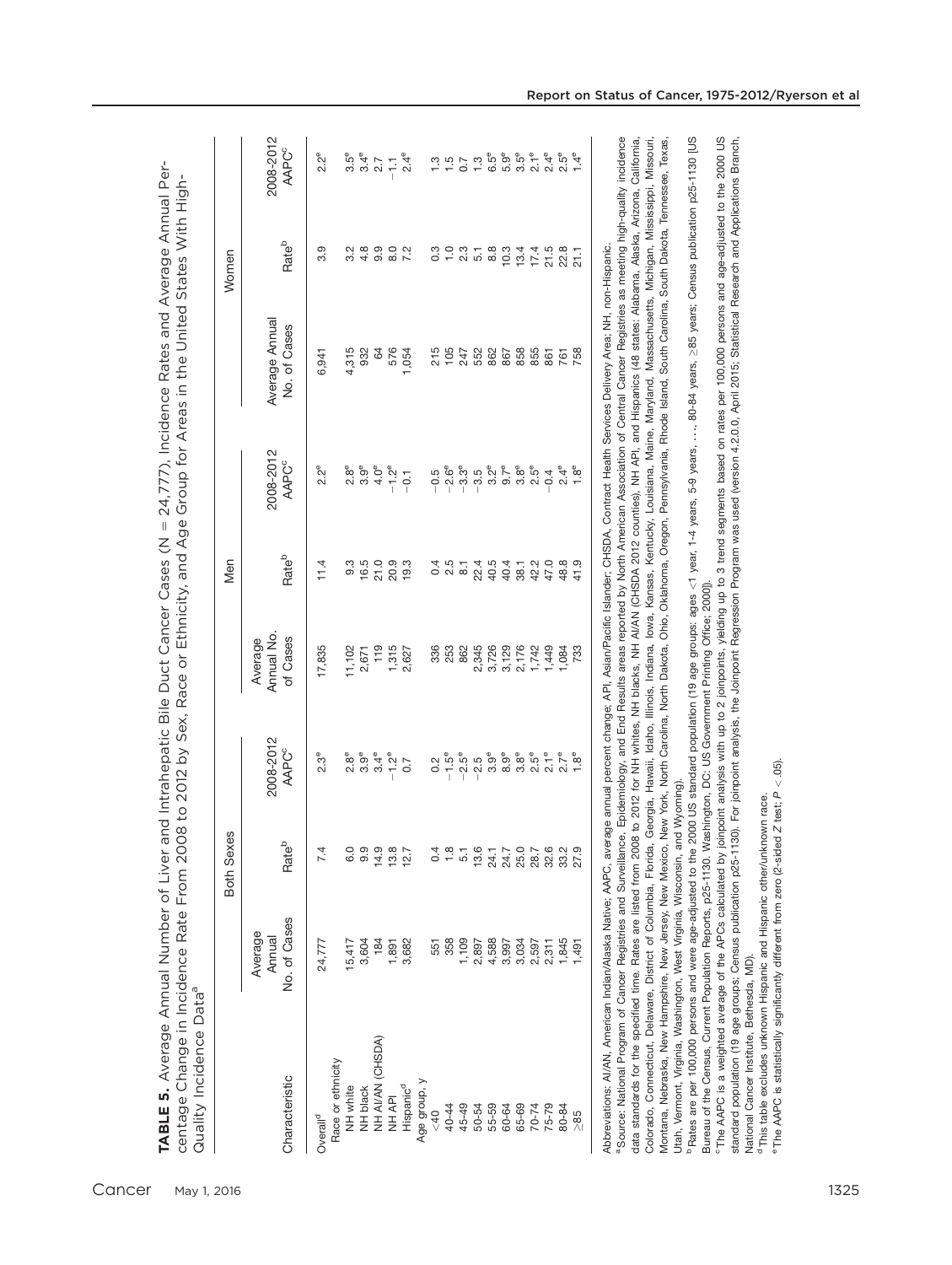

Figure 1. Age-adjusted incidence rates for 2008 to 2012 of liver and intrahepatic bile duct cancer are illustrated by state for areas in the United States with high-quality incidence data. Rates are per 100,000 persons and were age-adjusted to the 2000 US standard population (19 age groups: ages <1 year, 1-4 years, 5-9 years, …, 80-84 years,  ${\geq}85$  years [Census publication p25-1130; US Bureau of the Census, Current Population Reports, p25-1130. Washington, DC: US Government Printing Office; 2000]). Source: National Program of Cancer Registries and Surveillance, Epidemiology, and End Results areas reported by the North American Association of Central Cancer Registries as meeting high-quality incidence data standards for the specified time. Rates from 2008 to 2012 for non-Hispanic (NH) whites, NH blacks, NH American Indians/Alaska Natives (Contract Health Services Delivery Area 2012 counties), NH Asians/Pacific Islanders, and Hispanics (48 states: Alabama, Alaska, Arizona, California, Colorado, Connecticut, Delaware, District of Columbia, Florida, Georgia, Hawaii, Idaho, Illinois, Indiana, Iowa, Kansas, Kentucky, Louisiana, Maine, Maryland, Massachusetts, Michigan, Mississippi, Missouri, Montana, Nebraska, New Hampshire, New Jersey, New Mexico, New York, North Carolina, North Dakota, Ohio, Oklahoma, Oregon, Pennsylvania, Rhode Island, South Carolina, South Dakota, Tennessee, Texas, Utah, Vermont, Virginia, Washington, West Virginia, Wisconsin, and Wyoming).

year), but they increased or remained stable among other racial and ethnic groups.

Among women, the overall cancer incidence rates declined slightly from 2003 to 2012 for women in all racial and ethnic groups combined, but this decline was not statistically significant for most racial and ethnic groups. Whereas breast cancer incidence rates remained stable during this period for women overall, rates increased among black women (0.8% per year) and API women (1.1% per year). During 2003 through 2012, lung cancer incidence rates decreased among women of all racial and ethnic groups, except API and AI/AN. Colorectal cancer incidence rates decreased among women of all racial and ethnic groups; thyroid cancer incidence rates increased among women of all groups; and uterus cancer incidence rates increased among women of all groups, except AI/AN. Like in men, trends in incidence rates during the past decade for most cancers in each racial and ethnic group were similar in direction to those for all women combined, but some trends were not statistically significant. Oral cancer incidence rates decreased among black women but increased or remained stable among most racial and ethnic groups, and melanoma incidence rates increased among white women but decreased among Hispanic women.

## Current Cancer Death Rates and Trends by Race and Ethnicity

Five-year (2008-2012) death rates and fixed-interval mortality trends from 2003 to 2012 were analyzed by sex and by race and ethnicity (Table 4). For all cancer sites combined, cancer death rates (per 100,000) for 2008 to 2012 were higher among men than among women (207.9 vs 145.4). During 2008 through 2012, black men and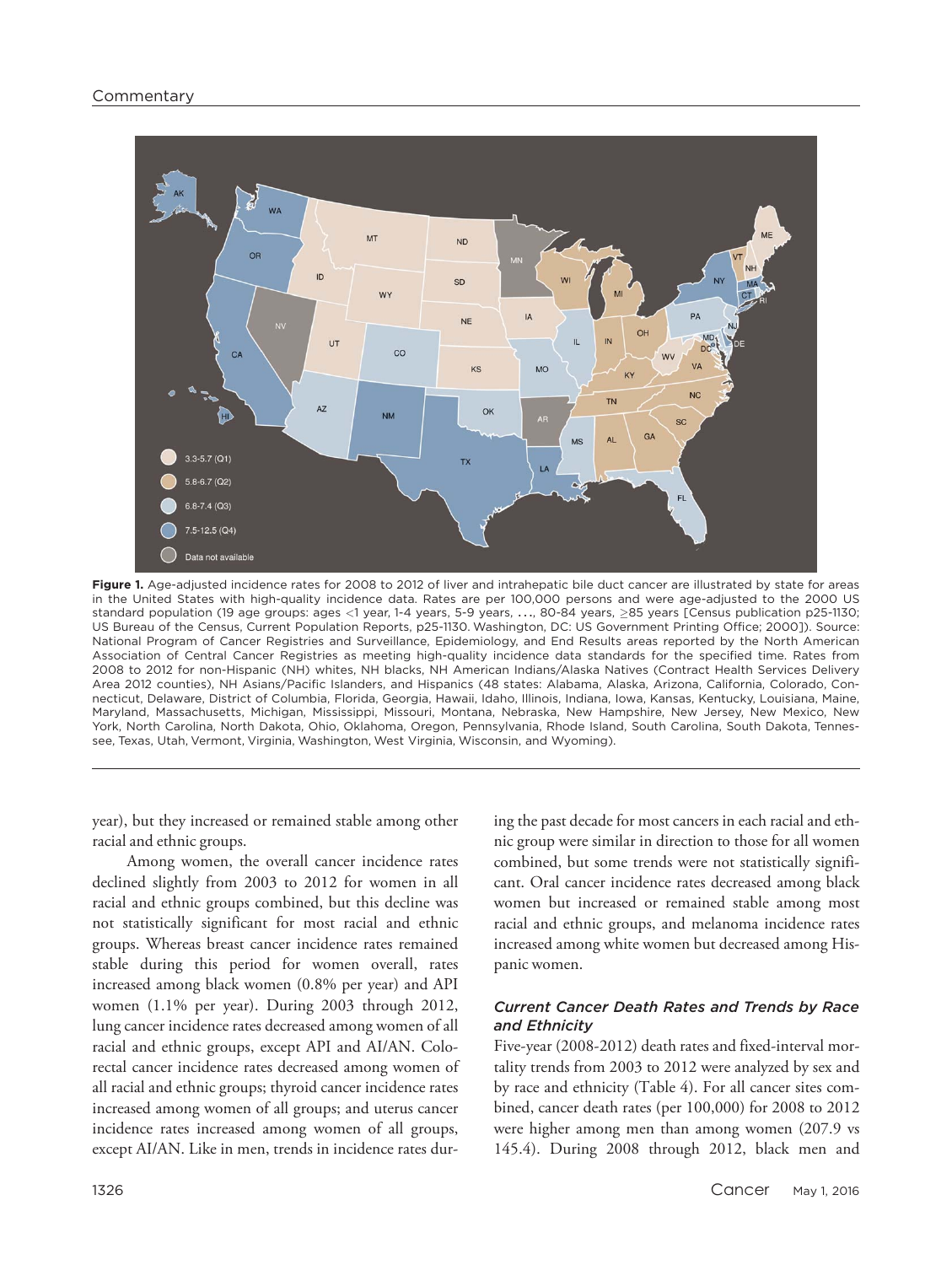

Figure 2. Age-specific incidence rates from 2008 to 2012 of liver and intrahepatic bile duct cancer are illustrated by race or ethnicity for areas in the United States with high-quality incidence data. Rates are per 100,000 persons and were age-adjusted to the 2000 US standard population (19 age groups: ages <1 year, 14 years, 5-9 years, …, 80-84 years,  $\geq$ 85 years [Census publication p25-1130; US Bureau of the Census, Current Population Reports, p25-1130. Washington, DC: US Government Printing Office; 2000]). Source: National Program of Cancer Registries and Surveillance, Epidemiology, and End Results areas reported by the North American Association of Central Cancer Registries as meeting high-quality incidence data standards for the specified time. Rates from 2008 to 2012 for non-Hispanic (NH) whites, NH blacks, NH American Indians/Alaska Natives (AI/AN) (Contract Services Delivery Area [CHSDA] 2012 counties), NH Asians/Pacific Islanders (API), and Hispanics (48 states: Alabama, Alaska, Arizona, California, Colorado, Connecticut, Delaware, District of Columbia, Florida, Georgia, Hawaii, Idaho, Illinois, Indiana, Iowa, Kansas, Kentucky, Louisiana, Maine, Maryland, Massachusetts, Michigan, Mississippi, Missouri, Montana, Nebraska, New Hampshire, New Jersey, New Mexico, New York, North Carolina, North Dakota, Ohio, Oklahoma, Oregon, Pennsylvania, Rhode Island, South Carolina, South Dakota, Tennessee, Texas, Utah, Vermont, Virginia, Washington, West Virginia, Wisconsin, and Wyoming).

women had the highest cancer death rates compared with all other racial and ethnic groups. Lung cancer was the leading cause of cancer death among both men and women of all racial and ethnic groups, except among Hispanic women, for whom mortality from breast cancer was higher. Among men, lung cancer was followed by prostate cancer and then colorectal cancer as the leading causes of cancer death, except among API men, for whom liver cancer replaced prostate cancer as the second leading cause of cancer death. Among women of all racial and ethnic groups, except Hispanic women, lung cancer was followed by breast and colorectal cancers as the leading causes of cancer death; among Hispanic women, breast cancer mortality was followed by lung cancer and colorectal cancer mortality.

From 2003 to 2012, death rates declined for the most common cancers (lung, prostate, colorectal, breast) among men and women of all racial and ethnic groups except for statistically insignificant decreases in lung cancer and colorectal cancer among AI/AN men and in colorectal cancer among AI/AN women. Death rates for most cancer sites declined or were stable from 2003 to 2012 among men and women of each racial and ethnic group, except for liver cancer, which increased for most racial and ethnic groups except for API men and women and AI/AN women; pancreatic cancer, which increased among white men and women and API women; soft tissue cancer, which increased among white and Hispanic men; uterine cancer, which increased among white, black, API, and Hispanic women; and leukemia, which increased among API women.

#### Incidence of Liver Cancer

Rates of incident liver and intrahepatic bile duct (liver) cancer were examined by mutually exclusive racial or ethnic groups, gender, and age during 2008 through 2012 to better describe demographic patterns (Table 5). Among men and women, liver cancer incidence rates were highest among NH AI/ANs, followed by NH APIs, and Hispanics. Among all racial or ethnic groups, liver cancer incidence rates among men were more than twice those among women. Among men, liver cancer incidence rates increased during 2008 through 2012 among NH white, NH black, and NH AI/AN men, but decreased among NH API men, and were stable among Hispanic men. A different pattern emerged for liver cancer incidence rates among women, which increased among Hispanic women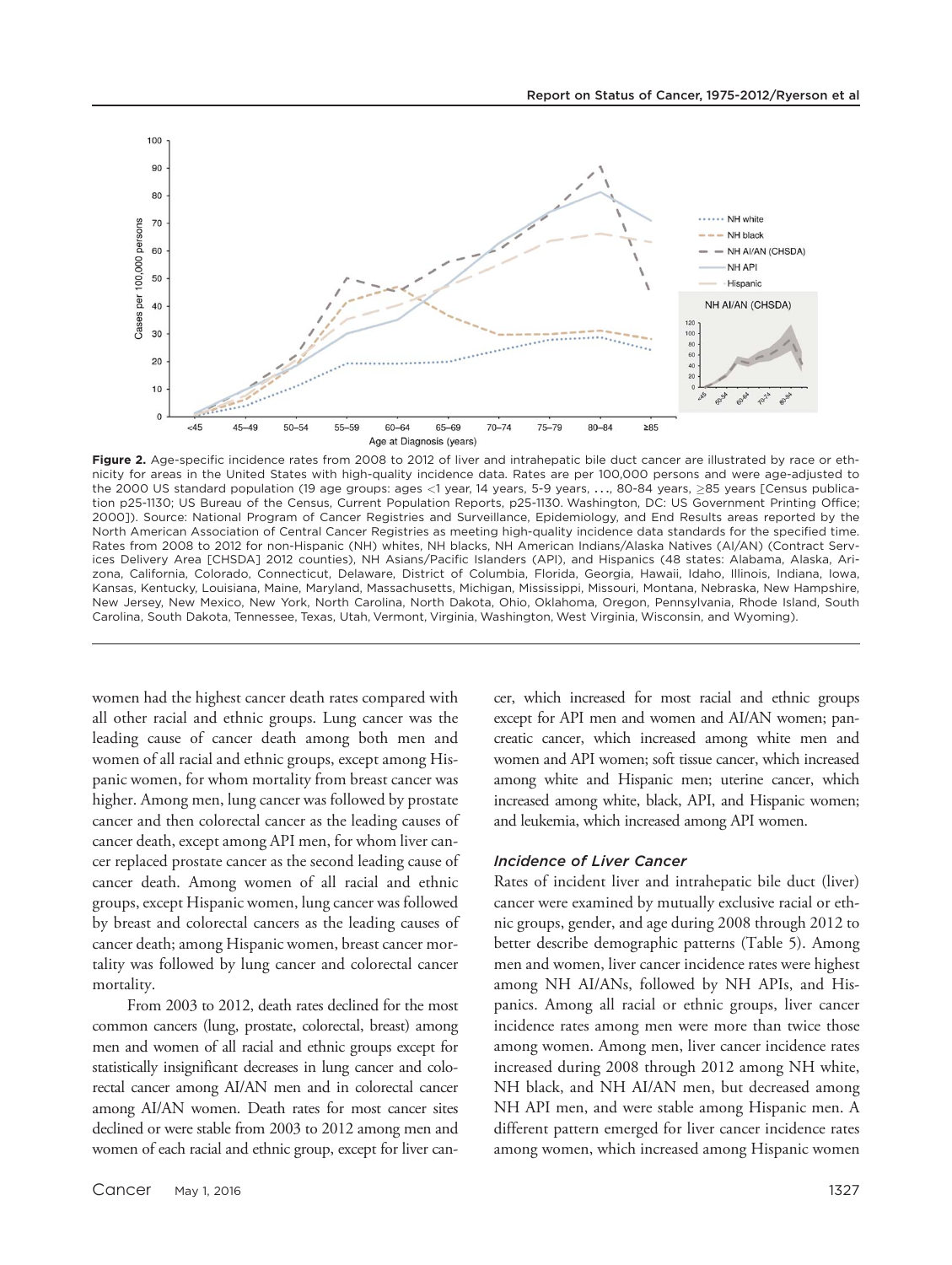and among NH white and NH black women. Among both men and women, liver cancer incidence rates increased significantly from 2008 to 2012, beginning at age 55 years, and the largest AAPC was observed among the group ages 60 to 64 years among men and the group ages 55 to 59 years among women. Liver cancer incidence rates among both men and women increased with age for almost all groups until age  ${\geq}85$  years. State-specific liver cancer incidence rates ranged 3-fold, from 3.3 to 12.5 per 100,000 persons (Fig. 1). Liver cancer incidence rates were highest in Pacific states, in states on the southern US border, in the District of Columbia, and in a few states in the Northeast, including Delaware, Connecticut, Massachusetts, and New York.

The age distribution of liver cancer diagnosed during 2008 through 2012 varied across racial or ethnic groups (Fig. 2). Although liver cancer incidence rates generally increased with age, the rate of increase varied by racial or ethnic group. Furthermore, liver cancer incidence rates during 2008 through 2012 among NH blacks peaked at an earlier age (60-64 years), and then decreased at older ages. The NH AI/AN population also had an increase at younger ages (ages 55-59 years); however, liver cancer incidence rates continued to increase among this group up to ages 80 to 84 years. The statistical uncertainty in the liver cancer incidence rates by age group among the NH AI/AN population was mostly caused by the smaller number of cases at each age, as indicated in the Figure 2 inset. Because of this statistical instability, the incidence rates for NH AI/AN populations are not provided separately in later analyses. NH API populations experienced the highest liver cancer incidence rates for those aged <50 years and  ${\geq}65$  years (after NH AI/AN populations), but Hispanic and NH blacks had higher rates in the group ages 50 to 64 years. The lowest liver cancer incidence rates for each age group were observed among NH white populations.

Figure 3 illustrates the cohort rate ratios and 95% CIs by race or ethnicity for liver cancer incidence relative to the experience of the 1943 reference birth cohort. Among NH white, NH black, and Hispanic men and women, the cohort rate ratio was <1.0 for the 1913 to 1938 birth cohorts. The rate ratio then sharply increased for birth cohorts 1948 through 1953. The rate ratio for birth cohorts 1953 through 1968 slightly decreased among NH whites and Hispanics but decreased sharply among NH blacks. In contrast, the cohort relative risk remained unchanged for NH APIs, signifying a minimal birth-cohort effect.

Figure 4 illustrates liver cancer incidence rates by age for cases diagnosed during 3 time intervals: 1992 to 1996, 2000 to 2004, and 2008 to 2012. Liver cancer incidence rates in general, as noted above, continued to increase with advancing age for each diagnosis period. However, during 2008 through 2012, liver cancer incidence rates among NH blacks were highest among persons ages 55 to 59 years, who are in the 1953 birth cohort (born during 1948-1957). A similar pattern is observed among NH whites and Hispanics, for whom there was a sharp increase among those ages 55 to 59 years during 2008 through 2012, although liver cancer incidence rates continued to increase with age. Among NH whites, NH blacks, and Hispanics, liver cancer incidence rates were generally highest for the most recent (2008-2012) diagnosis years and lowest for the 1992 to 1996 diagnosis years. Among Hispanics, there was a large difference between diagnosis years for every age; whereas, among NH whites and NH blacks, the largest difference was for those ages 50 to 69 years. The differences by diagnosis year were less pronounced among NH APIs than among other subgroups.

Table 6 presents incidence-based mortality data for liver cancer in the SEER-18 areas during 2008 through 2012. More than half of these deaths (53%) occurred among NH whites. The median age at death from liver cancer was younger among NH blacks (median age, 61 years) and Hispanics (median age, 64 years) than among NH whites (median age, 66 years) and NH APIs (median age, 68 years). The median age at death was 9 years older among women (median age, 72 years) than among men (median age, 63 years), but this difference ranged from 4 years among NH blacks to 10 years among NH APIs. More than 379,000 person-years of life were lost to liver cancer during 2008 through 2012. The average personyears of life that were lost to liver cancer death was higher among NH blacks (average, 22 PYLL) and Hispanics (average, 20 PYLL) than among NH APIs and NH whites (average, 18 PYLL for both). Although 74% of total PYLL were among men, the APYLL was similar among men (19 APYLL) and women (17 APYLL).

HCV and liver cancer-associated mortality from 1999 to 2013 is illustrated in Figure 5. Among persons for whom both HCV and liver cancer were listed as causes of death, those born during 1945 through 1965 had the largest increase in mortality from 1999 to 2013 relative to the other birth-year categories (Fig. 5A). Considering the differences in age between birth cohorts, those born during 1945 through 1965 had substantially higher rates of HCV and liver cancer-associated deaths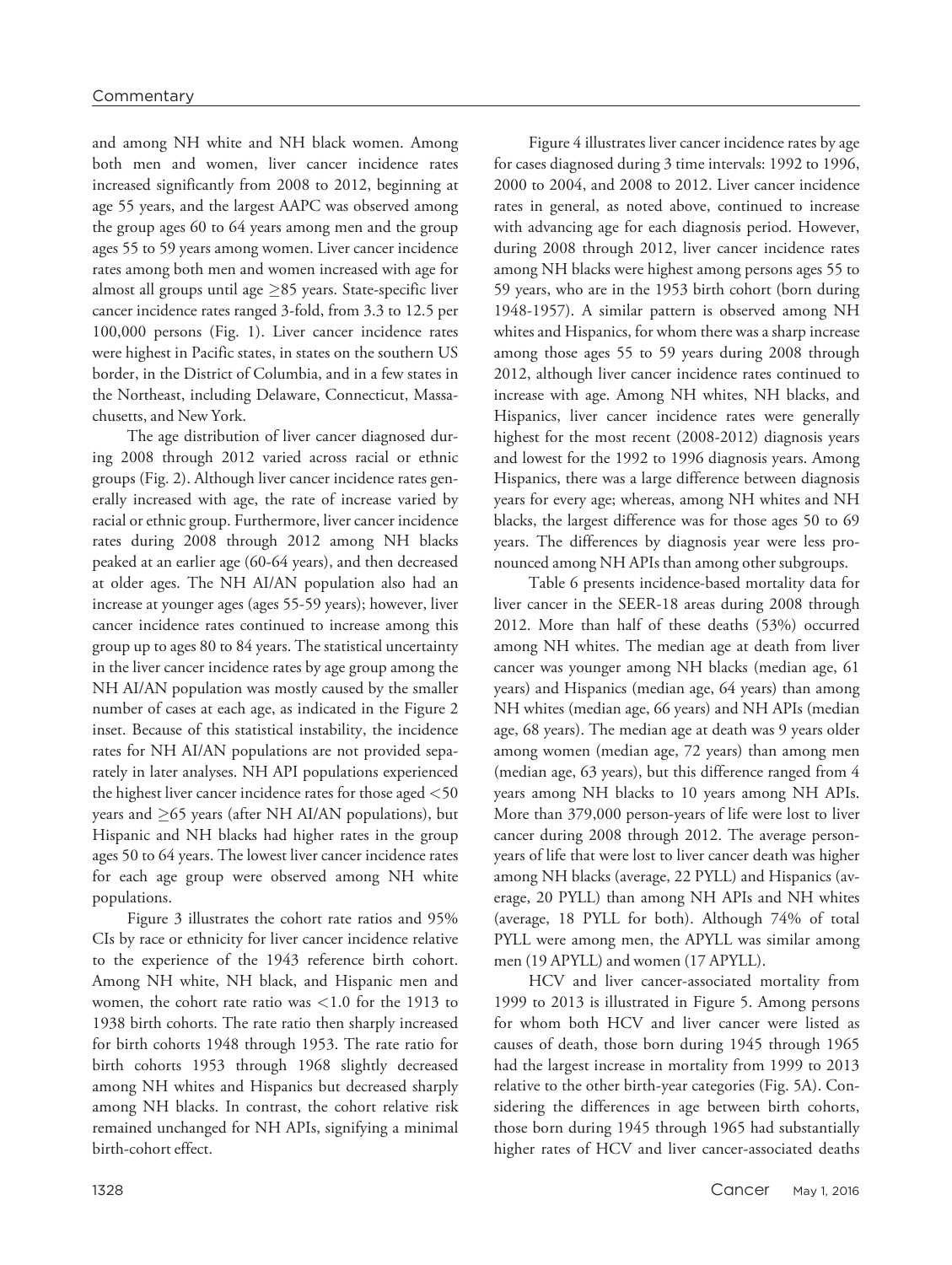

Figure 3. Cohort rate ratios (horizontal blue lines) and 95% confidence intervals (blue shading) are illustrated for the incidence of liver and intrahepatic bile duct cancer by race or ethnicity relative to the experience of the 1943 reference birth cohort (Surveillance, Epidemiology, and End Results [SEER]-13 areas, 1992-2012). The vertical lines indicate a rate ratio of 1 (no difference between a select birth cohort and the reference cohort). API indicates Asian/Pacific Islander. Source: SEER-13 areas covering about 14% of the US population (Connecticut, Hawaii, Iowa, Utah, and New Mexico; the Alaska Native Tumor Registry; rural Georgia; and the metropolitan areas of San Francisco, Los Angeles, San Jose-Monterey, Detroit, Atlanta, and Seattle-Puget Sound).



Figure 4. Age-specific liver and intrahepatic bile duct cancer incidence rates are illustrated by race or ethnicity and by age and year of diagnosis in the Surveillance, Epidemiology, and End Results (SEER)-13 areas from 1992 to 2012. Rates are per 100,000 persons. API indicates Asian/Pacific Islander. Source: SEER-13 areas covering about 14% of the US population (Connecticut, Hawaii, Iowa, Utah, and New Mexico; the Alaska Native Tumor Registry; rural Georgia; and the metropolitan areas of San Francisco, Los Angeles, San Jose-Monterey, Detroit, Atlanta, and Seattle-Puget Sound).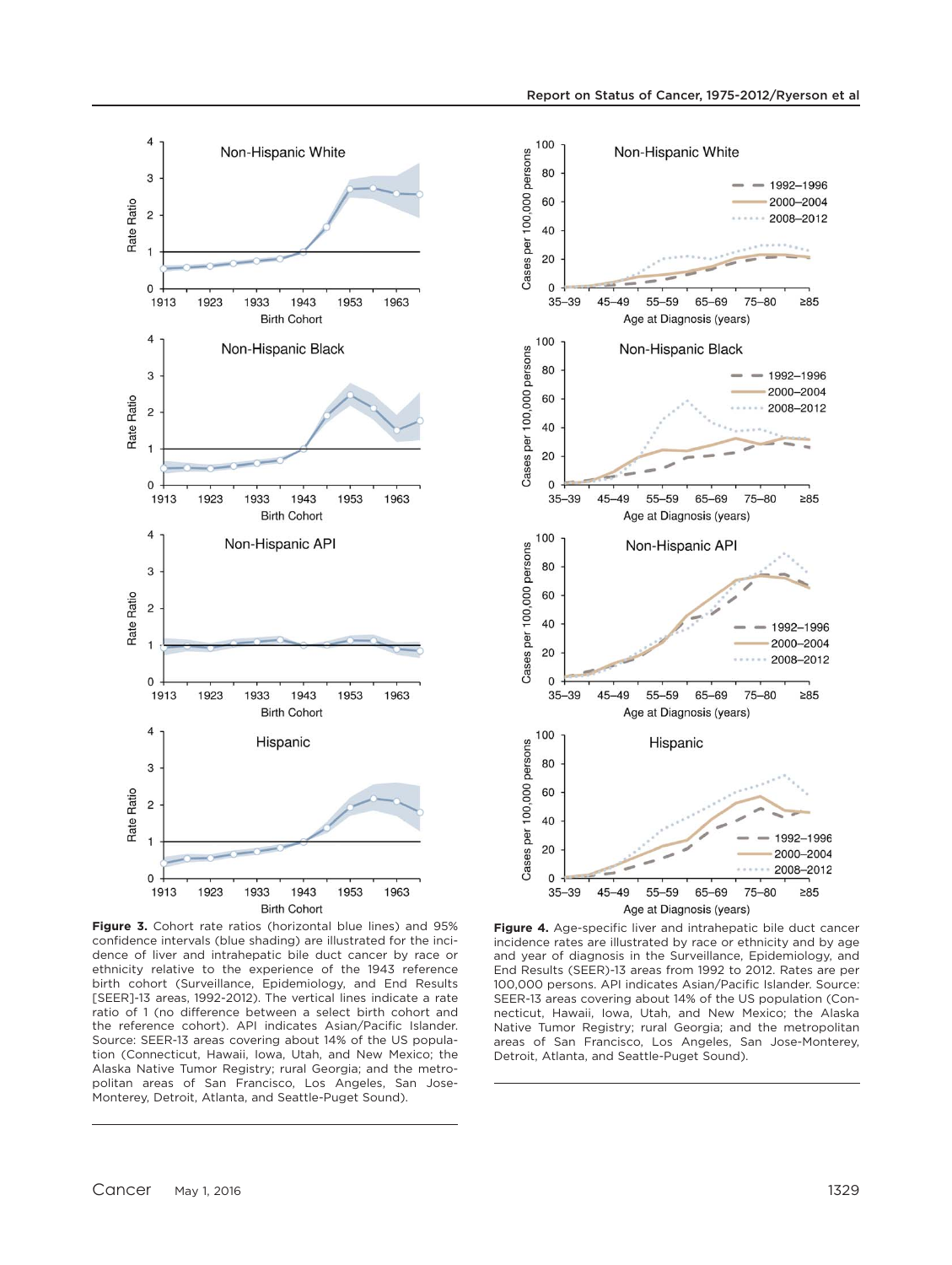TABLE 6. Distribution of Deaths, Median Age at Death, and Person-Years of Life Lost From Liver and Intrahepatic Bile Duct Cancer, by Sex, and Race or Ethnicity, Surveillance, Epidemiology, and End Results-18 Areas, 2008 to 2012<sup>a</sup>

| Sex, Race, and<br>Ethnicity <sup>b</sup> | Deaths by<br>Race, % <sup>c</sup> | Deaths by<br>Sex, %° | Median Age<br>at Death, y | Total No.<br>of PYLL <sup>d</sup> | PYLL by<br>Race, % <sup>d</sup> | PYLL by<br>Sex, % <sup>d</sup> | Average PYLL<br>per Death <sup>d</sup> |
|------------------------------------------|-----------------------------------|----------------------|---------------------------|-----------------------------------|---------------------------------|--------------------------------|----------------------------------------|
| Total                                    | 100                               |                      | 65                        | 379,464                           | 100                             |                                | 19                                     |
| Men                                      |                                   | 73                   | 63                        | 270,741                           |                                 | 74                             | 19                                     |
| Women                                    |                                   | 27                   | 72                        | 93,294                            |                                 | 26                             | 17                                     |
| Non-Hispanic, white                      | 53                                |                      | 66                        | 192,278                           | 51                              |                                | 18                                     |
| Men                                      |                                   | 73                   | 64                        | 137,046                           |                                 | 74                             | 18                                     |
| Women                                    |                                   | 27                   | 73                        | 47,180                            |                                 | 26                             | 17                                     |
| Non-Hispanic, black                      | 13                                |                      | 61                        | 55,030                            | 15                              |                                | 22                                     |
| Men                                      |                                   | 76                   | 60                        | 40,038                            |                                 | 76                             | 21                                     |
| Women                                    |                                   | 24                   | 64                        | 12,733                            |                                 | 24                             | 21                                     |
| Non-Hispanic, API                        | 15                                |                      | 68                        | 56,248                            | 15                              |                                | 18                                     |
| Men                                      |                                   | 69                   | 65                        | 39,543                            |                                 | 73                             | 19                                     |
| Women                                    |                                   | 31                   | 75                        | 14,570                            |                                 | 27                             | 16                                     |
| Hispanic                                 | 18                                |                      | 64                        | 70,588                            | 19                              |                                | 20                                     |
| Men                                      |                                   | 73                   | 62                        | 50,486                            |                                 | 74                             | 20                                     |
| Women                                    |                                   | 27                   | 71                        | 17,308                            |                                 | 26                             | 18                                     |

Abbreviations: API, Asian/Pacific Islander; PYLL, person-years of life lost.

a Source: Surveillance, Epidemiology, and End Results (SEER)-18 areas covering about 28% of the US population (10 state registries [Connecticut, Georgia, Greater California, Hawaii, Iowa, Kentucky, Louisiana, New Jersey, New Mexico, and Utah], 3 Native American registries [the Alaska Native Tumor Registry, Arizona Indians, and the Cherokee Nation Cancer Registry], and 5 metropolitan area registries [metropolitan Atlanta and rural Georgia, San Francisco-Oakland and San Jose-Monterey, Los Angeles, Detroit, and Seattle-Puget Sound]).

<sup>b</sup> The table excludes individuals of unknown Hispanic and Hispanic other/unknown race.

<sup>c</sup> Values indicate incidence-based mortality.

<sup>d</sup>PYLL and average PYLL estimates are 5-year totals estimated by using overall, male, and female all-races life tables.

than the preceding or subsequent birth cohorts, particularly for the mid-generational group (Fig. 5B).

#### **DISCUSSION**

Ongoing reductions in both the incidence and mortality of cancer overall, and specifically deaths from the most common cancers (female breast, prostate, lung, and colorectal cancers) in most racial and ethnic groups, represent continued progress in specific areas of public health and  $\frac{2.2}{17}$  For example, successful and comprehensive public health tobacco-control strategies remain an important contributing factor to the observed declines in lung cancer incidence and mortality among both men and women. $11,54-56$  To aid in the earlier diagnosis of lung cancer among those who remain at an increased risk from tobacco use, in 2013, the USPSTF recommended routine screening with low-dose computed tomography of persons at high-risk because of their age and cigarette smoking history.57 Continuing public health surveillance is needed to monitor the success of these efforts to increase screening in appropriate populations; and resulting reductions in mortality may reflect a decrease in lung cancer mortality rates.

Colorectal cancer incidence and death rates also continue to decline. There is strong evidence to support the finding that screening for colorectal cancer reduces both the incidence and the mortality of the disease,  $58$  and increases in colorectal cancer survival rates during the past 2 decades have been attributed largely to screening.<sup>59-61</sup> Still, a recent report about the use of colorectal cancer screening indicated that 35% of US adults were not up to date with one of the colorectal cancer screening tests recommended by the USPSTF.<sup>62</sup> To help increase colorectal cancer screening compliance, the CDC funds the Colorectal Cancer Control Program to implement evidencebased interventions and provide screening and follow-up services for a limited number of eligible individuals.<sup>63</sup> In addition, in 2014, the National Colorectal Cancer Roundtable, a coalition aimed at reducing colorectal cancer incidence and mortality, initiated a nationwide goal of increasing colorectal cancer screening prevalence to 80% by 2018. $64$ 

Breast cancer, as the most commonly diagnosed and second leading cause of cancer death among women, remains an important public health issue. Advances in treatment and early detection contribute to the ongoing decrease in breast cancer mortality among women overall.<sup>65</sup> However, not all racial and ethnic groups benefit equally in this favorable trend: black women have a higher breast cancer death rate than white women.<sup>17</sup> Efforts are underway to better understand the factors contributing to these observed differences, including surveillance of breast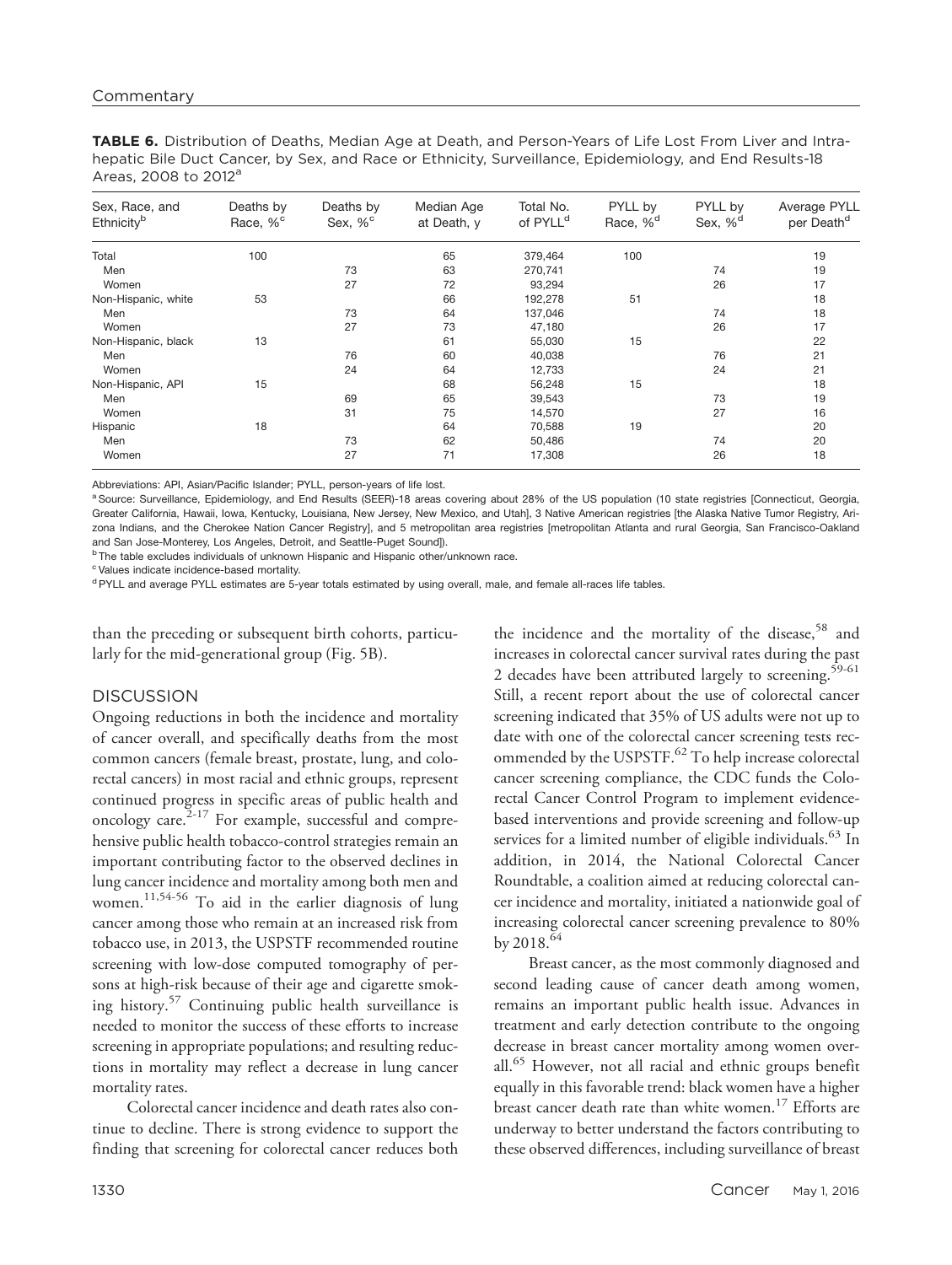

Figure 5. Crude death rates associated with hepatitis C virus and liver or intrahepatic bile duct cancer are illustrated among decedents aged  $\geq$ 35 years according to (A) birth cohort and year and (B) birth cohort and age for the United States from 1999 to 2013. Rates are per 100,000 persons. Hepatitis C virus was defined according to the International Classification of Diseases 10th Revision (ICD-10) codes B17.1 and B18.2. Liver and intrahepatic bile duct cancers were defined by any ICD-10 code in the C22 ICD-10 category. Patients who died from liver or intrahepatic bile duct cancers had hepatitis C and liver or intrahepatic bile duct cancer listed together as any cause of death on their death certificate. Source: National Center for Health Statistics public-use data file for the total United States, 1999 to 2013.

cancer subtypes by different racial and ethnic groups,<sup>17</sup> and to promote the use of evidence-based interventions aimed at groups struggling with access to care, such as CDC's National Breast and Cervical Cancer Early Detection Program.<sup>66</sup>

The continued decrease in prostate cancer incidence likely reflects the continued reduction in the use of prostate-specific antigen testing.67-70 In 2008, the USPSTF concluded that there was insufficient evidence to recommend prostate cancer screening among men aged  $\geq$ 75 years; and, in 2012, it further recommended against screening for all men, $71$  likely contributing to the observed reduction in incidence rates since that time.<sup>15-17,72</sup> Close public health surveillance of both prostate stage-specific incidence and death rates will be particularly important during future years to ensure a balance is achieved between reducing unnecessary screening and ensuring appropriate and early diagnosis and treatment of more aggressive cases of this important cancer among men.

Despite the successful reductions in the occurrence of and deaths from the most common cancers, several cancer sites show unfavorable trends, particularly liver cancer. Liver cancer death rates are increasing at the highest rate

Cancer May 1, 2016 1331 1332 1332 1332 1332 1333 1334 1335 1337 1337 1338 1339 1331 1331 1331 1332 1333 1331 1

of all cancer sites among both men and women. Indeed, the incidence of liver cancer is also increasing at rates second only to those of thyroid cancer. The differences in liver cancer incidence observed by sex, race or ethnicity, and birth cohort highlighted in this annual report suggest differences in the distribution of a variety of risk factors among different groups and over time.

HCC is the most common histologic type of primary liver cancer, and HCC trends are largely affected by the changing prevalence of risk factors. In the United States, a critical risk factor is HCV infection.<sup>73</sup> Risks for HCV transmission are primarily associated with parenteral exposures, including receipt of contaminated blood and injection drug use. The incidence of HCV infection was highest during the 1960s to 1980s, before the virus was discovered and preventive measures, including HCV screening of the blood supply, became possible. Consequently, the prevalence of HCV infection is particularly high among individuals born during 1945 through  $1965.^{28,74,75}$  Thus, in 2012, the CDC recommended 1time HCV testing for individuals born during 1945 through 1965 (ages  $47-67$  years in 2012).<sup>31</sup> The following year, the USPSTF issued similar recommendations.<sup>76</sup>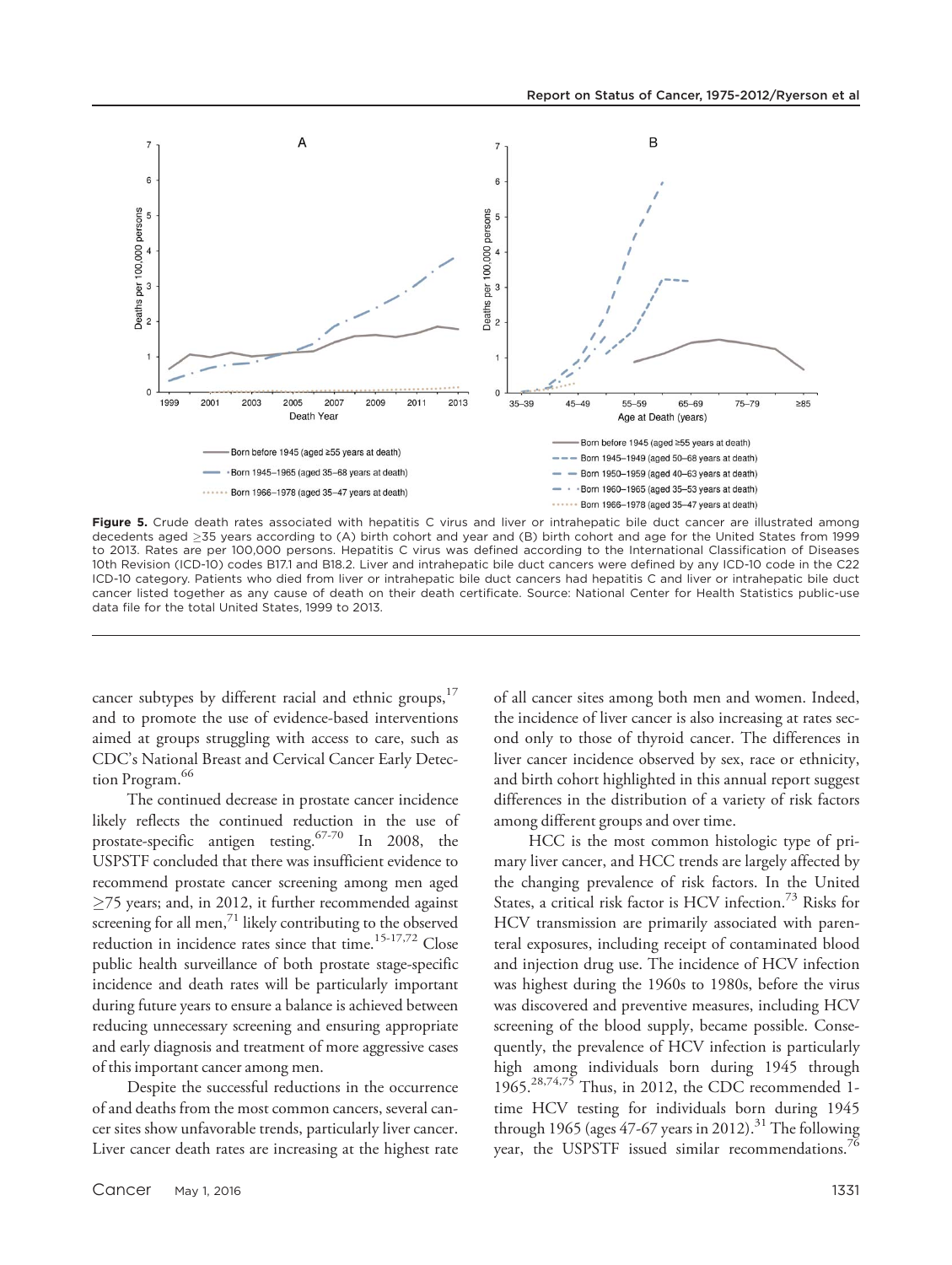This annual report provides evidence of an increased burden of HCV and liver cancer-associated mortality among this birth cohort; although, according to the 2013 National Health Interview Survey, only 12.3% of persons born during 1945 through 1965 reported HCV testing.<sup>77</sup> Increased liver cancer incidence among this birth cohort is particularly elevated for NH whites, NH blacks, and Hispanics. Findings of a high burden of HCC among certain racial or ethnic groups is consistent with race-specific HCV infection prevalence estimates from US surveys.<sup>78</sup>

Among APIs, HBV is the dominant HCC-related virus, particularly among those not born in the United States.<sup>79</sup> Because hepatitis B vaccination of infants is now widespread, the prevalence of HBV infection is declining in most Asian countries among vaccinated cohorts of children and adolescents.<sup>80,81</sup> Accordingly, hepatitis B vaccination is considered a best buy for liver cancer prevention.<sup>82</sup> Consequently, HBV-related HCC among APIs may decline in coming generations. However, in the immediate term, HBV infection prevalence remains high among unvaccinated adults from these countries, representing an ongoing risk of liver cancer.<sup>83</sup> HBV testing followed by HBV therapy is associated with a reduction from 50% to 80% in the risk of liver cancer.  $84,85$  In 2008, the CDC recommended HBV testing for persons born in sub-Saharan Africa, Asia, and countries in other world regions where HBV infection prevalence is  $\geq$ 2%. In 2014, the USPSTF also recommended HBV testing for these target populations.<sup>86</sup>

Cirrhosis is a precursor for most liver cancers. Screening of individuals at risk of cirrhosis increases the chance of detecting liver cancer at an early stage when it is more amenable to therapy. Population groups at risk of cirrhosis include persons with metabolic disease, history of liver disease, history of heavy alcohol use, exposure to HCV or HBV, and some rare genetic disorders.<sup>87</sup> Increasing evidence suggests that other risk factors, such as type 2 diabetes mellitus and metabolic syndrome (ie, clustering of at least 3 of the following: obesity, elevated blood pressure, elevated fasting plasma glucose, high serum triglycerides, and low high-density lipoprotein levels), are also important contributing factors, particularly when considering the prevalence of these types of medical conditions among the population by using the calculation of a population-attributable fraction  $(PAF)$ .<sup>32</sup> A recent SEER-Medicare analysis of HCC cases diagnosed during 1994 through 2007 among persons aged  $\geq$  68 years examined odds ratios (ORs) as well as PAFs for the most common risk factors for HCC.<sup>32</sup> Among this study population, the strongest predictors of HCC were HCV

infection (OR, 39.9), HBV infection (OR, 11.2), alcohol-related disease (OR, 4.1), metabolic disease (OR, 3.5), and diabetes and/or obesity (OR, 2.3). However, when the prevalence of each risk factor was considered, diabetes and/or obesity had the highest PAF (36.6%), followed by alcohol-related disease (PAF, 23.5%), HCV infection (PAF, 22.4%), HBV infection (PAF, 6.3%), and metabolic disease (PAF, 3.2%).

Although there are a variety of risk factors for liver cancer, approximately 22% of HCC among those aged  $\geq$ 65 years in the United States is attributed to HCV,<sup>32</sup> and an estimated 1.6 million persons will be eligible for HCV treatment by 2020.<sup>88</sup> Previous interferon-based therapies are associated with considerable toxicity, <sup>89</sup> yet current standards of HCV treatment include from 8 to 12 weeks of all-oral medications with fewer side effects, which can produce a sustained virologic response in >85% of HCV-infected individuals who complete treatment.<sup>90-92</sup> It is estimated that, compared with interferonbased therapy, newer antiviral therapies, such as sofosbuvir-ledipasvir, could prevent an additional 310 cases of HCC per 10,000 treated HCV cases. However, fewer than half of persons living with HCV are aware of their infection; and, among those who know their status, many do not receive appropriate clinical management of HCV infection and associated liver disease.<sup>93</sup> Although drug expenditures for treatment of HCV infection have declined as a result of mandated rebates for Medicaid and privately negotiated prices by health plans, the cost of HCV medications may limit the number of patients receiving recommended antiviral therapy.<sup>94</sup> Barriers to HCV testing and access to adequate care with affordable medications must be overcome to prevent HCV-related liver cancer.<sup>95</sup>

The burden of liver cancer is not equally distributed across the US population, reflecting the heterogeneous prevalence of liver cancer risk factors among groups. Men have nearly a 3-fold higher rate of liver cancer incidence than women. Liver cancer incidence rates generally increase with age. Historically, APIs have been the racial group most affected by liver cancer; however, that may change if the decreasing trend in this group continues as trends increase for other racial groups. Indeed, our analysis indicates that, among individuals ages 55 to 64 years, NH blacks and Hispanics had higher rates than APIs. NH black and Hispanic men have the youngest median age at liver cancer death and the highest APYLL to liver cancer. Although NH whites have lower liver cancer rates than other racial or ethnic groups, they make up a large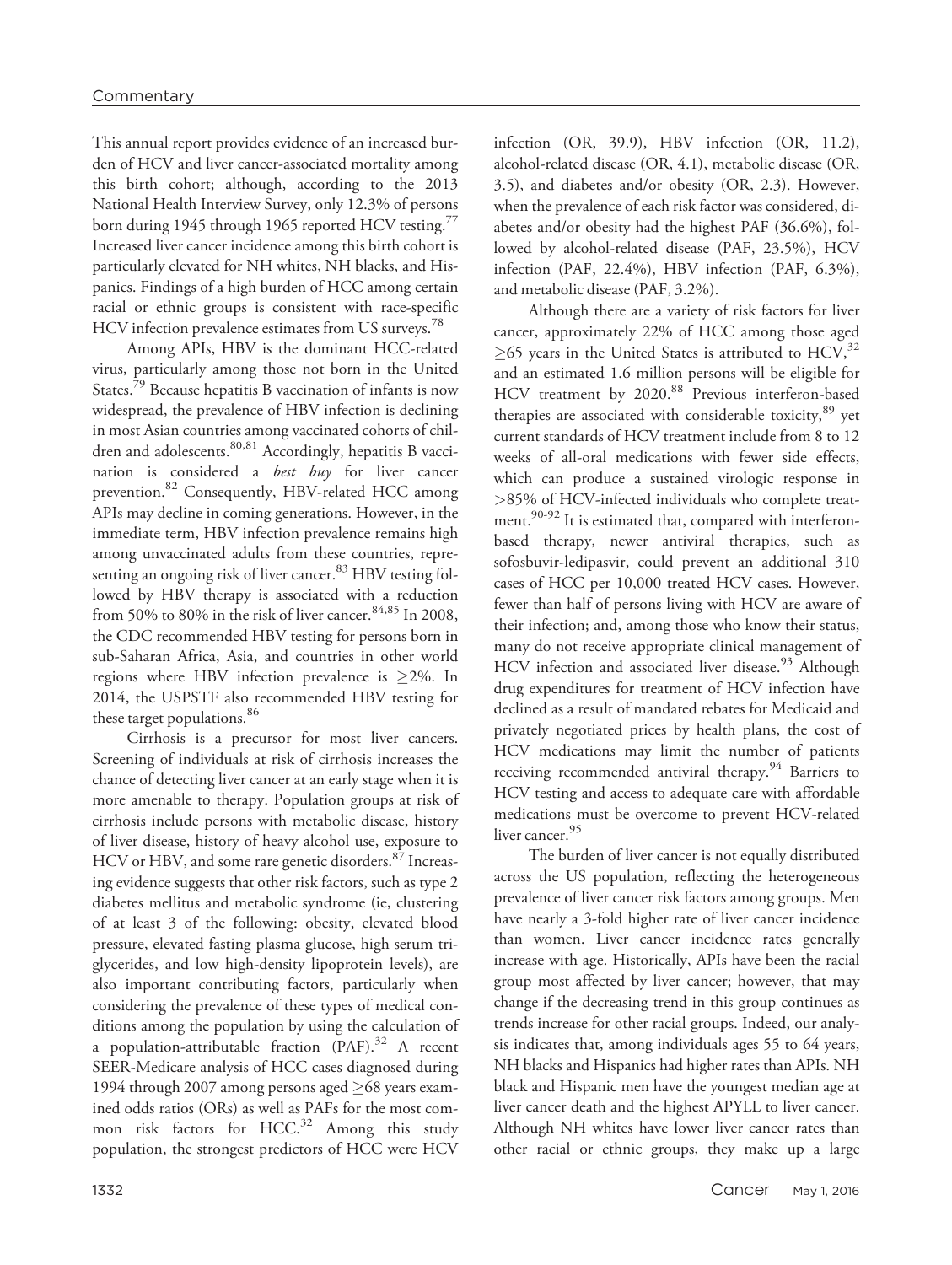segment of the US population and account for the majority of deaths and PYLL to liver cancer in the United States.

#### Limitations

The completeness, quality, and geographic coverage of cancer incidence data exceed those available for other chronic diseases. The NPCR and SEER data set used for general trends is the most complete and current data set available, covering the vast majority of the US population. However, as with any surveillance data set, local level variations in data quality, incomplete geographic or population reporting, and the complexity of estimating the underlying populations at risk may have influenced the results reported here. For instance, reporting from smaller hospitals or providers unaffiliated with a cancer center may be less complete or may have a longer lag in reporting time. Corrections for late reporting were incorporated into the rates and trends that included delay adjustment; however, this adjustment was not possible for data used to estimate race-specific or ethnicity-specific incidence trends, and differing results may occur, particularly for sites typically diagnosed in a physician's office, like melanoma.

Another issue is the compatibility of the cancer data and the population data by race. Since 2000, the US Census has provided the opportunity for respondents to selfselect multiple race categories, which has created incompatibility between the classification of race in the population denominators from the Census (self-reported) with the incidence numerators from registry data (from medical record) and the mortality numerators from the National Vital Statistics System (recorded by medical examiner). The methods for developing single-race estimates from these data are complex and can create additional uncertainties in racial estimates and resultant rates.<sup>96,97</sup> The broad Hispanic and API categories may mask important epidemiologic variation in risk by country of origin.<sup>98,99</sup>

We present rates by race separately from Hispanic ethnicity for the cancer incidence and mortality section (Tables 1–4), so the race categories include Hispanics. Thus, as the proportion of the Hispanic population in the United States increases over time, this may influence the reported trends. Shifts in demographics can influence surveillance trends, and our results must be interpreted with this in mind. Furthermore, death rates for the AI/AN, API, and Hispanic populations may be underestimated because of reporting problems on the death certificate and should be interpreted with caution.<sup>100</sup>

Long-term trends were reported on the basis of SEER-13 registries, which represent only 14% of the US population, and the liver cancer incidence-based mortality analysis was based on SEER-18 registries, which represent approximately 28% of the US population. Thus, these analyses may be influenced by the population composition of the SEER areas. More geographic population coverage was available for 5-year and 10-year trends using the combined NPCR and SEER data; however, because of data quality concerns, data from 5 states were excluded from 10-year trends (resulting in 92% coverage), and data from 2 states were excluded for 5-year trends (resulting in 97% coverage), which may influence reported trends. However, >90% of the United States was represented; therefore, these exclusions likely have only a minor effect on national trends.

The limitations of mortality data include the incomplete ascertainment of cases, misclassification, and missing causes of death.<sup>101,102</sup> However, these biases may be mitigated by analyzing trends in which the problems have been assumed to be relatively constant over time.<sup>53,103</sup> Finally, despite using the largest national data set available for cancer rates, small numbers for less common sites were an issue for the smaller racial categories, especially AI/AN. Small numbers raise statistical issues, particularly random variation. When evaluating trends, it is vital to assess the magnitude and direction along with the notation of statistical significance, particularly for smaller subgroups.

#### Future Directions

This annual report brings attention to the growing burden of liver cancer in the United States. Most cases of liver cancer are preventable.<sup>104</sup> One of the most important and preventable risk factors for liver cancer is chronic HCV infection; yet, despite this knowledge, new HCV infections continue to occur.<sup>28,105</sup> Prevention strategies aimed at reducing the frequency of behaviors that increase the risk of HCV transmission can be effective in reducing HCV infection. Early diagnosis of HCV infection with referral to treatment services can decrease a patient's risk for subsequent health outcomes, such as liver cancer, and can decrease transmission of the virus to others. Cures of HCV infection are associated with a 75% reduction in the risk of liver cancer.<sup>106,107</sup> In addition to appropriate medical care and management for HCV infection, other strategies to reduce the burden of liver cancer in the United States include promoting hepatitis B vaccination strategies; reducing unhealthy behaviors, such as tobacco use and excessive alcohol use; and reducing obesity by promoting healthy eating and physical activity. Furthermore, improvements in the public health surveillance of both acute and chronic viral hepatitis infections can help to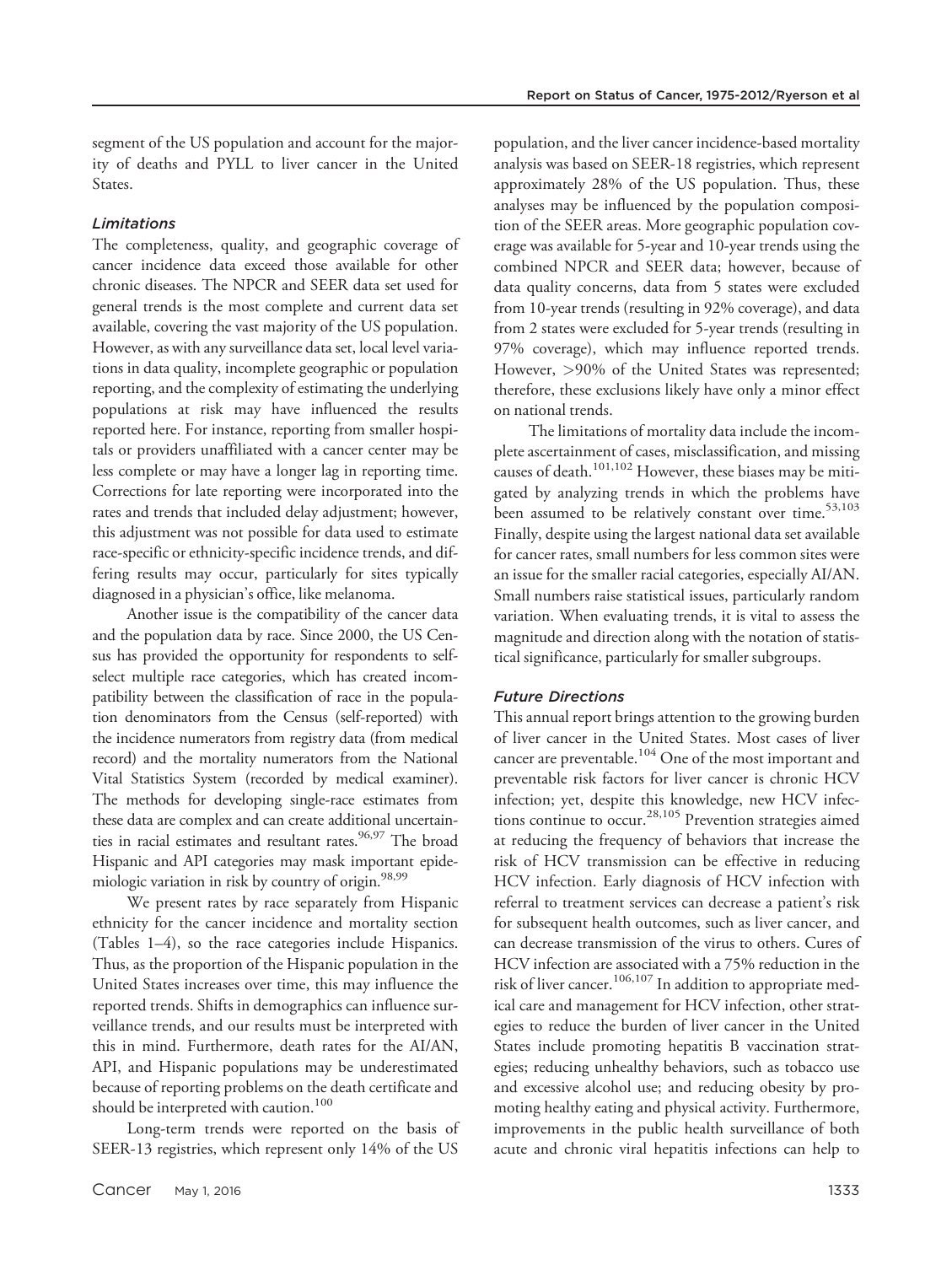better monitor the incidence and prevalence of infections and to evaluate interventions.

Although increases in liver cancer incidence and mortality are concerning, the continuing decline in cancer death rates for all sites combined and for the leading cancer sites overall demonstrate progress in cancer prevention and control in general. However, even if incidence rates remain stable or decline, the number of individuals diagnosed with cancer and living after a diagnosis will continue to rise because of improvements in treatment and because of population growth and aging.<sup>108</sup> Thus, primary, secondary, and tertiary cancer prevention efforts at the patient and population-based levels are important. Continued focus on primary prevention efforts to reduce or eradicate risk factors before cancer occurs is critical. Cancer is a heterogeneous disease, and each cancer site has a unique set of risk factors. However, many modifiable cancer risk factors contribute to the burden of many cancer sites, including tobacco use, excess alcohol consumption, poor diet, excess body weight, and physical inactivity.109,110 Reductions in these unhealthy behaviors and improvements in healthy lifestyles over time can reduce the burden of cancer.

Although many cancer risk factors are modifiable or avoidable, many are not. Much of the morbidity and mortality associated with cancer can be prevented by detecting the disease at an early stage, when treatment is more effective.30,57,111,112 On the basis of systematic reviews of the net benefits and harms of screening, the USPSTF currently recommends population-based screening for colorectal, female breast, and cervical cancers among persons at average risk of developing these cancers and for lung cancer among persons at high-risk on the basis of their cigarette smoking history and age.<sup>113</sup> Regardless of how the cancer is diagnosed, reducing morbidity and mortality associated with the disease depends on timely and appropriate treatment. Removing barriers to receipt of appropriate cancer screening and treatment, including financial barriers, is crucial.<sup>114</sup> Programs like the CDC's National Breast and Cervical Cancer Early Detection Program<sup>66</sup> and the CDC's Colorectal Cancer Control Program<sup>63</sup> can provide needed services, such as free or low-cost early cancer detection examinations, patient navigation services, and treatment.

For individuals diagnosed with cancer (cancer survivors), methods to mitigate the negative effects of a diagnosis and its treatment and to prevent the recurrence of cancer are also critical. Cancer survivors often face longterm adverse physical, psychosocial, and financial effects from their cancer diagnosis and treatment.<sup>115-121</sup> In addi-

tion, cancer survivors are at an increased risk of subsequent primary cancers.<sup>122,123</sup> Cancer can have a longterm impact on the health and well being of the cancer survivor. This has important implications for ongoing preventive care for all cancers and comorbid conditions.

Finally, disease surveillance is essential to the practice of public health for guiding prevention and control activities, monitoring trends, and evaluating outcomes.124,125 Information obtained from cancer incidence registries and vital statistics systems provide decision makers with vital information necessary to lead and manage effective cancer prevention and control programs. Cancer registry systems are among the most sophisticated and standardized surveillance systems in the United States. Routine monitoring of cancer incidence and mortality helps to evaluate outcomes of public healthoriented cancer prevention efforts and to identify areas and populations with high cancer incidence or mortality rates that can benefit from targeted interventions to promote healthy environments and behaviors.

#### FUNDING SUPPORT

This work was supported by the Centers for Disease Control and Prevention, the National Cancer Institute, the American Cancer Society, and the North American Association of Central Cancer Registries.

## CONFLICT OF INTEREST DISCLOSURES

The authors made no disclosures.

#### AUTHOR CONTRIBUTIONS

A. Blythe Ryerson: Conceptualization, methodology, writingoriginal draft, visualization, supervision, and project administration. Christie R. Eheman: Conceptualization, investigation, resources, writing–original draft, writing–review and editing, supervision, and project administration. Sean F. Altekruse: Formal analysis and writing–original draft. John W. Ward: Conceptualization, validation, formal analysis, writing–original draft, writing–review and editing, and supervision. Ahmedin Jemal: Conceptualization, methodology, validation, investigation, writing–original draft, writing–review and editing, and visualization. Recinda L. Sherman: Conceptualization, methodology, writing–original draft, and writing-review and editing. S. Jane Henley: Methodology, formal analysis, writing–original draft, writing–review and editing, and visualization. Deborah Holtzman: Conceptualization, methodology, validation, writing–original draft, writing–review and editing, and visualization. Andrew Lake: Software, validation, formal analysis, data curation, writing–review and editing, visualization. Anne-Michelle Noone: Writing–original draft and writing–review and editing. Robert N. Anderson: Conceptualization and writingreview and editing. Jiemin Ma: Conceptualization and writingreview and editing. Kathleen N. Ly: Methodology, software, validation, formal analysis, resources, writing–original draft, and writing–review and editing. Kathleen A. Cronin: Conceptualization,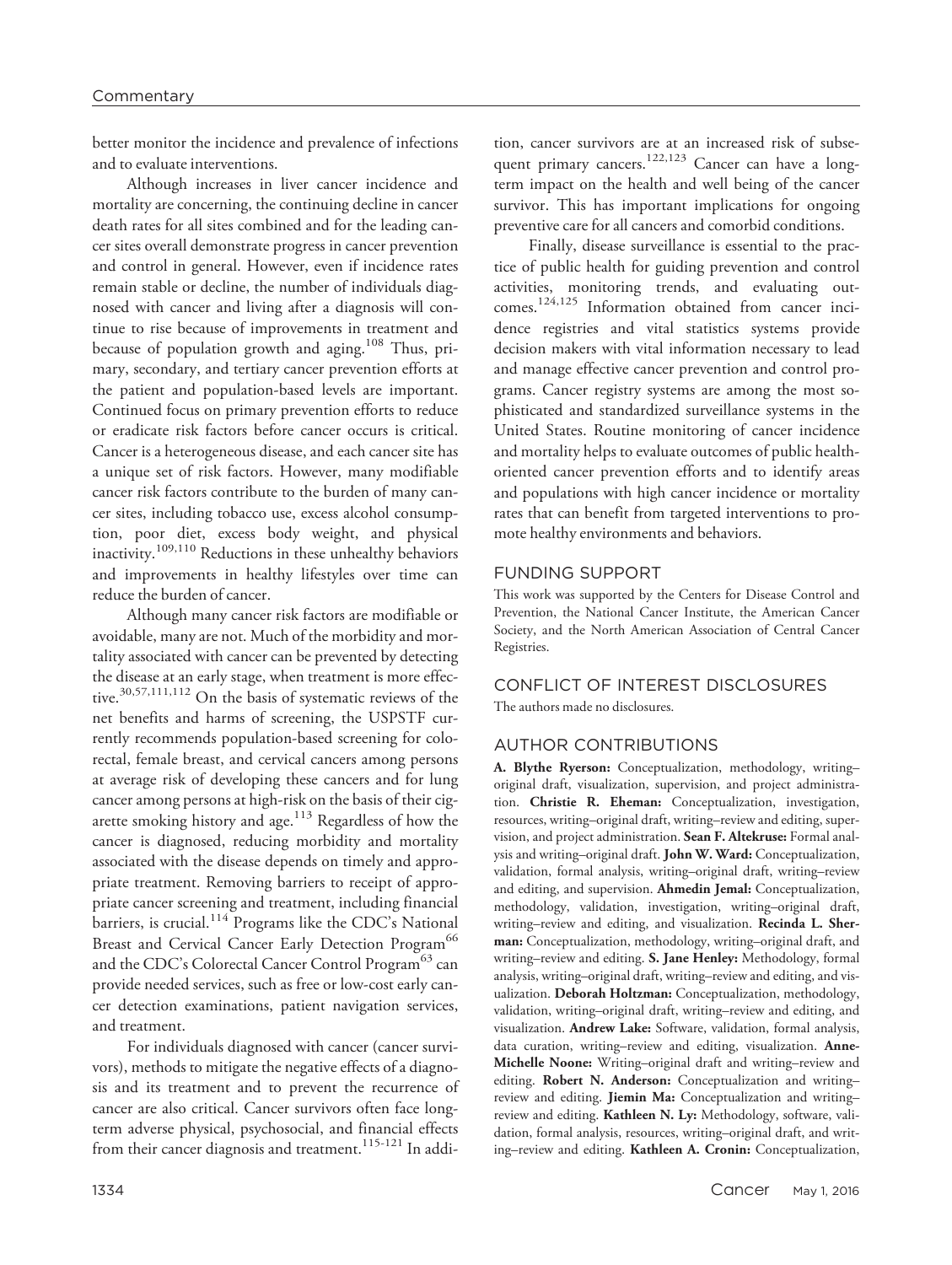methodology, writing–review and editing, and visualization. Lynne Penberthy: Conceptualization, resources, writing–review and editing, and supervision. Betsy A. Kohler: Conceptualization, methodology, validation, resources, writing–review and editing, visualization, supervision, project administration, and funding acquisition.

#### REFERENCES

- 1. Wingo PA, Ries LA, Rosenberg HM, Miller DS, Edwards BK. Cancer incidence and mortality, 1973-1995: a report card for the United States. Cancer. 1998;82:1197-1207.
- 2. Wingo PA, Ries LA, Giovino GA, et al. Annual report to the nation on the status of cancer, 1973-1996, with a special section on lung cancer and tobacco smoking. J Natl Cancer Inst. 1999;91:675- 690.
- 3. Ries LA, Wingo PA, Miller DS, et al. The annual report to the nation on the status of cancer, 1973-1997, with a special section on colorectal cancer. Cancer. 2000;88:2398-23424.
- 4. Howe HL, Wingo PA, Thun MJ, et al. Annual report to the nation on the status of cancer (1973 through 1998), featuring cancers with recent increasing trends. *J Natl Cancer Inst.* 2001;93:824-842.
- 5. Edwards BK, Howe HL, Ries LA, et al. Annual report to the nation on the status of cancer, 1973-1999, featuring implications of age and aging on US cancer burden. Cancer. 2002;94:2766-2792.
- 6. Weir HK, Thun MJ, Hankey BF, et al. Annual report to the nation on the status of cancer, 1975-2000, featuring the uses of surveillance data for cancer prevention and control. *J Natl Cancer Inst.* 2003;95: 1276-1299.
- 7. Jemal A, Clegg LX, Ward E, et al. Annual report to the nation on the status of cancer, 1975-2001, with a special feature regarding survival. Cancer. 2004;101:3-27.
- 8. Edwards BK, Brown ML, Wingo PA, et al. Annual report to the nation on the status of cancer, 1975-2002, featuring populationbased trends in cancer treatment. *J Natl Cancer Inst.* 2005;97:1407-1427.
- 9. Howe HL, Wu X, Ries LA, et al. Annual report to the nation on the status of cancer, 1975-2003, featuring cancer among US Hispanic/Latino populations. Cancer. 2006;107:1711-1742.
- 10. Espey DK, Wu XC, Swan J, et al. Annual report to the nation on the status of cancer, 1975-2004, featuring cancer in American Indians and Alaska Natives. Cancer. 2007;110:2119-2152.
- 11. Jemal A, Thun MJ, Ries LA, et al. Annual report to the nation on the status of cancer, 1975-2005, featuring trends in lung cancer, tobacco use, and tobacco control. *J Natl Cancer Inst.* 2008;100: 1672-1694.
- 12. Edwards BK, Ward E, Kohler BA, et al. Annual report to the nation on the status of cancer, 1975-2006, featuring colorectal cancer trends and impact of interventions (risk factors, screening, and treatment) to reduce future rates. Cancer. 2010;116:544-573.
- 13. Kohler BA, Ward E, McCarthy BJ, et al. Annual report to the nation on the status of cancer, 1975-2007, featuring tumors of the brain and other nervous system. *J Natl Cancer Inst.* 2011;103:714-736.
- 14. Eheman C, Henley SJ, Ballard-Barbash R, et al. Annual report to the nation on the status of cancer, 1975-2008, featuring cancers associated with excess weight and lack of sufficient physical activity. Cancer. 2012;118:2338-2366.
- 15. Jemal A, Simard EP, Dorell C, et al. Annual report to the nation on the status of cancer, 1975-2009, featuring the burden and trends in human papillomavirus (HPV)-associated cancers and HPV vaccination coverage levels. *J Natl Cancer Inst.* 2013;105:175-201.
- 16. Edwards BK, Noone AM, Mariotto AB, et al. Annual report to the nation on the status of cancer, 1975-2010, featuring prevalence of comorbidity and impact on survival among persons with lung, colorectal, breast, or prostate cancer. Cancer. 2014;120:1290-1314.
- 17. Kohler BA, Sherman RL, Howlader N, et al. Annual report to the nation on the status of cancer, 1975-2011, featuring incidence of breast cancer subtypes by race/ethnicity, poverty, and state [serial online]. J Natl Cancer Inst. 2015;107:djv048.
- 18. Ferlay J, Soerjomataram I, Dikshit R, et al. Cancer incidence and mortality worldwide: sources, methods and major patterns in GLO-BOCAN 2012 [serial online]. Int J Cancer. 2015;136:E359-E386.
- 19. US Cancer Statistics Working Group. United States Cancer Statistics: 1999-2012 Incidence and Mortality Web-based Report. Atlanta, GA: US Department of Health and Human Services, Centers for Disease Control and Prevention, and National Cancer Institute; 2015. Available at: [www.cdc.gov/uscs](http://www.cdc.gov/uscs). Accessed September 2, 1015.
- 20. Howlader N, Noone AM, Krapcho M, et al, eds. SEER Cancer Statistics Review, 1975-2012. [Based on the November 2014 SEER data submission, posted to the SEER web site, April 2015.] Bethesda, MD: National Cancer Institute; 2014.
- 21. de Martel C, Maucort-Boulch D, Plummer M, Franceschi S. World-wide relative contribution of hepatitis B and C viruses in hepatocellular carcinoma. Hepatology. 2015;62:1190-1200.
- 22. Di Bisceglie AM, Lyra AC, Schwartz M, et al. Hepatitis C-related hepatocellular carcinoma in the United States: influence of ethnic status. Am J Gastroenterol. 2003;98:2060-2063.
- 23. El-Serag HB. Epidemiology of hepatocellular carcinoma in USA. Hepatol Res. 2007;37(suppl 2):S88-S94.
- 24. Kowdley KV, Wang CC, Welch S, Roberts H, Brosgart CL. Prevalence of chronic hepatitis B among foreign-born persons living in the United States by country of origin. Hepatology. 2012;56:422-433.
- 25. Roberts H, Kruszon-Moran D, Ly KN, et al. Prevalence of chronic hepatitis B virus (HBV) infection in US households—National Health and Nutrition Examination Survey (NHANES), 1988-2012. Hepatology. 2016;63:388-397.
- 26. Denniston MM, Jiles RB, Drobeniuc J, et al. Chronic hepatitis C virus infection in the United States, National Health and Nutrition Examination Survey 2003 to 2010. Ann Intern Med. 2014;160:293-300.
- 27. Edlin BR, Eckhardt BJ, Shu MA, Holmberg SD, Swan T. Towards a more accurate estimate of the prevalence of hepatitis C in the United States. Hepatology. 2015;62:1353-1363.
- 28. Armstrong GL, Wasley A, Simard EP, McQuillan GM, Kuhnert WL, Alter MJ. The prevalence of hepatitis C virus infection in the United States, 1999 through 2002. Ann Intern Med. 2006;144:705-714.
- 29. Rein DB, Wittenborn JS, Weinbaum CM, Sabin M, Smith BD, Lesesne SB. Forecasting the morbidity and mortality associated with prevalent cases of pre-cirrhotic chronic hepatitis C in the United States. Dig Liver Dis. 2011;43:66-72.
- 30. Moyer VA. Screening for cervical cancer: US Preventive Services Task Force recommendation statement. Ann Intern Med. 2012;156: 880-891.
- 31. Smith BD, Morgan RL, Beckett GA, et al. Recommendations for the identification of chronic hepatitis C virus infection among persons born during 1945-1965. MMWR Recomm Rep. 2012;61(RR-4):1-32.
- 32. Welzel TM, Graubard BI, Quraishi S, et al. Population-attributable fractions of risk factors for hepatocellular carcinoma in the United States. Am J Gastroenterol. 2013;108:1314-1321.
- 33. North American Association of Central Cancer Registries (NAACCR). NAACCR Data Quality Criteria. Available at: [http://](http://www.naaccr.org/Certification/Criteria.aspx) [www.naaccr.org/Certification/Criteria.aspx.](http://www.naaccr.org/Certification/Criteria.aspx) Accessed July 8, 2015.
- 34. World Health Organization. International Classification of Diseases for Oncology. 3rd ed. Geneva, Switzerland; World Health Organization Press; 2000.
- 35. Espey DK, Jim MA, Richards TB, Begay C, Haverkamp D, Roberts D. Methods for improving the quality and completeness of mortality data for American Indians and Alaska Natives. Am J Public Health. 2014;104(suppl 3):S286-S294.
- 36. Espey DK, Wiggins CL, Jim MA, Miller BA, Johnson CJ, Becker TM. Methods for improving cancer surveillance data in American Indian and Alaska Native populations. Cancer. 2008;113(5 suppl): 1120-1130.
- 37. National Cancer Institute. SEER Registry Groupings for Analyses. Available at:<http://seer.cancer.gov/registries/terms.html>. Accessed July 8, 2015.
- 38. Murphy SL, Kochanek KD, Xu J, Heron M. Deaths: final data for 2012. Nat Vital Stat Rep. 2015;63:1-117.
- 39. Surveillance, Epidemiology, and End Results (SEER) Program; National Cancer Institute. Population estimates used in NCI's SEER\*Stat software. Available at: [http://seer.cancer.gov/popdata/](http://seer.cancer.gov/popdata/methods.html) [methods.html](http://seer.cancer.gov/popdata/methods.html). Accessed July 13, 2015.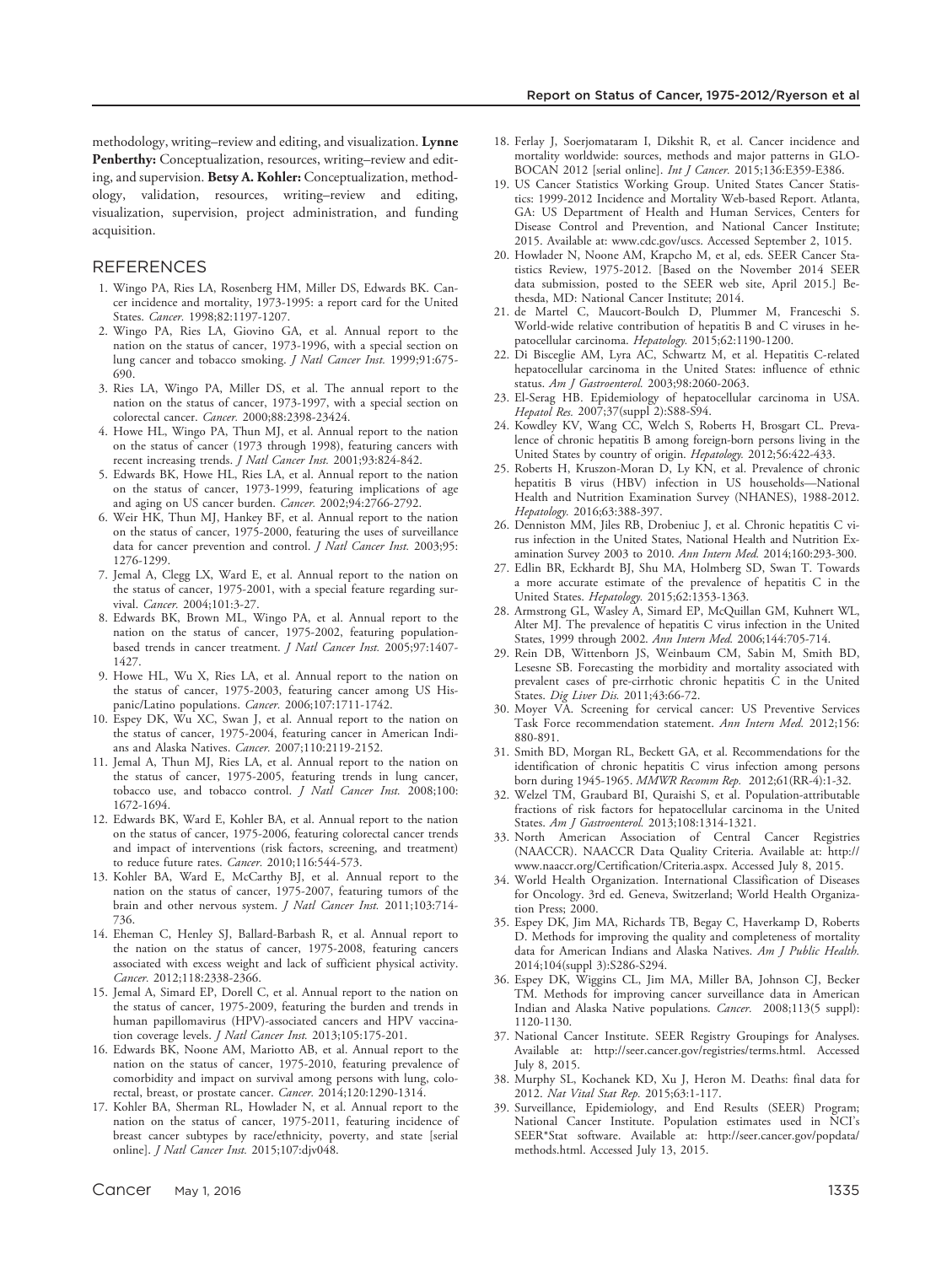- 40. Ingram DD, Parker JD, Schenker N, et al. United States Census 2000 population with bridged race categories. Vital Health Stat 2. 2003;135:1-55.
- 41. World Health Organization. International Classification of Diseases, 10th Revision. Geneva, Switzerland: World Health Organization; 1998.
- 42. National Center for Health Statistics. Instructions for Classifying the Underlying Cause of Death, ICD-10, 2015. Available at: [http://www.](http://www.cdc.gov/nchs/data/dvs/2a_2015.pdf) [cdc.gov/nchs/data/dvs/2a\\_2015.pdf](http://www.cdc.gov/nchs/data/dvs/2a_2015.pdf). Accessed October 20, 2015.
- 43. Surveillance Research Program, National Cancer Institute SEER\*Stat software ([www.seer.cancer.gov/seerstat](http://www.seer.cancer.gov/seerstat)) version 8.2.1. Bethesda, MD: National Cancer Institute; 2015.
- 44. Tiwari RC, Clegg LX, Zou Z. Efficient interval estimation for ageadjusted cancer rates. Stat Methods Med Res. 2006;15:547-569.
- 45. National Cancer Institute. Joinpoint Regression Program, Version 4.2.0.2 (June 2015). Bethesda, MD: National Cancer Institute; 2015. Available at:<http://surveillance.cancer.gov/joinpoint/>. Accessed July 14, 2015.
- 46. Kim HJ, Fay MP, Feuer EJ, Midthune DN. Permutation tests for joinpoint regression with applications to cancer rates. Stat Med. 2000;19:335-351.
- 47. Clegg LX, Hankey BF, Tiwari R, Feuer EJ, Edwards BK. Estimating average annual per cent change in trend analysis. Stat Med. 2009;28: 3670-3682.
- 48. Clegg LX, Feuer EJ, Midthune DN, Fay MP, Hankey BF. Impact of reporting delay and reporting error on cancer incidence rates and trends. *J Natl Cancer Inst.* 2002;94:1537-1545.
- 49. Rosenberg PS, Check DP, Anderson WF. A web tool for ageperiod-cohort analysis of cancer incidence and mortality rates. Cancer Epidemiol Biomarkers Prev. 2014;23:2296-2302.
- 50. Chu KC, Miller BA, Feuer EJ, Hankey BF. A method for partitioning cancer mortality trends by factors associated with diagnosis: an application to female breast cancer. *J Clin Epidemiol*. 1994;47:1451-1461.
- 51. National Cancer Institute. Cancer Trends Progress Report. Person-Years of Life Lost. Bethesda, MD: National Cancer Institute; 2015. Available at: [http://www.progressreport.cancer.gov/end/life\\_lost](http://www.progressreport.cancer.gov/end/life_lost). Accessed October 22, 2015.
- 52. Arias E. United States life tables, 2010. Natl Vital Stat Rep. 2014; 63:1-63.
- 53. Ly KN, Xing J, Klevens RM, Jiles RB, Ward JW, Holmberg SD. The increasing burden of mortality from viral hepatitis in the United States between 1999 and 2007. Ann Intern Med. 2012;156:271-278.
- 54. Centers for Disease Control and Prevention (CDC). State-specific trends in lung cancer incidence and smoking—United States, 1999- 2008. MMWR Morb Mortal Wkly Rep. 2011;60:1243-1247.
- 55. Centers for Disease Control and Prevention (CDC). Vital signs: current cigarette smoking among adults aged  $\geq$ 18 years with mental illness-United States, 2009-2011. MMWR Morb Mortal Wkly Rep. 2013;62:81-87.
- 56. Henley SJ, Richards TB, Underwood JM, Eheman CR, Plescia M, McAfee TA. Lung cancer incidence trends among men and women-United States, 2005-2009. MMWR Morb Mortal Wkly Rep. 2014;63:1-5.
- 57. Moyer VA. Screening for lung cancer: US Preventive Services Task Force recommendation statement. Ann Intern Med. 2014;160:330-338.
- 58. Zauber AG, Lansdorp-Vogelaar I, Knudsen AB, Wilschut J, van Ballegooijen M, Kuntz KM. Evaluating test strategies for colorectal cancer screening: a decision analysis for the US Preventive Services Task Force. Ann Intern Med. 2008;149:659-669.
- 59. Levin B, Lieberman DA, McFarland B, et al. Screening and surveillance for the early detection of colorectal cancer and adenomatous polyps, 2008: a joint guideline from the American Cancer Society, the US Multi-Society Task Force on Colorectal Cancer, and the American College of Radiology. Gastroenterology. 2008;134:1570-1595.
- 60. Littlejohn C, Hilton S, Macfarlane GJ, Phull P. Systematic review and meta-analysis of the evidence for flexible sigmoidoscopy as a screening method for the prevention of colorectal cancer. Br J Surg. 2012;99:1488-1500.
- 61. Nishihara R, Wu K, Lochhead P, et al. Long-term colorectal-cancer incidence and mortality after lower endoscopy. N Engl J Med. 2013; 369:1095-1105.
- 62. Centers for Disease Control and Prevention (CDC). Vital signs: colorectal cancer screening test use—United States, 2012. MMWR Morb Mortal Wkly Rep. 2013;62:881-888.
- 63. Centers for Disease Control and Prevention (CDC). CDC's Colorectal Cancer Control Program. About the Program. Available at: [http://www.cdc.gov/cancer/crccp/about.htm.](http://www.cdc.gov/cancer/crccp/about.htm) Accessed September 23, 2015.
- 64. National Colorectal Cancer Roundtable. About the Roundtable. Available at:<http://nccrt.org/about/>. Accessed September 23, 2015.
- 65. Berry DA, Cronin KA, Plevritis SK, et al. Effect of screening and adjuvant therapy on mortality from breast cancer.  $N$  Engl  $\ddot{J}$  Med. 2005;353:1784-1792.
- 66. Centers for Disease Control and Prevention (CDC). CDC's National Breast and Cervical Cancer Early Detection Program. About the Program. Available at: [http://www.cdc.gov/cancer/](http://www.cdc.gov/cancer/nbccedp/about.htm) [nbccedp/about.htm.](http://www.cdc.gov/cancer/nbccedp/about.htm) Accessed September 23, 2015.
- 67. Howard DH, Tangka FK, Guy GP, Ekwueme DU, Lipscomb J. Prostate cancer screening in men ages 75 and older fell by 8 percentage points after task force recommendation. Health Aff (Millwood). 2013;32:596-602.
- 68. Barocas DA, Mallin K, Graves AJ, et al. Effect of the USPSTF grade D recommendation against screening for prostate cancer on incident prostate cancer diagnoses in the United States. J Urol. 2015;194: 1587-1593.
- 69. Drazer MW, Huo D, Eggener SE. National prostate cancer screening rates after the 2012 US Preventive Services Task Force recommendation discouraging prostate-specific antigen-based screening. J Clin Oncol. 2015;33:2416-2423.
- 70. Li J, Berkowitz Z, Hall IJ. Decrease in prostate cancer testing following the US Preventive Services Task Force (USPSTF) recommendations. J Am Board Fam Med. 2015;28:491-493.
- 71. US Preventive Services Task Force. Screening for prostate cancer: US Preventive Services Task Force recommendation statement. Ann Intern Med. 2008;149:185-191.
- 72. Jemal A, Fedewa SA, Ma J, et al. Prostate cancer incidence and PSA testing patterns in relation to USPSTF screening recommendations. JAMA. 2015;314:2054-2061.
- 73. El-Serag HB. Epidemiology of viral hepatitis and hepatocellular carcinoma [serial online]. Gastroenterology. 2012;142:1264-1273.e1.
- 74. Ly KN, Xing J, Klevens RM, Jiles RB, Holmberg SD. Causes of death and characteristics of decedents with viral hepatitis, United States, 2010. Clin Infect Dis. 2014;58:40-49.
- 75. Wise M, Bialek S, Finelli L, Bell BP, Sorvillo F. Changing trends in hepatitis C-related mortality in the United States, 1995-2004. Hepatology. 2008;47:1128-1135.
- 76. Moyer VA. Screening for hepatitis C virus infection in adults: US Preventive Services Task Force recommendation statement. Ann Intern Med. 2013;159:349-357.
- 77. Jemal A, Fedewa SA. Prevalence of hepatitis C virus testing in cohorts born between 1945 and 1965 in the US [letter]. Am J Prev Med. 2015;48:e7-e9.
- 78. McQuillan GM, Kruszon-Moran D, Kottiri BJ, Curtin LR, Lucas JW, Kington RS. Racial and ethnic differences in the seroprevalence of 6 infectious diseases in the United States: data from NHANES III, 1988-1994. Am J Public Health. 2004;94:1952-1958.
- 79. Centers for Disease Control and Prevention (CDC). Screening for chronic hepatitis B among Asian/Pacific Islander populations—New York City, 2005. MMWR Morb Mortal Wkly Rep. 2006;55:505-509.
- 80. World Health Organization. Immunization Coverage Fact Sheet. Geneva, Switzerland: World Health Organization; 2015. Available at:<http://www.who.int/mediacentre/factsheets/fs378/en/>. Accessed September 3, 2015.
- 81. World Health Organization. WHO Vaccine-Preventable Diseases: Monitoring System. 2015 Global Summary. Geneva, Switzerland: World Health Organization; 2015. Available at: [http://apps.who.int/](http://apps.who.int/immunization_monitoring/globalsummary/) [immunization\\_monitoring/globalsummary/](http://apps.who.int/immunization_monitoring/globalsummary/). Accessed September 3, 2015.
- 82. World Health Organization. Global Status Report on Noncommunicable Diseases 2010. Geneva, Switzerland: World Health Organization; 2011. Available at: [http://www.who.int/nmh/publications/ncd\\_](http://www.who.int/nmh/publications/ncd_report_full_en.pdf) [report\\_full\\_en.pdf.](http://www.who.int/nmh/publications/ncd_report_full_en.pdf) Accessed October 20, 2015.